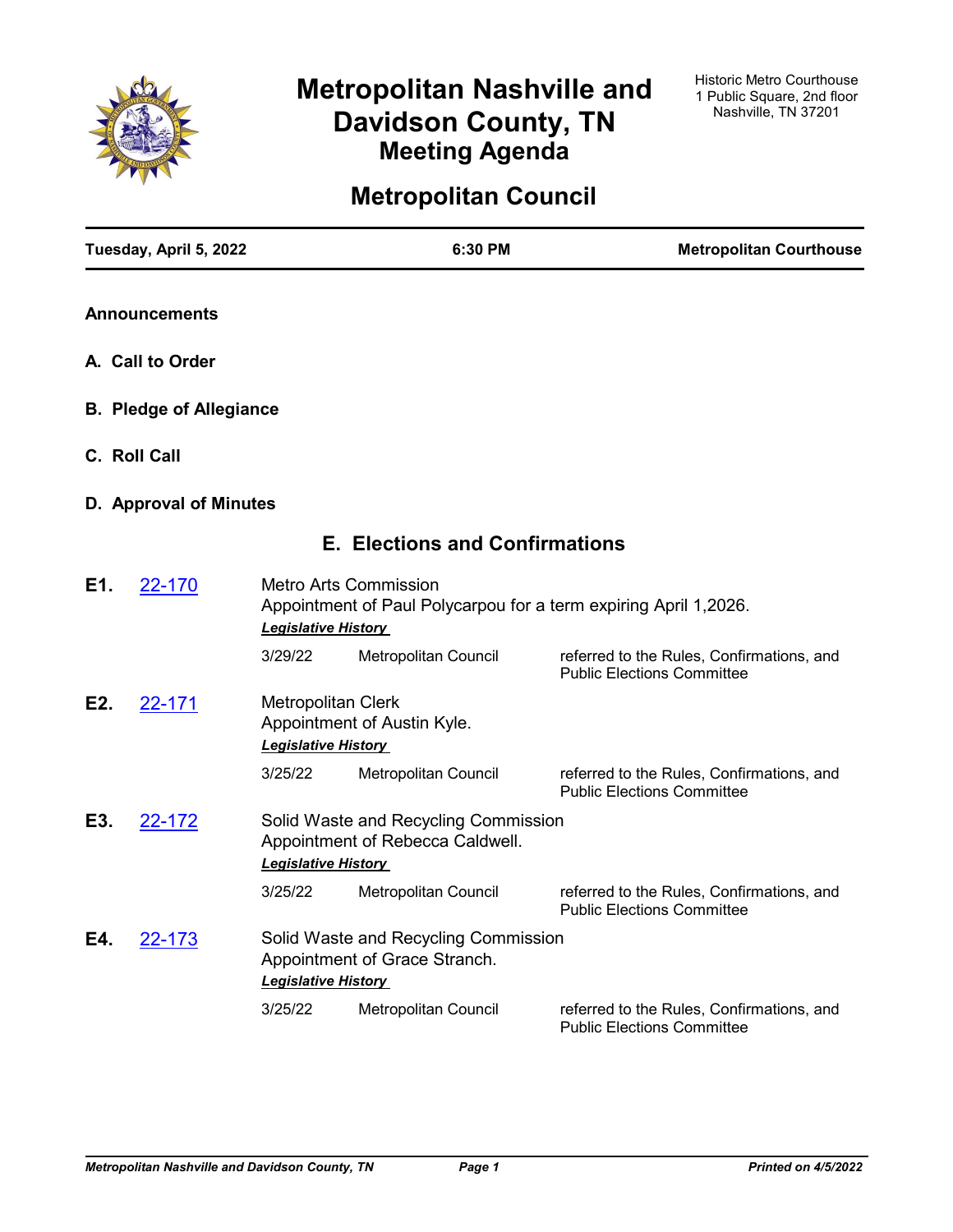| E5. | 22-168 | 2026.<br><b>Legislative History</b>    | <b>Work Release Commission</b> | Reappointment of Mr. Joseph DeMartini for a term expiring January 1,    |
|-----|--------|----------------------------------------|--------------------------------|-------------------------------------------------------------------------|
|     |        | 3/8/22                                 | Metropolitan Council           | referred to the Rules, Confirmations,<br>and Public Elections Committee |
|     |        | 3/15/22                                | <b>Metropolitan Council</b>    | deferred                                                                |
| E6. | 22-169 | 1, 2026.<br><b>Legislative History</b> | <b>Work Release Commission</b> | Reappointment of Ms. Sheila Stratman-Hodge for a term expiring January  |
|     |        | 3/8/22                                 | Metropolitan Council           | referred to the Rules, Confirmations,<br>and Public Elections Committee |
|     |        | 3/15/22                                | Metropolitan Council           | deferred                                                                |
|     |        |                                        |                                |                                                                         |

# **F. Resolutions on Public Hearing**

**1.** [RS2022-1441](http://nashville.legistar.com/gateway.aspx?m=l&id=/matter.aspx?key=14285) A resolution exempting Street Brothers Seafood, Inc., located at 540 Paragon Mills Road, from the minimum distance requirements for obtaining a beer permit pursuant to Section 7.08.090.E of the Metropolitan Code.

### *Sponsors:* Johnston

*Legislative History* 

| 3/29/22 | Metropolitan Council | referred to the Government Operations and<br><b>Regulations Committee</b> |
|---------|----------------------|---------------------------------------------------------------------------|
| 3/29/22 | Metropolitan Council | filed                                                                     |

# **G. Bills on Public Hearing**

**2.** [BL2021-832](http://nashville.legistar.com/gateway.aspx?m=l&id=/matter.aspx?key=13386) An ordinance to amend various sections of Title 17 of the Metropolitan Zoning Code to incentivize Inclusionary Housing with any residential development that seeks additional development entitlements beyond that permitted by the current base zoning district (Proposal No. 2021Z-013TX-001).

*Sponsors:* Allen, OConnell, Suara, Welsch, Porterfield, Toombs, Hausser and Benedict

[BL2021-832](http://nashville.legistar.com/gateway.aspx?M=F&ID=9c4674f5-ba2c-4b2a-b381-fef0c1db22d2.pdf) *Attachments:*

[Substitute BL2021-832](http://nashville.legistar.com/gateway.aspx?M=F&ID=d59666d9-2f55-4124-9e1e-61a1436ff485.docx)

[Amendment No. 1 to Substitute BL2021-832](http://nashville.legistar.com/gateway.aspx?M=F&ID=c1f1860e-0292-4958-9046-7f16241ab823.docx)

[Amendment No. 2 to BL2021-832](http://nashville.legistar.com/gateway.aspx?M=F&ID=c4b96a7d-7873-43e8-b738-bbbc711e265f.docx)

| 7/13/21 | Metropolitan Council                        | filed                   |
|---------|---------------------------------------------|-------------------------|
| 7/20/21 | Metropolitan Council<br>deferred to 10/5/21 | passed on first reading |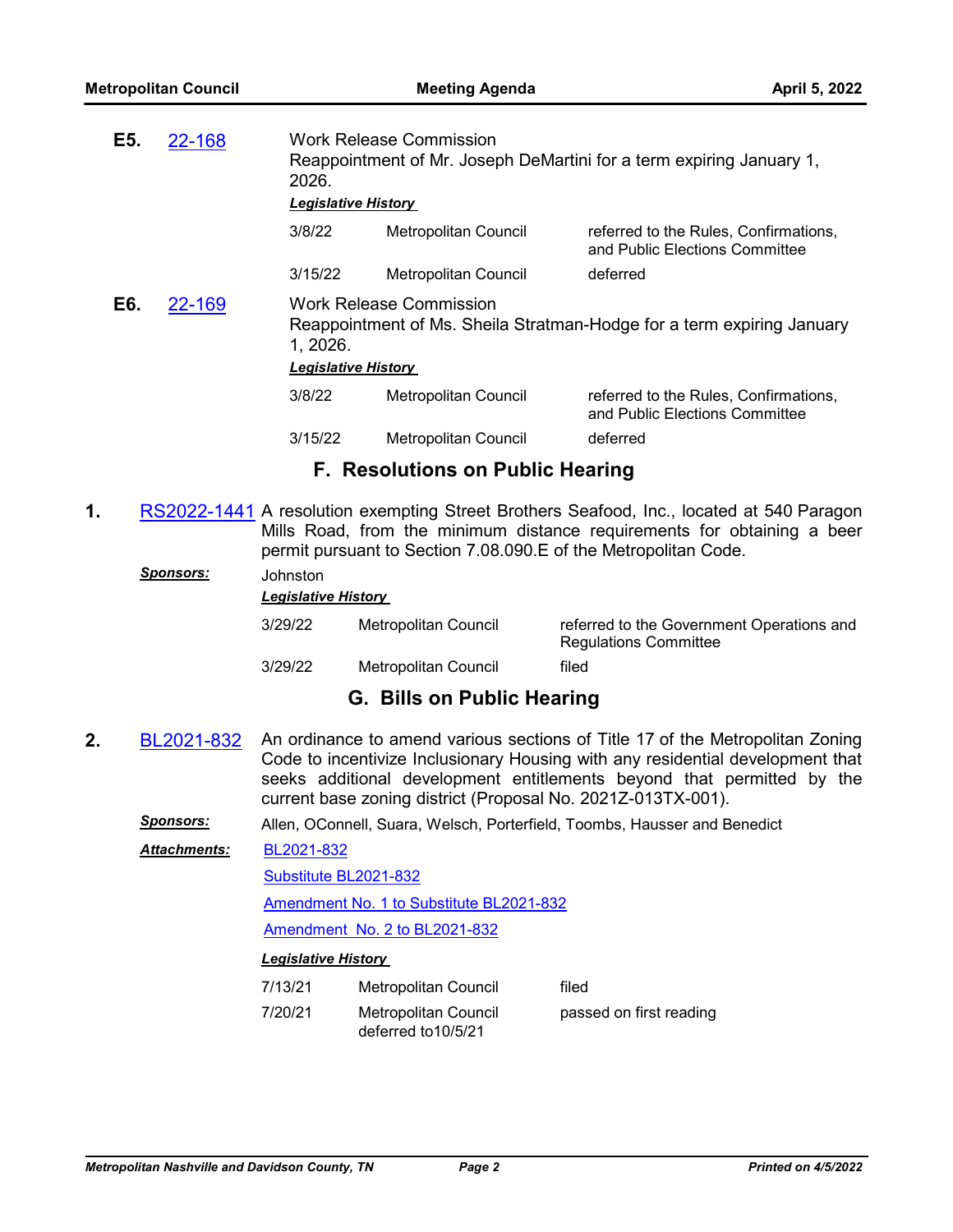|    | <b>Metropolitan Council</b> |                            | <b>Meeting Agenda</b>                                                                                                                                              | April 5, 2022                                                                                                                                                                                                                                                                                                                                                                                                                                                        |
|----|-----------------------------|----------------------------|--------------------------------------------------------------------------------------------------------------------------------------------------------------------|----------------------------------------------------------------------------------------------------------------------------------------------------------------------------------------------------------------------------------------------------------------------------------------------------------------------------------------------------------------------------------------------------------------------------------------------------------------------|
|    |                             | 9/10/21                    | Metropolitan Council<br>10/8/21 advertised<br>11/12/21 advertised<br>1/7/22 advertised<br>2/4/22 advertised<br>3/4/22 advertised                                   | advertised                                                                                                                                                                                                                                                                                                                                                                                                                                                           |
|    |                             | 10/5/21                    | Metropolitan Council<br>12/7/21<br>public hearing deferred to 2/1/22<br>2/1/22<br>public hearing deferred to 3/1/22<br>3/1/22<br>public hearing deferred to 4/5/22 | public hearing<br>7/20/21 passed on first reading; public hearing deferred to 10/5/21<br>10/5/21 substitute approved; public hearing deferred to 11/2/21<br>11/2/21 amendment adopted; public hearing deferred to 12/7/21                                                                                                                                                                                                                                            |
|    |                             | 10/5/21                    | Metropolitan Council                                                                                                                                               | substituted                                                                                                                                                                                                                                                                                                                                                                                                                                                          |
|    |                             | 10/5/21                    | Metropolitan Council<br>deferred to 11/2/21 public hearing                                                                                                         | deferred                                                                                                                                                                                                                                                                                                                                                                                                                                                             |
|    |                             | 11/2/21                    | Metropolitan Council                                                                                                                                               | amended                                                                                                                                                                                                                                                                                                                                                                                                                                                              |
|    |                             | 11/2/21                    | Metropolitan Council                                                                                                                                               | deferred                                                                                                                                                                                                                                                                                                                                                                                                                                                             |
|    |                             | 12/7/21                    | Metropolitan Council                                                                                                                                               | deferred                                                                                                                                                                                                                                                                                                                                                                                                                                                             |
|    |                             | 2/1/22                     | Metropolitan Council                                                                                                                                               | amended                                                                                                                                                                                                                                                                                                                                                                                                                                                              |
|    |                             | 2/1/22                     | Metropolitan Council<br>deferred to 3/1/22 meeting                                                                                                                 | deferred                                                                                                                                                                                                                                                                                                                                                                                                                                                             |
|    |                             | 2/24/22                    | <b>Planning Commission</b><br>$(8-0)$                                                                                                                              | approved                                                                                                                                                                                                                                                                                                                                                                                                                                                             |
|    |                             | 3/1/22                     | Metropolitan Council<br>deferred to 4/5/22 meeting                                                                                                                 | deferred                                                                                                                                                                                                                                                                                                                                                                                                                                                             |
| 3. | BL2021-854                  | 2021NL-003-001).           |                                                                                                                                                                    | An ordinance to amend Title 17 of the Metropolitan Code of Laws, the Zoning<br>Ordinance of The Metropolitan Government of Nashville and Davidson County,<br>by applying a Neighborhood Landmark Overlay District to property located at<br>435 Old Hickory Boulevard, at the southeast corner of Donna Drive and Old<br>Hickory Boulevard, zoned RS20 (1.44 acres), to permit small event and<br>short-term rentals, all of which is described herein (Proposal No. |
|    | <u>Sponsors:</u>            | VanReece                   |                                                                                                                                                                    |                                                                                                                                                                                                                                                                                                                                                                                                                                                                      |
|    | <b>Attachments:</b>         | <b>BL2021-854 Sketch</b>   |                                                                                                                                                                    |                                                                                                                                                                                                                                                                                                                                                                                                                                                                      |
|    |                             | <b>Legislative History</b> |                                                                                                                                                                    |                                                                                                                                                                                                                                                                                                                                                                                                                                                                      |
|    |                             | 7/27/21                    | Metropolitan Council                                                                                                                                               | filed                                                                                                                                                                                                                                                                                                                                                                                                                                                                |
|    |                             | 8/3/21                     | <b>Metropolitan Council</b>                                                                                                                                        | passed on first reading                                                                                                                                                                                                                                                                                                                                                                                                                                              |
|    |                             | 8/13/21                    | Metropolitan Council<br>9/10/21 advertised<br>3/11/22 advertised                                                                                                   | advertised                                                                                                                                                                                                                                                                                                                                                                                                                                                           |
|    |                             | 9/7/21                     | Metropolitan Council<br>9/7/21 public hearing deferred to October 5, 2021<br>3/15/22 public hearing deferred to April 5, 2022                                      | public hearing                                                                                                                                                                                                                                                                                                                                                                                                                                                       |
|    |                             | 9/7/21                     | Metropolitan Council                                                                                                                                               | deferred                                                                                                                                                                                                                                                                                                                                                                                                                                                             |

10/5/21 Metropolitan Council deferred indefinitely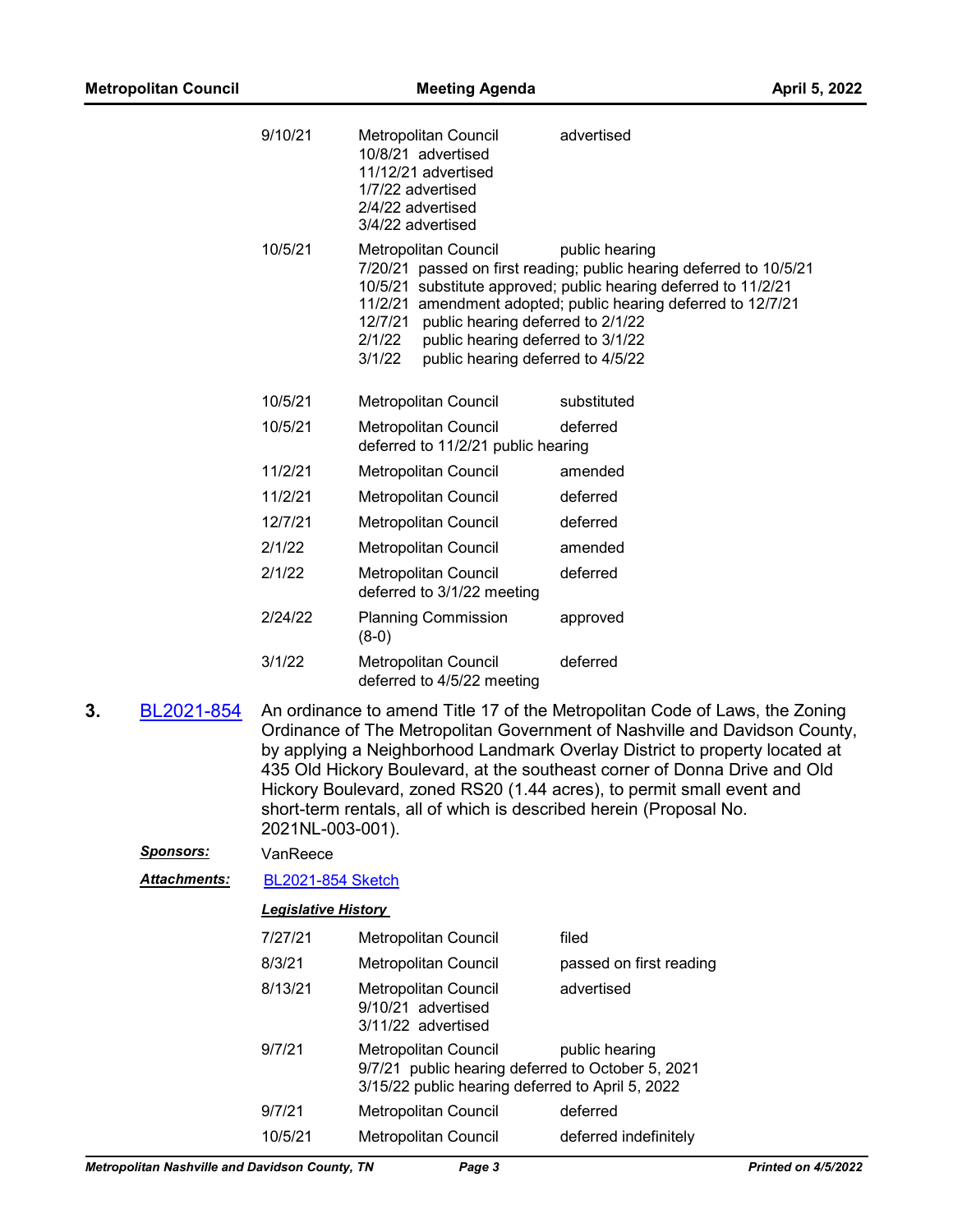|    | <b>Metropolitan Council</b> |                            | <b>Meeting Agenda</b>                                                                                                                                                                                                                                                          |                                                                                                                                                                                                                                                                                                  | April 5, 2022 |
|----|-----------------------------|----------------------------|--------------------------------------------------------------------------------------------------------------------------------------------------------------------------------------------------------------------------------------------------------------------------------|--------------------------------------------------------------------------------------------------------------------------------------------------------------------------------------------------------------------------------------------------------------------------------------------------|---------------|
|    |                             | 3/4/22                     | Metropolitan Council<br>Reinstated at the request of the sponsor                                                                                                                                                                                                               | reinstated                                                                                                                                                                                                                                                                                       |               |
|    |                             | 3/15/22                    | Metropolitan Council                                                                                                                                                                                                                                                           | deferred                                                                                                                                                                                                                                                                                         |               |
|    |                             | 3/24/22                    | <b>Planning Commission</b><br>8/26/2021<br>9/23/2021<br>10/28/2021 Planning Commission Deferred Indefinitely<br>3/4/2022                                                                                                                                                       | approved<br>Planning Commission reset to September 23, 2021<br>Planning Commission reset to October 28, 2021<br>Planning Commission reset to March 24, 2022                                                                                                                                      |               |
| 4. | BL2021-922                  |                            | for the "bar or nightclub" use (Proposal No. 2021Z-018TX-001).                                                                                                                                                                                                                 | An ordinance amending Sections 17.04.060, 17.08.030, and 17.16.070 of the<br>Metropolitan Code, Zoning Regulations to implement a distance requirement                                                                                                                                           |               |
|    | <u>Sponsors:</u>            |                            | Taylor, Glover, Murphy, OConnell, Porterfield, Suara and Allen                                                                                                                                                                                                                 |                                                                                                                                                                                                                                                                                                  |               |
|    | <u>Attachments:</u>         | BL2021-922 Exhibit A       |                                                                                                                                                                                                                                                                                |                                                                                                                                                                                                                                                                                                  |               |
|    |                             | <b>Legislative History</b> |                                                                                                                                                                                                                                                                                |                                                                                                                                                                                                                                                                                                  |               |
|    |                             | 9/28/21                    | Metropolitan Council                                                                                                                                                                                                                                                           | filed                                                                                                                                                                                                                                                                                            |               |
|    |                             | 9/28/21                    | <b>Metropolitan Council</b><br>10/28/21 Planning Commission reset to 11/18/21<br>11/18/21 Planning Commission reset to 12/9/21<br>12/9/21 Planning Commission reset to 1/13/22<br>1/13/22 Planning Commission reset to 3/24/22<br>3/24/22 Planning Commission reset to 6/23/22 | referred to the Planning Commission                                                                                                                                                                                                                                                              |               |
|    |                             | 10/5/21                    | Metropolitan Council                                                                                                                                                                                                                                                           | passed on first reading                                                                                                                                                                                                                                                                          |               |
|    |                             | 10/8/21                    | Metropolitan Council<br>11/12/21 advertised<br>1/7/22<br>advertised<br>3/4/22<br>advertised                                                                                                                                                                                    | advertised                                                                                                                                                                                                                                                                                       |               |
|    |                             | 11/2/21                    | Metropolitan Council<br>11/2/21 deferred to 12/7/21<br>12/7/21 public hearing deferred to 2/1/2022                                                                                                                                                                             | public hearing                                                                                                                                                                                                                                                                                   |               |
|    |                             | 12/7/21                    | <b>Metropolitan Council</b>                                                                                                                                                                                                                                                    | deferred                                                                                                                                                                                                                                                                                         |               |
|    |                             | 2/1/22                     | Metropolitan Council<br>Deferred to April 5, 2022 public hearing.                                                                                                                                                                                                              | deferred                                                                                                                                                                                                                                                                                         |               |
| 5. |                             | 2021SP-080-001).           | and Davidson County, by changing from AR2a to SP zoning for<br>terminus of Harris Hills Lane (81.38 acres), to permit 291 single                                                                                                                                               | BL2022-1061 An ordinance to amend Title 17 of the Metropolitan Code of Laws,<br>the Zoning Ordinance of The Metropolitan Government of Nashville<br>property located at 14656 Old Hickory Boulevard, at the southern<br>family residential units, all of which is described herein (Proposal No. |               |
|    | Sponsors:                   | Rutherford                 |                                                                                                                                                                                                                                                                                |                                                                                                                                                                                                                                                                                                  |               |
|    | <b>Attachments:</b>         |                            | Substitute BL2022-1061 plans                                                                                                                                                                                                                                                   |                                                                                                                                                                                                                                                                                                  |               |
|    |                             |                            | Substitute BL2022-1061 sketch                                                                                                                                                                                                                                                  |                                                                                                                                                                                                                                                                                                  |               |
|    |                             | <b>Legislative History</b> |                                                                                                                                                                                                                                                                                |                                                                                                                                                                                                                                                                                                  |               |
|    |                             | 12/9/21                    | <b>Planning Commission</b>                                                                                                                                                                                                                                                     | approved with conditions, disapproved<br>without                                                                                                                                                                                                                                                 |               |
|    |                             |                            | $(9-0)$                                                                                                                                                                                                                                                                        |                                                                                                                                                                                                                                                                                                  |               |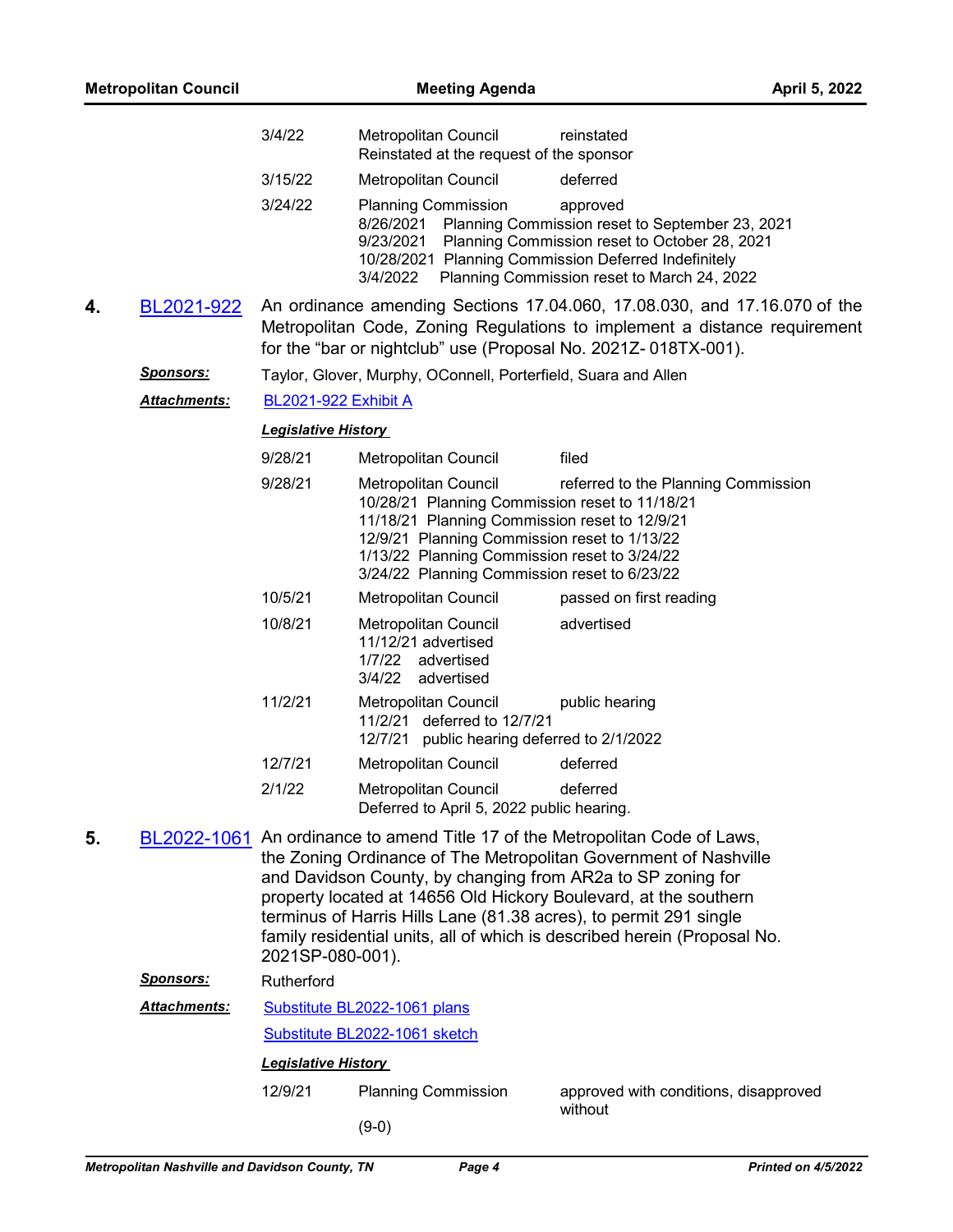| 12/22/21 | <b>Metropolitan Council</b>                                                                                  | filed                   |
|----------|--------------------------------------------------------------------------------------------------------------|-------------------------|
| 1/4/22   | <b>Metropolitan Council</b>                                                                                  | passed on first reading |
| 1/7/22   | <b>Metropolitan Council</b><br>2/4/22 advertised<br>3/4/22 advertised                                        | advertised              |
| 2/1/22   | Metropolitan Council<br>2/1/22 public hearing deferred to 3/1/22<br>3/1/22 public hearing deferred to 4/5/22 | public hearing          |
| 2/1/22   | <b>Metropolitan Council</b><br>deferred to 3/1/22 meeting                                                    | deferred                |
| 3/1/22   | Metropolitan Council                                                                                         | substituted             |
| 3/1/22   | <b>Metropolitan Council</b><br>deferred to 4/5/22 meeting                                                    | deferred                |

**6.** [BL2022-1062](http://nashville.legistar.com/gateway.aspx?m=l&id=/matter.aspx?key=13969) An ordinance to authorize building material restrictions and requirements for BL2022-1061, a proposed Specific Plan Zoning District located at located 14656 Old Hickory Boulevard, at the southern terminus of Harris Hills Lane (81.38 acres), (Proposal No. 2021SP-080-001). **THE PROPOSED ORDINANCE REQUIRES CERTAIN MATERIALS TO BE RESTRICTED IN THE CONSTRUCTION OF BUILDINGS.**

#### *Sponsors:* Rutherford

*Attachments:* [Substitute BL2022-1062](http://nashville.legistar.com/gateway.aspx?M=F&ID=8023b7f1-1b0a-4c29-8730-f743e6bd6913.docx)

## *Legislative History*

| 12/9/21  | <b>Planning Commission</b>                                                                                   | approved with conditions, disapproved<br>without |
|----------|--------------------------------------------------------------------------------------------------------------|--------------------------------------------------|
|          | (9-0)                                                                                                        |                                                  |
| 12/22/21 | <b>Metropolitan Council</b>                                                                                  | filed                                            |
| 1/4/22   | Metropolitan Council                                                                                         | passed on first reading                          |
| 1/7/22   | Metropolitan Council<br>2/4/22 advertised<br>3/4/22 advertised                                               | advertised                                       |
| 2/1/22   | Metropolitan Council<br>2/1/22 public hearing deferred to 3/1/22<br>3/1/22 public hearing deferred to 4/5/22 | public hearing                                   |
| 2/1/22   | <b>Metropolitan Council</b><br>deferred to 3/1/22 public hearing                                             | deferred                                         |
| 3/1/22   | Metropolitan Council                                                                                         | substituted                                      |
| 3/1/22   | Metropolitan Council                                                                                         | deferred                                         |
|          |                                                                                                              |                                                  |

- **7.** [BL2022-1073](http://nashville.legistar.com/gateway.aspx?m=l&id=/matter.aspx?key=14044) An Ordinance amending Sections 17.04.060, 17.08.030, 17.16.035, 17.16.170, and 17.20.030 of the Metropolitan Code to delete the "Day Care Home Use", create new "Day Care Home - Small" and "Day Care Home - Large" uses, and to update the requirements for opening a Day Care Home or Day Care Center Use (Proposal No. 2022Z-002TX-001).
	- *Sponsors:* Cash, Evans, Allen, Styles and Suara

*Attachments:* [BL2022-1073 Exhibit A](http://nashville.legistar.com/gateway.aspx?M=F&ID=4a35e93c-0751-4a48-9859-4854d279e6ca.docx)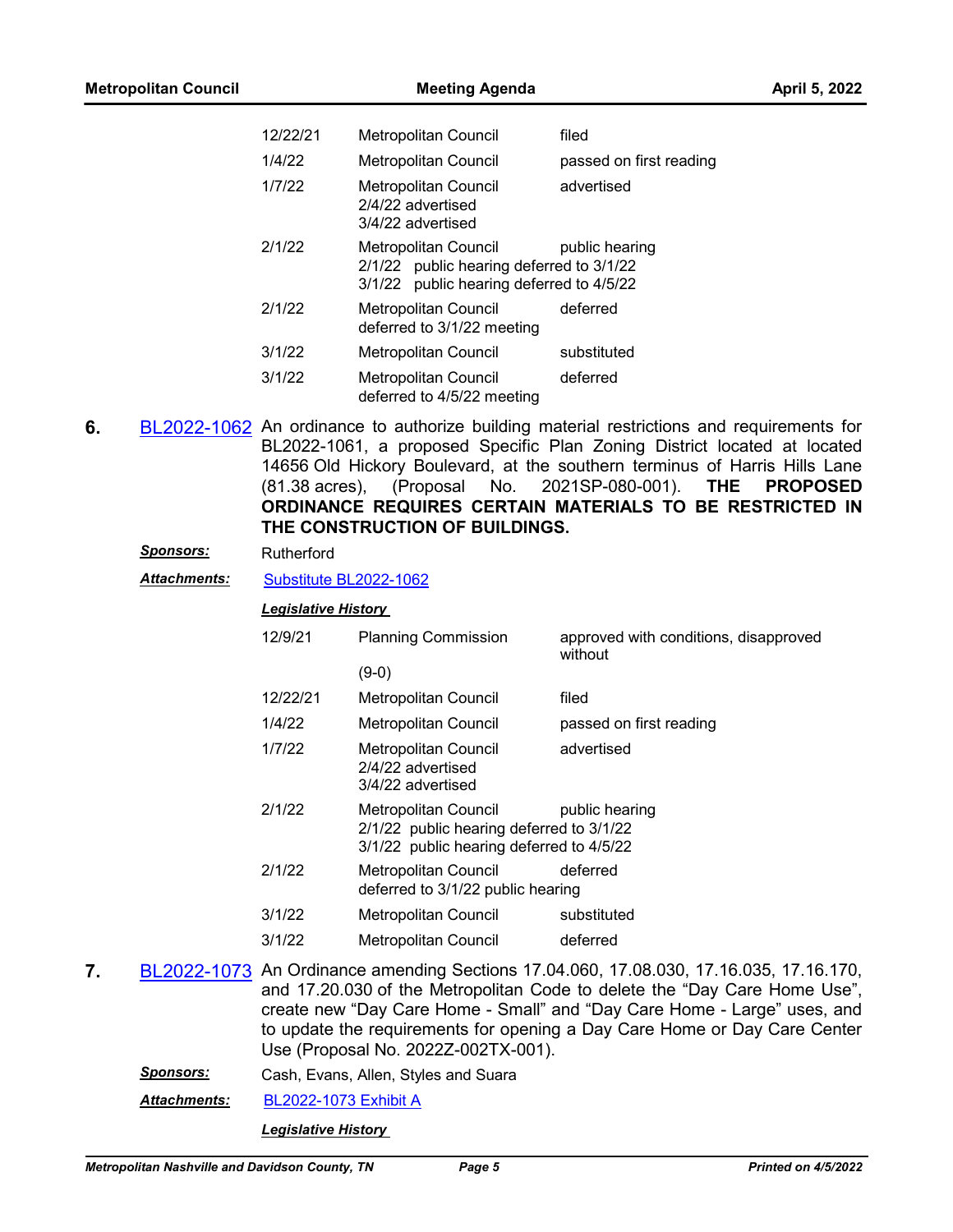| 1/11/22 | <b>Metropolitan Council</b>                                              | filed                               |
|---------|--------------------------------------------------------------------------|-------------------------------------|
| 1/11/22 | Metropolitan Council                                                     | referred to the Planning Commission |
| 1/18/22 | Metropolitan Council<br>Second Reading deferred to April 5, 2022 meeting | deferred                            |
| 1/18/22 | Metropolitan Council                                                     | passed on first reading             |
| 3/4/22  | Metropolitan Council                                                     | advertised                          |

- **8.** [BL2022-1107](http://nashville.legistar.com/gateway.aspx?m=l&id=/matter.aspx?key=14075) An ordinance to amend Title 17 of the Metropolitan Code of Laws, the Zoning Ordinance of The Metropolitan Government of Nashville and Davidson County, by changing from R6 to RM15-A zoning for property located at 824 Watts Lane, approximately 430 feet southeast of Charlotte Pike (1.2 acres), all of which is described herein (Proposal No. 2021Z-128PR-001).
	- *Sponsors:* Roberts

Attachments: [2021Z-128PR-001\\_sketch](http://nashville.legistar.com/gateway.aspx?M=F&ID=8c60a92b-bfa8-4c21-a926-e73449de3c35.docx)

*Legislative History* 

| 1/13/22 | <b>Planning Commission</b><br>$(7-0)$                            | approved                |
|---------|------------------------------------------------------------------|-------------------------|
| 1/25/22 | Metropolitan Council                                             | filed                   |
| 2/1/22  | <b>Metropolitan Council</b>                                      | passed on first reading |
| 2/4/22  | Metropolitan Council<br>3/4/22 advertised                        | advertised              |
| 3/1/22  | Metropolitan Council<br>3/1/22 public hearing deferred to 4/5/22 | public hearing          |
| 3/1/22  | Metropolitan Council<br>deferred to 4/5/22 meeting               | deferred                |

**9.** [BL2022-1121](http://nashville.legistar.com/gateway.aspx?m=l&id=/matter.aspx?key=14213) An ordinance to amend Title 17 of the Metropolitan Code of Laws, the Zoning Ordinance of the Metropolitan Government of Nashville and Davidson County, to amend Chapters 17.12, 17.24, 17.28, 17.36, and 17.40 pertaining to the cluster lot option, all of which is described herein (Proposal No. 2022Z-004TX-001).

*Sponsors:* Henderson, Murphy, Withers, Allen, Druffel and Benedict

*Attachments:* [Substitute BL2022-1121](http://nashville.legistar.com/gateway.aspx?M=F&ID=ebf39655-0096-4d8b-9fd3-e69da73eae07.docx)

| 2/22/22 | <b>Metropolitan Council</b> | filed                               |
|---------|-----------------------------|-------------------------------------|
| 2/22/22 | <b>Metropolitan Council</b> | referred to the Planning Commission |
| 3/1/22  | <b>Metropolitan Council</b> | substituted                         |
| 3/1/22  | <b>Metropolitan Council</b> | passed on first reading             |
| 3/4/22  | <b>Metropolitan Council</b> | advertised                          |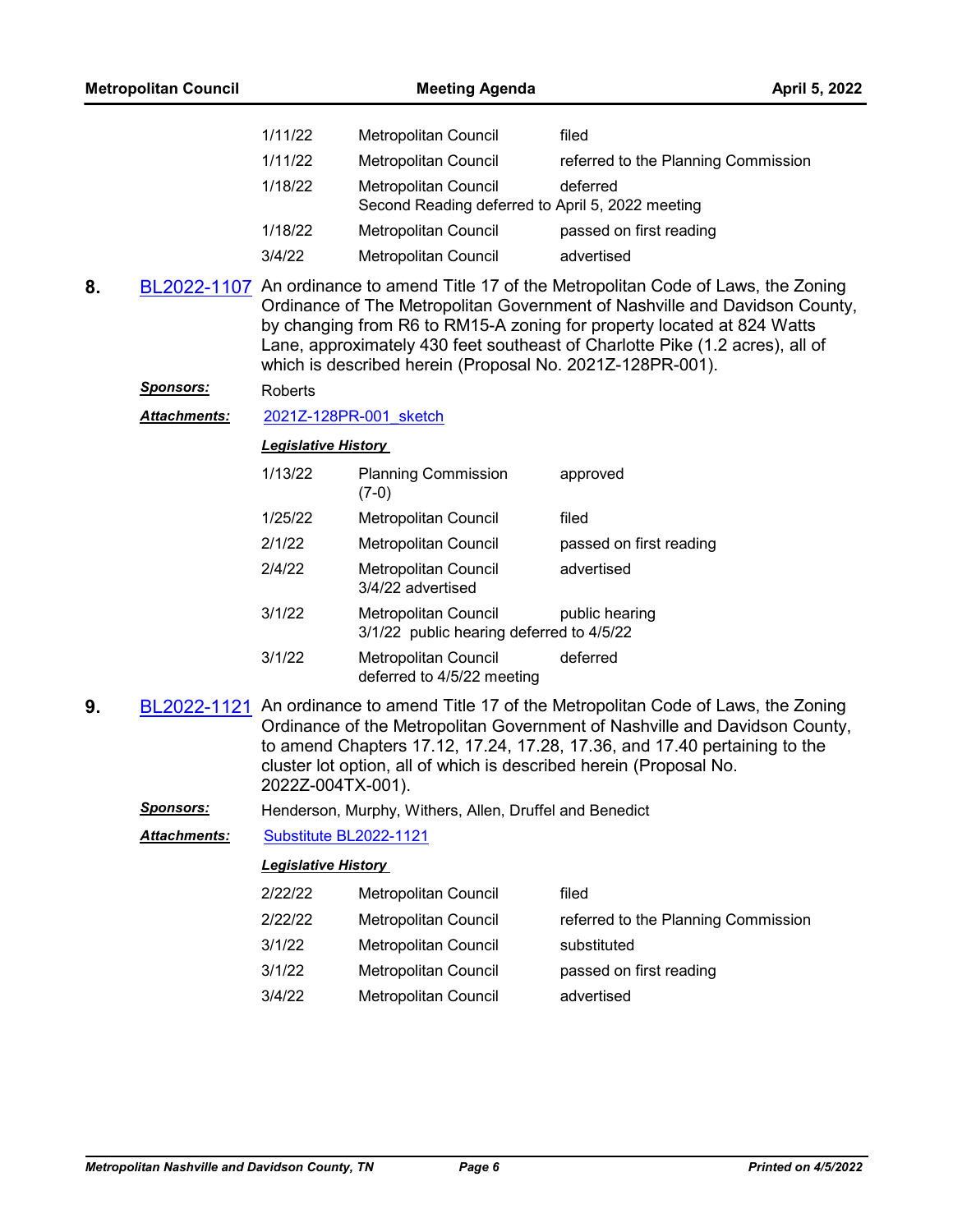| 10. | BL2022-1122       |                            |                                                         |                                                                                                                                                                                                                                                                                                                                                                                                                |
|-----|-------------------|----------------------------|---------------------------------------------------------|----------------------------------------------------------------------------------------------------------------------------------------------------------------------------------------------------------------------------------------------------------------------------------------------------------------------------------------------------------------------------------------------------------------|
|     |                   |                            | herein (Proposal No. 2022Z-005TX-001).                  | An ordinance to amend Titles 2 and 17 of the Metropolitan Code of Laws, to<br>amend Chapters 17.24 and 17.28 pertaining to Tree Protection and<br>Replacement, and to amend Chapters 2.226, 17.20, 17.24, 17.28, and 17.40<br>to make associated housekeeping amendments, all of which is described                                                                                                            |
|     | <b>Sponsors:</b>  | <b>Legislative History</b> | Henderson, Murphy, Withers, Allen, Druffel and Benedict |                                                                                                                                                                                                                                                                                                                                                                                                                |
|     |                   | 2/22/22                    | Metropolitan Council                                    | filed                                                                                                                                                                                                                                                                                                                                                                                                          |
|     |                   | 2/22/22                    | Metropolitan Council                                    | referred to the Planning Commission                                                                                                                                                                                                                                                                                                                                                                            |
|     |                   | 3/1/22                     | Metropolitan Council                                    | passed on first reading                                                                                                                                                                                                                                                                                                                                                                                        |
|     |                   | 3/4/22                     | Metropolitan Council                                    | advertised                                                                                                                                                                                                                                                                                                                                                                                                     |
| 11. |                   | 2021SP-077-001).           |                                                         | BL2022-1136 An ordinance to amend Title 17 of the Metropolitan Code of Laws, the Zoning<br>Ordinance of The Metropolitan Government of Nashville and Davidson County,<br>by changing from RM2 to SP zoning for property located at 820 Youngs Lane,<br>approximately 200 feet south of Youngs Lane (4.0 acres), to permit 21<br>multi-family residential units, all of which is described herein (Proposal No. |
|     | <u>Sponsors:</u>  | Toombs                     |                                                         |                                                                                                                                                                                                                                                                                                                                                                                                                |
|     | Attachments:      | 2021SP-077-001 sketch      |                                                         |                                                                                                                                                                                                                                                                                                                                                                                                                |
|     |                   | 2021SP-077-001 plans       |                                                         |                                                                                                                                                                                                                                                                                                                                                                                                                |
|     |                   |                            |                                                         |                                                                                                                                                                                                                                                                                                                                                                                                                |
|     |                   | <b>Legislative History</b> |                                                         |                                                                                                                                                                                                                                                                                                                                                                                                                |
|     |                   | 2/10/22                    | <b>Planning Commission</b>                              | approved with conditions, disapproved<br>without                                                                                                                                                                                                                                                                                                                                                               |
|     |                   |                            | $(6-0)$                                                 |                                                                                                                                                                                                                                                                                                                                                                                                                |
|     |                   | 2/22/22                    | Metropolitan Council                                    | filed                                                                                                                                                                                                                                                                                                                                                                                                          |
|     |                   | 3/1/22                     | Metropolitan Council                                    | passed on first reading                                                                                                                                                                                                                                                                                                                                                                                        |
|     |                   | 3/4/22                     | Metropolitan Council                                    | advertised                                                                                                                                                                                                                                                                                                                                                                                                     |
| 12. |                   | <b>BUILDINGS.</b>          |                                                         | BL2022-1137 An ordinance to authorize building material restrictions and requirements for<br>BL2022-1136, a proposed Specific Plan Zoning District located at located at<br>820 Youngs Lane, approximately 200 feet south of Youngs Lane (4.0 acres)<br>(Proposal No. 2021SP-077-001). THE PROPOSED ORDINANCE REQUIRES<br><b>CERTAIN MATERIALS TO BE RESTRICTED IN THE CONSTRUCTION OF</b>                     |
|     | <u> Sponsors:</u> | Toombs                     |                                                         |                                                                                                                                                                                                                                                                                                                                                                                                                |
|     |                   | <b>Legislative History</b> |                                                         |                                                                                                                                                                                                                                                                                                                                                                                                                |
|     |                   | 2/10/22                    | <b>Planning Commission</b>                              | approved with conditions, disapproved                                                                                                                                                                                                                                                                                                                                                                          |
|     |                   |                            | $(6-0)$                                                 | without                                                                                                                                                                                                                                                                                                                                                                                                        |
|     |                   | 2/22/22                    | Metropolitan Council                                    | filed                                                                                                                                                                                                                                                                                                                                                                                                          |
|     |                   | 3/1/22                     | Metropolitan Council                                    | passed on first reading                                                                                                                                                                                                                                                                                                                                                                                        |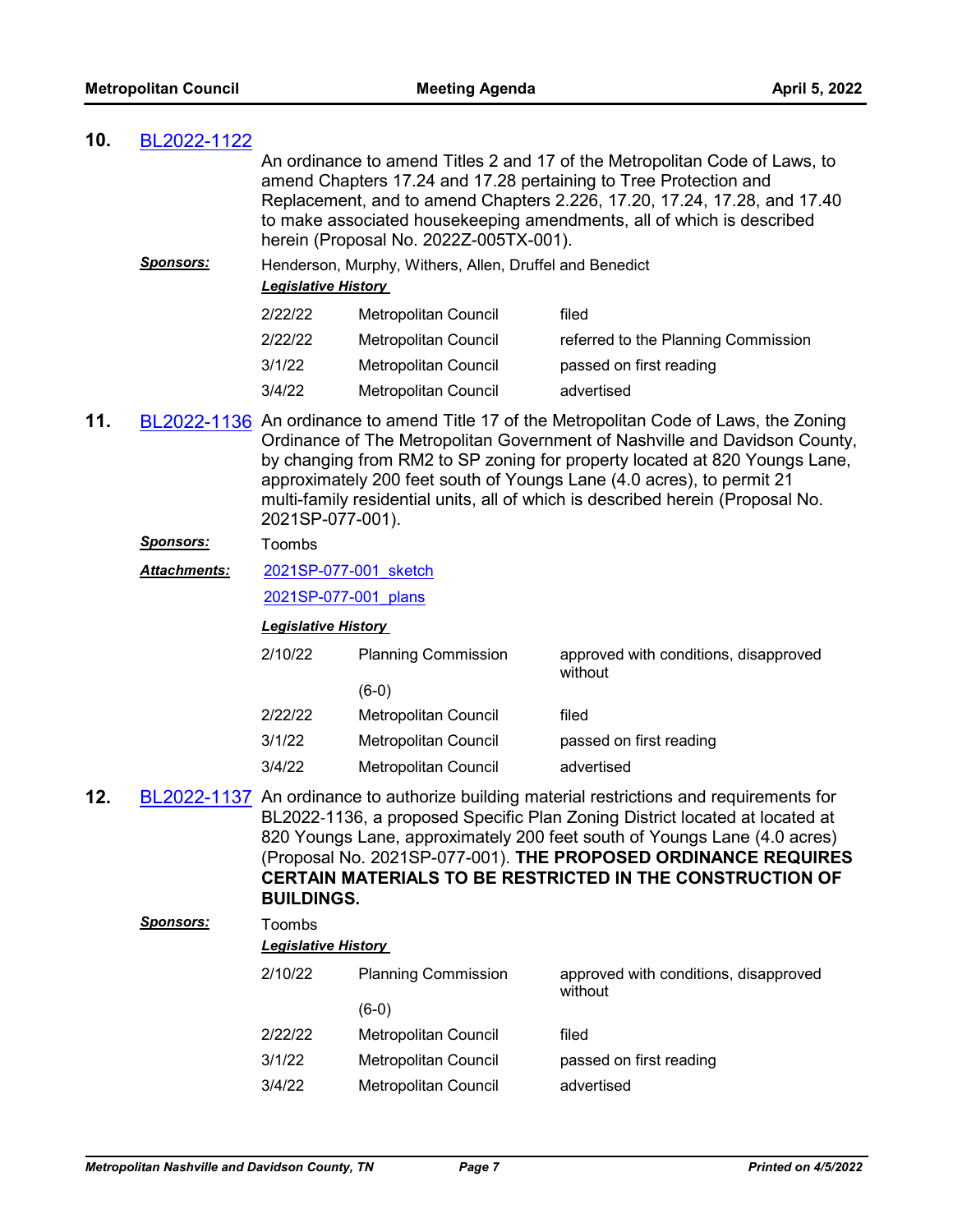| 13. |                     | BL2022-1138 An ordinance to amend Title 17 of the Metropolitan Code of Laws, the Zoning<br>Ordinance of The Metropolitan Government of Nashville and Davidson County,<br>by changing from CF and MUI-A to SP zoning for properties located at 1901<br>and 1903 Church Street and 1902 Hayes Street, at the southwest corner of<br>19th Ave N and Church Street, (0.97 acres), to permit a mixed use<br>development, all of which is described herein (Proposal No. 2022SP-005-001). |                             |                                                  |
|-----|---------------------|-------------------------------------------------------------------------------------------------------------------------------------------------------------------------------------------------------------------------------------------------------------------------------------------------------------------------------------------------------------------------------------------------------------------------------------------------------------------------------------|-----------------------------|--------------------------------------------------|
|     | <b>Sponsors:</b>    | Taylor                                                                                                                                                                                                                                                                                                                                                                                                                                                                              |                             |                                                  |
|     | <b>Attachments:</b> | 2022SP-005-001 sketch                                                                                                                                                                                                                                                                                                                                                                                                                                                               |                             |                                                  |
|     |                     | 2022SP-005-001 plans                                                                                                                                                                                                                                                                                                                                                                                                                                                                |                             |                                                  |
|     |                     | <b>Legislative History</b>                                                                                                                                                                                                                                                                                                                                                                                                                                                          |                             |                                                  |
|     |                     | 2/10/22                                                                                                                                                                                                                                                                                                                                                                                                                                                                             | <b>Planning Commission</b>  | approved with conditions, disapproved<br>without |
|     |                     |                                                                                                                                                                                                                                                                                                                                                                                                                                                                                     | $6-0$                       |                                                  |
|     |                     | 2/22/22                                                                                                                                                                                                                                                                                                                                                                                                                                                                             | <b>Metropolitan Council</b> | filed                                            |
|     |                     | 3/1/22                                                                                                                                                                                                                                                                                                                                                                                                                                                                              | <b>Metropolitan Council</b> | passed on first reading                          |
|     |                     | 3/4/22                                                                                                                                                                                                                                                                                                                                                                                                                                                                              | Metropolitan Council        | advertised                                       |
|     |                     |                                                                                                                                                                                                                                                                                                                                                                                                                                                                                     |                             |                                                  |

**14.** [BL2022-1139](http://nashville.legistar.com/gateway.aspx?m=l&id=/matter.aspx?key=14189) An ordinance to authorize building material restrictions and requirements for BL2022-1138, a proposed Specific Plan Zoning District located at located at 1901 and 1903 Church Street and 1902 Hayes Street, at the southwest corner of 19th Ave N and Church Street, (0.97 acres) (Proposal No. 2022SP-005-001). **THE PROPOSED ORDINANCE REQUIRES CERTAIN MATERIALS TO BE RESTRICTED IN THE CONSTRUCTION OF BUILDINGS.**

| <b>Sponsors:</b> | Taylor  | <b>Legislative History</b> |                                                  |  |  |  |
|------------------|---------|----------------------------|--------------------------------------------------|--|--|--|
|                  | 2/10/22 | <b>Planning Commission</b> | approved with conditions, disapproved<br>without |  |  |  |
|                  |         | $(6-0)$                    |                                                  |  |  |  |
|                  | 2/22/22 | Metropolitan Council       | filed                                            |  |  |  |
|                  | 3/1/22  | Metropolitan Council       | passed on first reading                          |  |  |  |
|                  | 3/4/22  | Metropolitan Council       | advertised                                       |  |  |  |
|                  |         |                            |                                                  |  |  |  |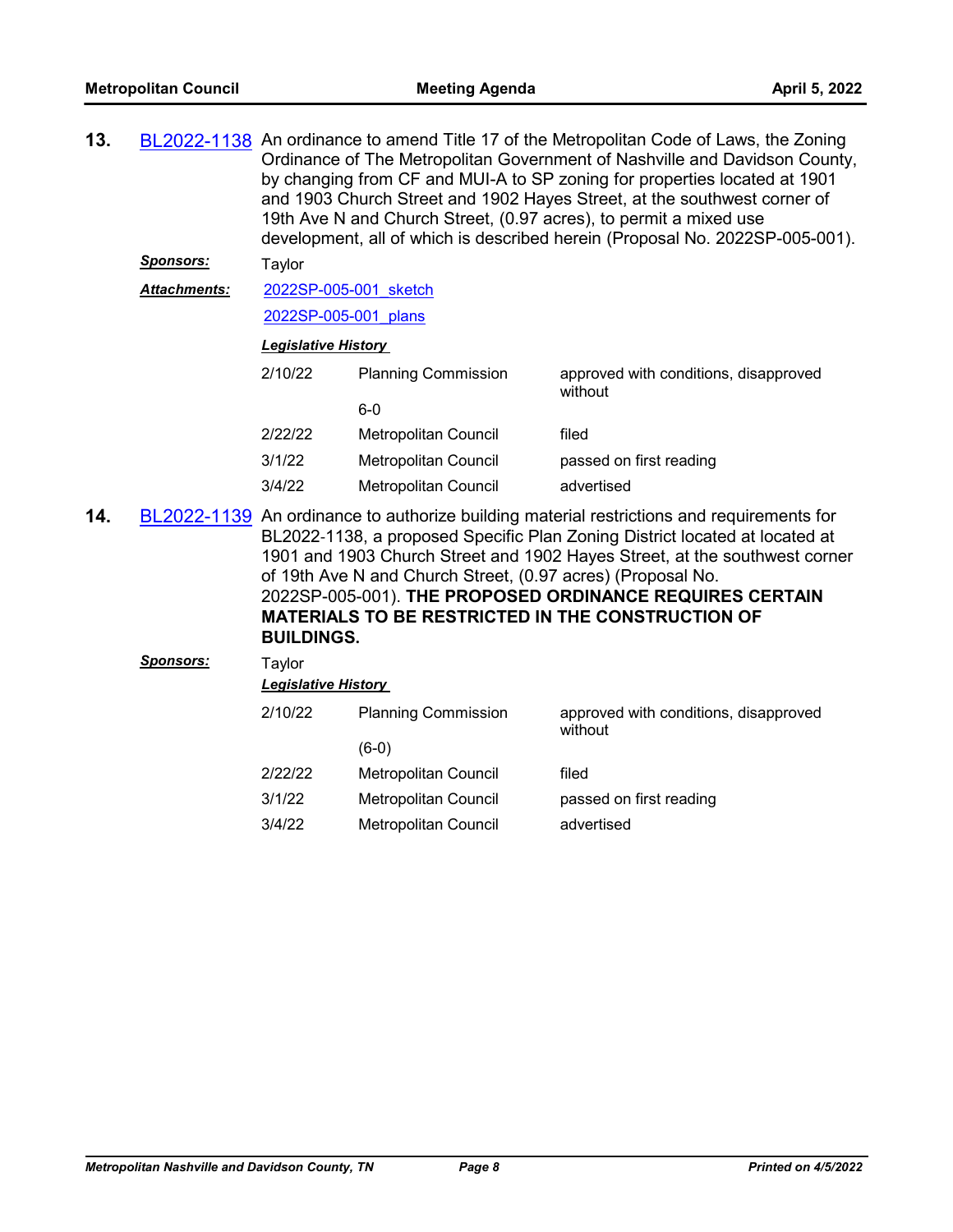| 15. |                  | BL2022-1140 An ordinance to amend Title 17 of the Metropolitan Code of Laws, the Zoning<br>Ordinance of The Metropolitan Government of Nashville and Davidson County,<br>by changing from RM20 to SP for properties located at 301 North 2nd Street<br>and 651 and 660 Joseph Avenue, at the northeast corner of Dickerson Pike<br>and Meridian Street (14.52 acres), and located in a Planned Unit Development<br>Overlay District, to permit a mixed-use development with non-residential uses<br>and a maximum of 1,150 multi-family residential units, all of which is described<br>herein (Proposal No. 2021SP-083-001). |                                            |                                                                                                                                                                                                                                                                                                                                                                                                                                               |  |
|-----|------------------|-------------------------------------------------------------------------------------------------------------------------------------------------------------------------------------------------------------------------------------------------------------------------------------------------------------------------------------------------------------------------------------------------------------------------------------------------------------------------------------------------------------------------------------------------------------------------------------------------------------------------------|--------------------------------------------|-----------------------------------------------------------------------------------------------------------------------------------------------------------------------------------------------------------------------------------------------------------------------------------------------------------------------------------------------------------------------------------------------------------------------------------------------|--|
|     | <u>Sponsors:</u> | Parker                                                                                                                                                                                                                                                                                                                                                                                                                                                                                                                                                                                                                        |                                            |                                                                                                                                                                                                                                                                                                                                                                                                                                               |  |
|     | Attachments:     | 2021SP-083-001 sketch                                                                                                                                                                                                                                                                                                                                                                                                                                                                                                                                                                                                         |                                            |                                                                                                                                                                                                                                                                                                                                                                                                                                               |  |
|     |                  |                                                                                                                                                                                                                                                                                                                                                                                                                                                                                                                                                                                                                               | 2021SP-083-001 plans                       |                                                                                                                                                                                                                                                                                                                                                                                                                                               |  |
|     |                  |                                                                                                                                                                                                                                                                                                                                                                                                                                                                                                                                                                                                                               | Proposed Substitute - BL2022-1140 - Parker |                                                                                                                                                                                                                                                                                                                                                                                                                                               |  |
|     |                  |                                                                                                                                                                                                                                                                                                                                                                                                                                                                                                                                                                                                                               | Proposed Substitute - BL2022-1140 plans    |                                                                                                                                                                                                                                                                                                                                                                                                                                               |  |
|     |                  | <b>Legislative History</b>                                                                                                                                                                                                                                                                                                                                                                                                                                                                                                                                                                                                    |                                            |                                                                                                                                                                                                                                                                                                                                                                                                                                               |  |
|     |                  | 2/22/22                                                                                                                                                                                                                                                                                                                                                                                                                                                                                                                                                                                                                       | Metropolitan Council                       | filed                                                                                                                                                                                                                                                                                                                                                                                                                                         |  |
|     |                  | 2/24/22                                                                                                                                                                                                                                                                                                                                                                                                                                                                                                                                                                                                                       | <b>Planning Commission</b>                 | approved with conditions, disapproved<br>without                                                                                                                                                                                                                                                                                                                                                                                              |  |
|     |                  |                                                                                                                                                                                                                                                                                                                                                                                                                                                                                                                                                                                                                               | $(7-0-1)$                                  |                                                                                                                                                                                                                                                                                                                                                                                                                                               |  |
|     |                  | 3/1/22                                                                                                                                                                                                                                                                                                                                                                                                                                                                                                                                                                                                                        | <b>Metropolitan Council</b>                | passed on first reading                                                                                                                                                                                                                                                                                                                                                                                                                       |  |
|     |                  | 3/4/22                                                                                                                                                                                                                                                                                                                                                                                                                                                                                                                                                                                                                        | <b>Metropolitan Council</b>                | advertised                                                                                                                                                                                                                                                                                                                                                                                                                                    |  |
| 16. |                  | <b>BUILDINGS.</b>                                                                                                                                                                                                                                                                                                                                                                                                                                                                                                                                                                                                             |                                            | BL2022-1141 An ordinance to authorize building material restrictions and requirements for<br>BL2022-1140, a proposed Specific Plan Zoning District located at located at<br>301 North 2nd Street and 651 and 660 Joseph Avenue, at the northeast corner<br>of Dickerson Pike and Meridian Street (14.52 acres) (Proposal No.<br>2021SP-083-001). THE PROPOSED ORDINANCE REQUIRES CERTAIN<br>MATERIALS TO BE RESTRICTED IN THE CONSTRUCTION OF |  |
|     | <u>Sponsors:</u> | Parker                                                                                                                                                                                                                                                                                                                                                                                                                                                                                                                                                                                                                        |                                            |                                                                                                                                                                                                                                                                                                                                                                                                                                               |  |
|     |                  | <b>Legislative History</b>                                                                                                                                                                                                                                                                                                                                                                                                                                                                                                                                                                                                    |                                            |                                                                                                                                                                                                                                                                                                                                                                                                                                               |  |
|     |                  | 2/22/22                                                                                                                                                                                                                                                                                                                                                                                                                                                                                                                                                                                                                       | Metropolitan Council                       | filed                                                                                                                                                                                                                                                                                                                                                                                                                                         |  |
|     |                  | 2/24/22                                                                                                                                                                                                                                                                                                                                                                                                                                                                                                                                                                                                                       | <b>Planning Commission</b>                 | approved with conditions, disapproved                                                                                                                                                                                                                                                                                                                                                                                                         |  |
|     |                  |                                                                                                                                                                                                                                                                                                                                                                                                                                                                                                                                                                                                                               | $(7-0-1)$                                  | without                                                                                                                                                                                                                                                                                                                                                                                                                                       |  |
|     |                  | 3/1/22                                                                                                                                                                                                                                                                                                                                                                                                                                                                                                                                                                                                                        | Metropolitan Council                       | passed on first reading                                                                                                                                                                                                                                                                                                                                                                                                                       |  |
|     |                  | 3/4/22                                                                                                                                                                                                                                                                                                                                                                                                                                                                                                                                                                                                                        | <b>Metropolitan Council</b>                | advertised                                                                                                                                                                                                                                                                                                                                                                                                                                    |  |
| 17. |                  |                                                                                                                                                                                                                                                                                                                                                                                                                                                                                                                                                                                                                               |                                            | BL2022-1142 An ordinance to amend Title 17 of the Metropolitan Code of Laws, the Zoning                                                                                                                                                                                                                                                                                                                                                       |  |
|     | <u>Sponsors:</u> | Parker                                                                                                                                                                                                                                                                                                                                                                                                                                                                                                                                                                                                                        |                                            | Ordinance of The Metropolitan Government of Nashville and Davidson County,<br>by cancelling a portion of a Planned Unit Development Overlay District for<br>properties located at 301 North 2nd Street and 651 and 660 Joseph Avenue, at<br>the northeast corner of Dickerson Pike and Meridian Street, zoned RM20<br>(14.52 acres), all of which is described herein (Proposal No. 2003P-015-005).                                           |  |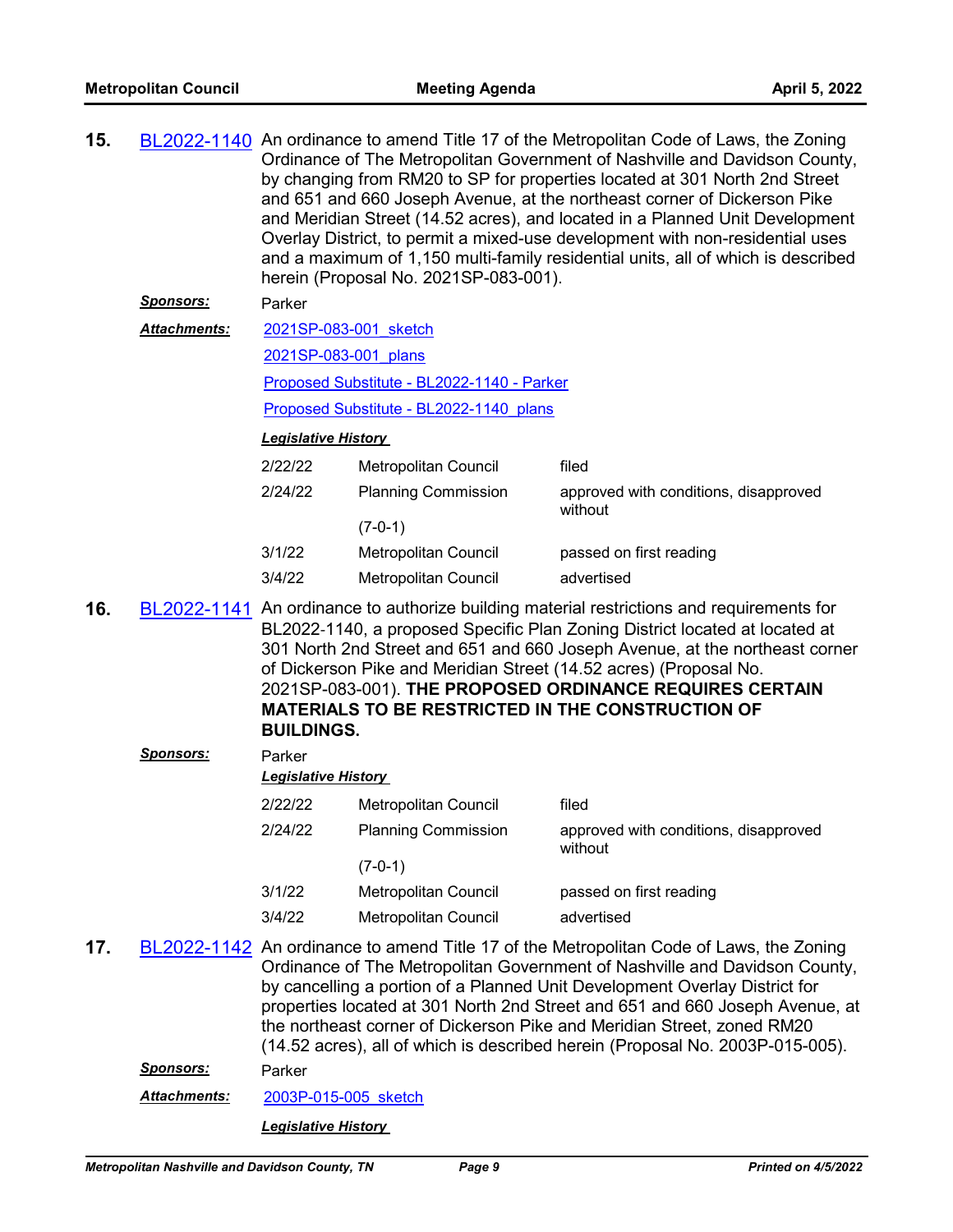| 2/22/22 | Metropolitan Council                    | filed                   |
|---------|-----------------------------------------|-------------------------|
| 2/24/22 | <b>Planning Commission</b><br>$(7-0-1)$ | approved                |
| 3/1/22  | Metropolitan Council                    | passed on first reading |
| 3/4/22  | <b>Metropolitan Council</b>             | advertised              |

**18.** [BL2022-1143](http://nashville.legistar.com/gateway.aspx?m=l&id=/matter.aspx?key=14181) An ordinance to amend Title 17 of the Metropolitan Code of Laws, the Zoning Ordinance of The Metropolitan Government of Nashville and Davidson County, by changing from R6 to SP zoning for property located at 1020 Southside Court, at the southeast corner of South Street and 12th Avenue South (4.5 acres), to permit 355 multi-family residential units, all of which is described herein (Proposal No. 2021SP-078-001).

#### *Sponsors:* Sledge

[2021SP-078-001\\_sketch](http://nashville.legistar.com/gateway.aspx?M=F&ID=9226b8d7-c808-419c-9706-cf8280527b57.docx) *Attachments:*

[2021SP-078-001\\_plans](http://nashville.legistar.com/gateway.aspx?M=F&ID=69c52a98-3601-4090-9f36-05f09b78897f.pdf)

*Legislative History* 

| 2/10/22 | <b>Planning Commission</b> | approved with conditions, disapproved<br>without |
|---------|----------------------------|--------------------------------------------------|
|         | $(5-1)$                    |                                                  |
| 2/22/22 | Metropolitan Council       | filed                                            |
| 3/1/22  | Metropolitan Council       | passed on first reading                          |
| 3/4/22  | Metropolitan Council       | advertised                                       |

**19.** [BL2022-1144](http://nashville.legistar.com/gateway.aspx?m=l&id=/matter.aspx?key=14182) An ordinance to authorize building material restrictions and requirements for BL2022-1143, a proposed Specific Plan Zoning District located at located at 1020 Southside Court, at the southeast corner of South Street and 12th Avenue South (4.5 acres) (Proposal No. 2021SP-078-001). **THE PROPOSED ORDINANCE REQUIRES CERTAIN MATERIALS TO BE RESTRICTED IN THE CONSTRUCTION OF BUILDINGS.**

|     | <b>Sponsors:</b> | Sledge<br>Legislative History |                                                                                                                                                                                     |                                                                                                                                                                                                                      |
|-----|------------------|-------------------------------|-------------------------------------------------------------------------------------------------------------------------------------------------------------------------------------|----------------------------------------------------------------------------------------------------------------------------------------------------------------------------------------------------------------------|
|     |                  | 2/10/22                       | <b>Planning Commission</b>                                                                                                                                                          | approved with conditions, disapproved<br>without                                                                                                                                                                     |
|     |                  |                               | $(5-1)$                                                                                                                                                                             |                                                                                                                                                                                                                      |
|     |                  | 2/22/22                       | Metropolitan Council                                                                                                                                                                | filed                                                                                                                                                                                                                |
|     |                  | 3/1/22                        | Metropolitan Council                                                                                                                                                                | passed on first reading                                                                                                                                                                                              |
|     |                  | 3/4/22                        | Metropolitan Council                                                                                                                                                                | advertised                                                                                                                                                                                                           |
| 20. |                  |                               | and Davidson County, by changing from RS10 to R10 zoning for<br>365 feet east of Hydes Ferry Road (0.71 acres), all of which is<br>described herein (Proposal No. 2022Z-012PR-001). | BL2022-1145 An ordinance to amend Title 17 of the Metropolitan Code of Laws,<br>the Zoning Ordinance of The Metropolitan Government of Nashville<br>properties located at 1816 and 1818 Ashton Avenue, approximately |

*Sponsors:* Toombs

*Attachments:* [2022Z-012PR-001\\_sketch](http://nashville.legistar.com/gateway.aspx?M=F&ID=5432950d-5642-4b00-baeb-8cb40e2fe901.docx)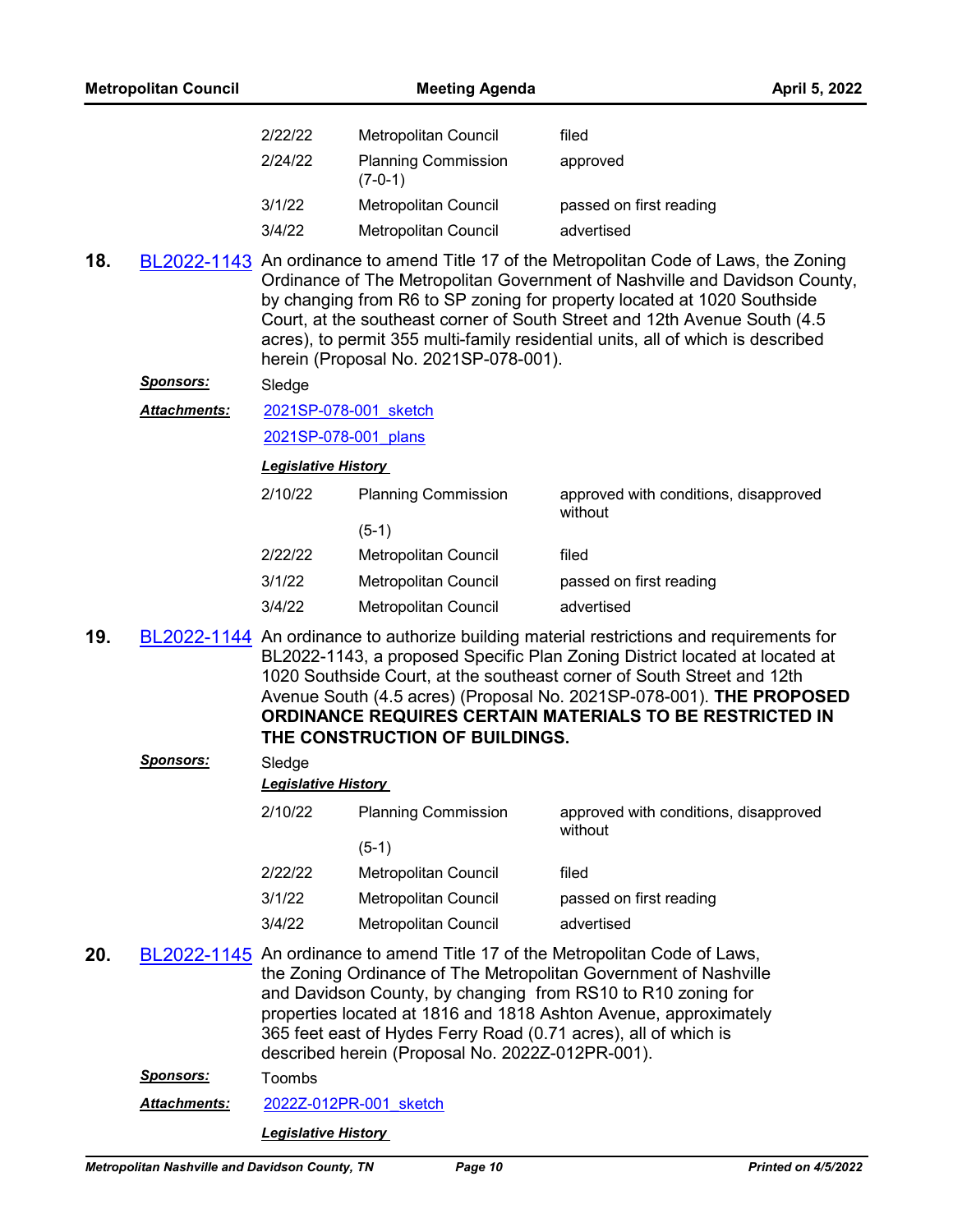| 2/10/22 | <b>Planning Commission</b><br>$(6-0)$ | approved                |
|---------|---------------------------------------|-------------------------|
| 2/22/22 | Metropolitan Council                  | filed                   |
| 3/1/22  | Metropolitan Council                  | passed on first reading |
| 3/4/22  | Metropolitan Council                  | advertised              |

**21.** [BL2022-1146](http://nashville.legistar.com/gateway.aspx?m=l&id=/matter.aspx?key=14160) An ordinance to amend Title 17 of the Metropolitan Code of Laws, the Zoning Ordinance of The Metropolitan Government of Nashville and Davidson County, by applying a Historic Landmark Overlay District for a portion of property located at 2208 Elliston Place, at the northern corner of Elliston Place and Louise Avenue, zoned CS (0.19 acres), all of which is described herein (Proposal No. 2021HL-004-001).

#### *Sponsors:* Taylor

Attachments: [2021HL-004-001\\_sketch](http://nashville.legistar.com/gateway.aspx?M=F&ID=b030fc4a-b68b-4661-a237-8c64a61e3c51.docx)

#### *Legislative History*

| 2/10/22 | <b>Planning Commission</b><br>$(6-0)$ | approved                |
|---------|---------------------------------------|-------------------------|
| 2/22/22 | <b>Metropolitan Council</b>           | filed                   |
| 3/1/22  | <b>Metropolitan Council</b>           | passed on first reading |
| 3/4/22  | Metropolitan Council                  | advertised              |

**22.** [BL2022-1147](http://nashville.legistar.com/gateway.aspx?m=l&id=/matter.aspx?key=14168) An ordinance to amend Title 17 of the Metropolitan Code of Laws, the Zoning Ordinance of The Metropolitan Government of Nashville and Davidson County, by changing from CS to R6-A zoning for property located at 125 A, B, and C Kingston Street, approximately 670 feet east of Dickerson Pike (0.19 acres), all of which is described herein (Proposal No. 2022Z-007PR-001).

#### *Sponsors:* Parker

*Attachments:* [2022Z-007PR-001\\_sketch](http://nashville.legistar.com/gateway.aspx?M=F&ID=3afcc901-98ce-4443-9d67-8512ee61da70.docx)

#### *Legislative History*

| 2/10/22 | <b>Planning Commission</b><br>(6-0) | approved                |
|---------|-------------------------------------|-------------------------|
| 2/22/22 | Metropolitan Council                | filed                   |
| 3/1/22  | Metropolitan Council                | passed on first reading |
| 3/4/22  | Metropolitan Council                | advertised              |

**23.** [BL2022-1148](http://nashville.legistar.com/gateway.aspx?m=l&id=/matter.aspx?key=14163) An ordinance to amend Title 17 of the Metropolitan Code of Laws, the Zoning Ordinance of The Metropolitan Government of Nashville and Davidson County, by changing from RS7.5 to R8 zoning for properties located at 193 and 201 Antioch Pike, approximately 250 feet east of Kinross Avenue (0.45 acres), all of which is described herein (Proposal No. 2021Z-107PR-001).

*Sponsors:* Welsch

*Attachments:* [2021Z-107PR-001\\_sketch](http://nashville.legistar.com/gateway.aspx?M=F&ID=bdb79ff7-ae59-48e4-ad5d-727079635dbc.docx)

## *Legislative History*

2/10/22 Planning Commission approved (6-0)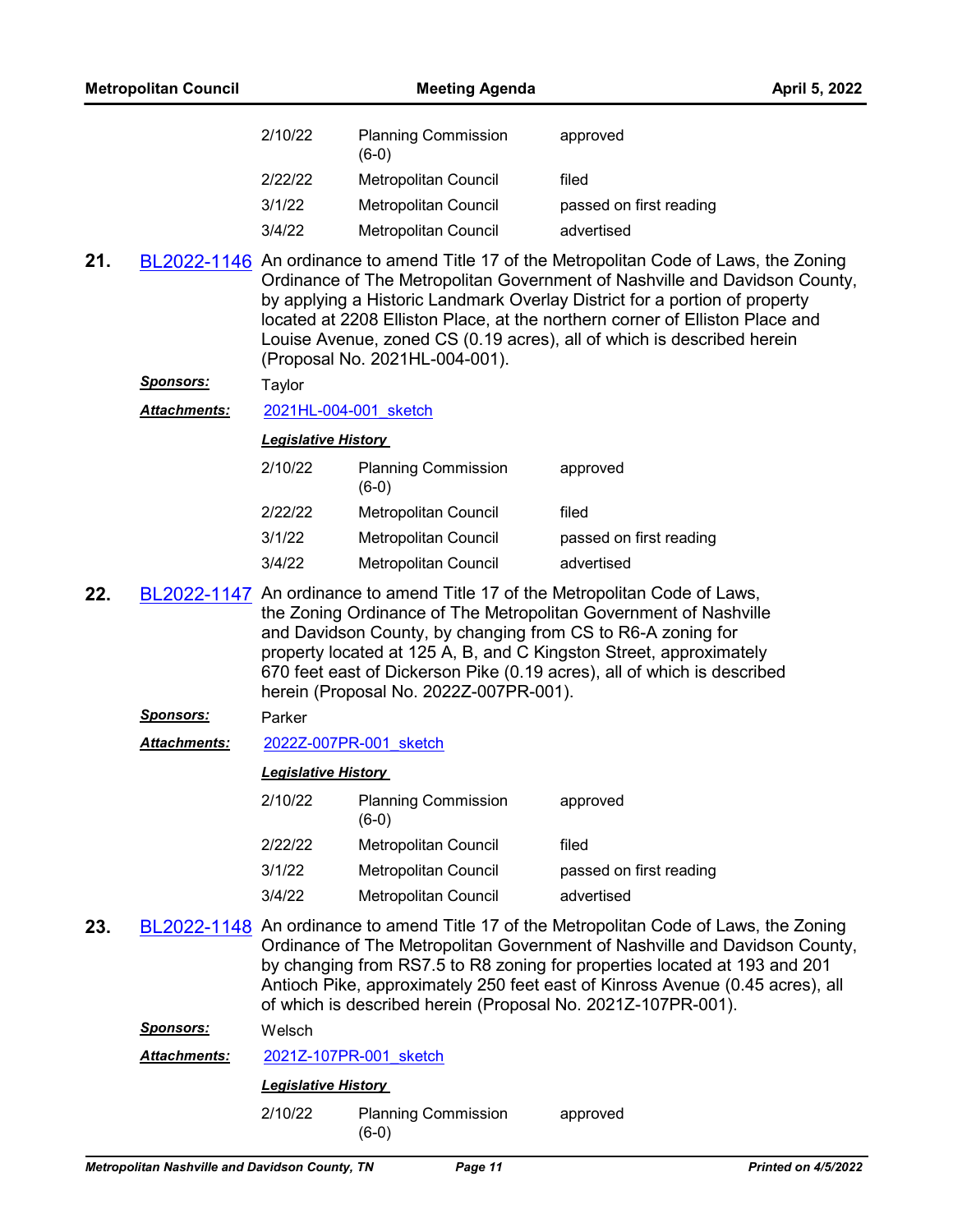|     | <b>Metropolitan Council</b> |                            | <b>Meeting Agenda</b>                                                                                                                                                   |                                                                                                                                                                                                                                                                                                                                                                                                                                                                                            | April 5, 2022 |
|-----|-----------------------------|----------------------------|-------------------------------------------------------------------------------------------------------------------------------------------------------------------------|--------------------------------------------------------------------------------------------------------------------------------------------------------------------------------------------------------------------------------------------------------------------------------------------------------------------------------------------------------------------------------------------------------------------------------------------------------------------------------------------|---------------|
|     |                             | 2/22/22                    | Metropolitan Council                                                                                                                                                    | filed                                                                                                                                                                                                                                                                                                                                                                                                                                                                                      |               |
|     |                             | 3/1/22                     | <b>Metropolitan Council</b>                                                                                                                                             | passed on first reading                                                                                                                                                                                                                                                                                                                                                                                                                                                                    |               |
|     |                             | 3/4/22                     | Metropolitan Council                                                                                                                                                    | advertised                                                                                                                                                                                                                                                                                                                                                                                                                                                                                 |               |
| 24. |                             |                            | and Davidson County, by changing from RS10 to R10 zoning for<br>herein (Proposal No. 2022Z-017PR-001).                                                                  | BL2022-1149 An ordinance to amend Title 17 of the Metropolitan Code of Laws,<br>the Zoning Ordinance of The Metropolitan Government of Nashville<br>property located at 1804 County Hospital Road, approximately 225<br>feet northeast of Doak Avenue (0.51 acres), all of which is described                                                                                                                                                                                              |               |
|     | <u>Sponsors:</u>            | Toombs                     |                                                                                                                                                                         |                                                                                                                                                                                                                                                                                                                                                                                                                                                                                            |               |
|     | <b>Attachments:</b>         |                            | 2022Z-017PR-001 sketch                                                                                                                                                  |                                                                                                                                                                                                                                                                                                                                                                                                                                                                                            |               |
|     |                             | <b>Legislative History</b> |                                                                                                                                                                         |                                                                                                                                                                                                                                                                                                                                                                                                                                                                                            |               |
|     |                             | 2/10/22                    | <b>Planning Commission</b><br>$(6-0)$                                                                                                                                   | approved                                                                                                                                                                                                                                                                                                                                                                                                                                                                                   |               |
|     |                             | 2/22/22                    | Metropolitan Council                                                                                                                                                    | filed                                                                                                                                                                                                                                                                                                                                                                                                                                                                                      |               |
|     |                             | 3/1/22                     | Metropolitan Council                                                                                                                                                    | passed on first reading                                                                                                                                                                                                                                                                                                                                                                                                                                                                    |               |
|     |                             | 3/4/22                     | Metropolitan Council                                                                                                                                                    | advertised                                                                                                                                                                                                                                                                                                                                                                                                                                                                                 |               |
| 25. |                             |                            |                                                                                                                                                                         | BL2022-1150 An ordinance to amend Title 17 of the Metropolitan Code of Laws, the Zoning<br>Ordinance of The Metropolitan Government of Nashville and Davidson County,<br>by changing from CS and RS5 to SP zoning for properties located at 1701,<br>1703, 1705, 1707, 1709, and 1711 9th Ave N and 901 Buchanan Street,<br>approximately 360 feet east of 10th Ave N, (1.08 acres), to permit a mixed use<br>development, all of which is described herein (Proposal No. 2021SP-059-001). |               |
|     | <b>Sponsors:</b>            | Taylor                     |                                                                                                                                                                         |                                                                                                                                                                                                                                                                                                                                                                                                                                                                                            |               |
|     | Attachments:                |                            | 2021SP-059-001 sketch                                                                                                                                                   |                                                                                                                                                                                                                                                                                                                                                                                                                                                                                            |               |
|     |                             | 2021SP-059-001 plans       |                                                                                                                                                                         |                                                                                                                                                                                                                                                                                                                                                                                                                                                                                            |               |
|     |                             | <b>Legislative History</b> |                                                                                                                                                                         |                                                                                                                                                                                                                                                                                                                                                                                                                                                                                            |               |
|     |                             | 2/10/22                    | <b>Planning Commission</b>                                                                                                                                              | approved with conditions, disapproved<br>without                                                                                                                                                                                                                                                                                                                                                                                                                                           |               |
|     |                             |                            | $(6-0)$                                                                                                                                                                 |                                                                                                                                                                                                                                                                                                                                                                                                                                                                                            |               |
|     |                             | 2/22/22                    | Metropolitan Council                                                                                                                                                    | filed                                                                                                                                                                                                                                                                                                                                                                                                                                                                                      |               |
|     |                             | 3/1/22                     | Metropolitan Council                                                                                                                                                    | passed on first reading                                                                                                                                                                                                                                                                                                                                                                                                                                                                    |               |
|     |                             | 3/4/22                     | Metropolitan Council                                                                                                                                                    | advertised                                                                                                                                                                                                                                                                                                                                                                                                                                                                                 |               |
| 26. |                             |                            | and Davidson County, by changing from RS5 to R6-A zoning for<br>property located at 1312 Joseph Avenue, approximately 60 feet<br>herein (Proposal No. 2021Z-095PR-001). | BL2022-1151 An ordinance to amend Title 17 of the Metropolitan Code of Laws,<br>the Zoning Ordinance of The Metropolitan Government of Nashville<br>south of Eastmoreland Street (0.16 acres), all of which is described                                                                                                                                                                                                                                                                   |               |
|     | <u>Sponsors:</u>            | Parker                     |                                                                                                                                                                         |                                                                                                                                                                                                                                                                                                                                                                                                                                                                                            |               |

*Attachments:* [2021Z-95PR-001\\_sketch](http://nashville.legistar.com/gateway.aspx?M=F&ID=51f05685-f849-4e55-80fa-af26f0abcb5e.docx)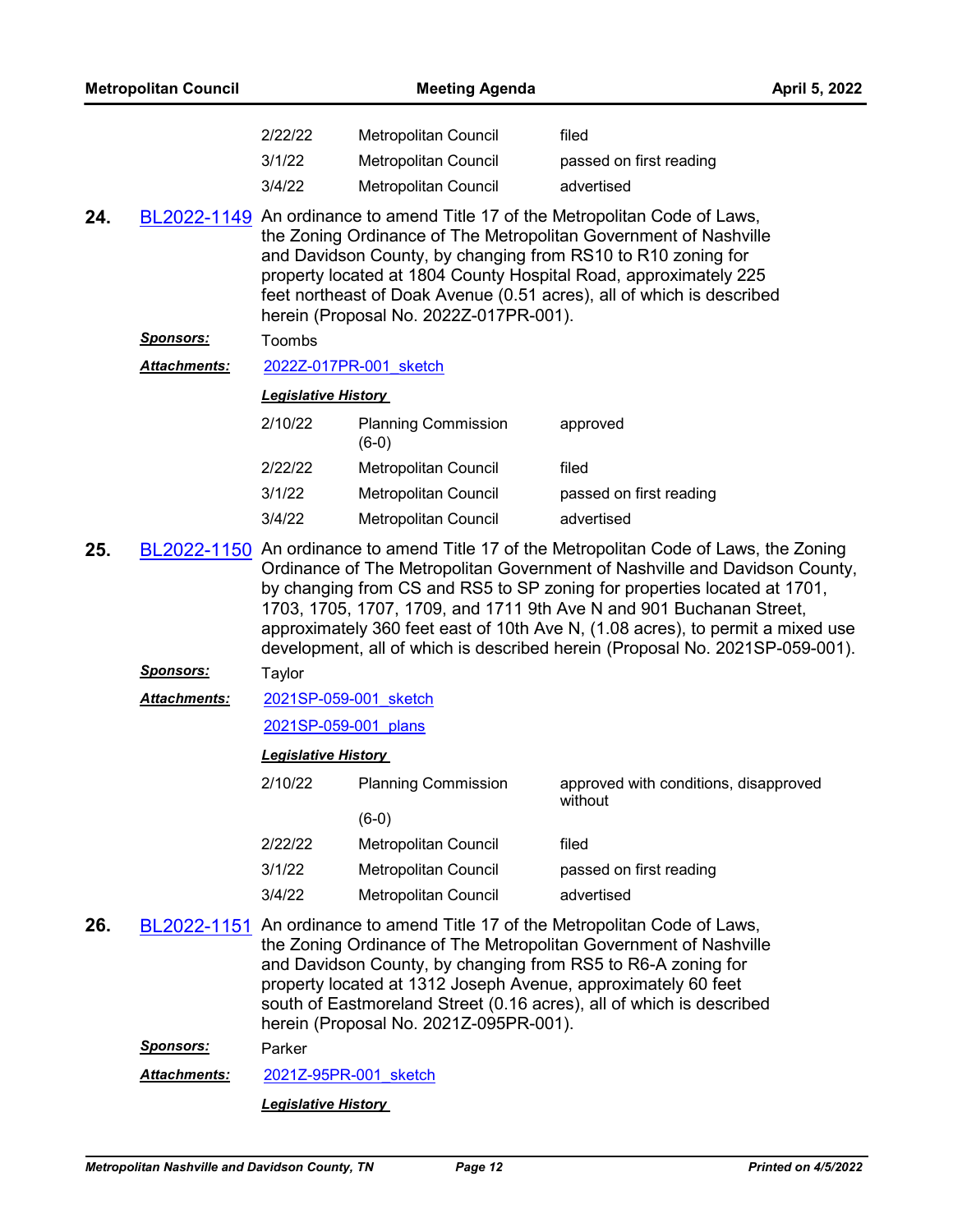| 10/28/21 | <b>Planning Commission</b><br>$(7-0)$ | approved                |
|----------|---------------------------------------|-------------------------|
| 2/22/22  | Metropolitan Council                  | filed                   |
| 3/1/22   | Metropolitan Council                  | passed on first reading |
| 3/4/22   | <b>Metropolitan Council</b>           | advertised              |

**27.** [BL2022-1152](http://nashville.legistar.com/gateway.aspx?m=l&id=/matter.aspx?key=14167) An ordinance to amend Title 17 of the Metropolitan Code of Laws, the Zoning Ordinance of The Metropolitan Government of Nashville and Davidson County, by changing from IWD to MUL-A zoning for property located at 897 Elm Hill Pike, approximately 430 east of Fesslers Lane (0.34 acres), all of which is described herein (Proposal No. 2021Z-127PR-001).

#### Sponsors: OConnell

Attachments: [2021Z-127PR-001\\_sketch](http://nashville.legistar.com/gateway.aspx?M=F&ID=be5b0aaf-972c-4079-a1f4-5dd411a866c7.docx)

### *Legislative History*

| 2/10/22 | <b>Planning Commission</b><br>$(6-0)$ | approved                |
|---------|---------------------------------------|-------------------------|
| 2/22/22 | Metropolitan Council                  | filed                   |
| 3/1/22  | Metropolitan Council                  | passed on first reading |
| 3/4/22  | Metropolitan Council                  | advertised              |

**28.** [BL2022-1153](http://nashville.legistar.com/gateway.aspx?m=l&id=/matter.aspx?key=14171) An ordinance to amend Title 17 of the Metropolitan Code of Laws, the Zoning Ordinance of The Metropolitan Government of Nashville and Davidson County, by changing from RS5 to R6 zoning for property located at 110 A Fern Ave, approximately 140 feet west of Birch Ave (0.58 acres), all of which is described herein (Proposal No. 2022Z-018PR-001).

#### *Sponsors:* Toombs

Attachments: [2022Z-018PR-001\\_sketch](http://nashville.legistar.com/gateway.aspx?M=F&ID=1c071e0a-073d-444c-a6e7-10c58adbf0ef.docx)

| 2/10/22 | <b>Planning Commission</b><br>$(6-0)$ | approved                |
|---------|---------------------------------------|-------------------------|
| 2/22/22 | Metropolitan Council                  | filed                   |
| 3/1/22  | Metropolitan Council                  | passed on first reading |
| 3/4/22  | Metropolitan Council                  | advertised              |
|         |                                       |                         |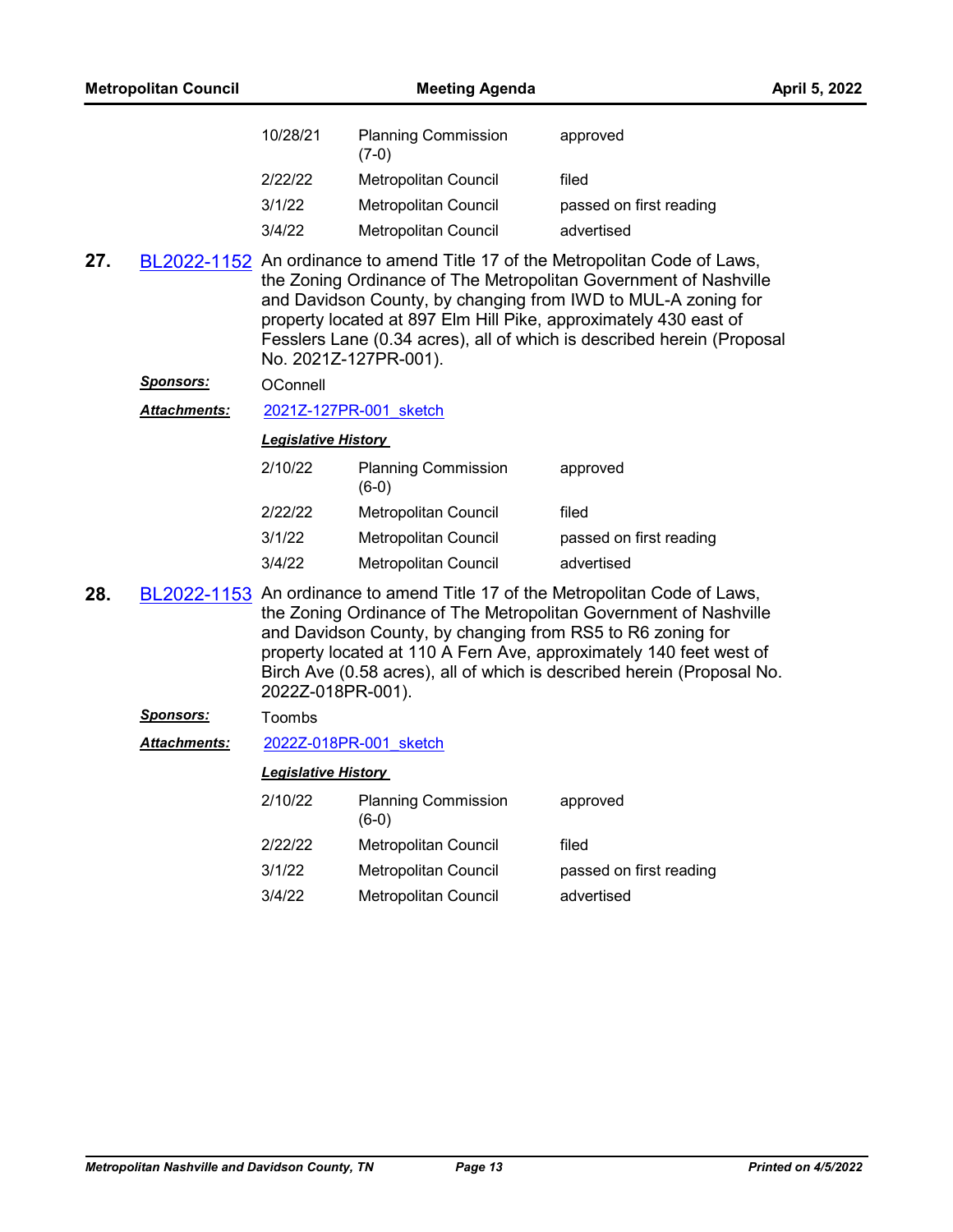| 29. |                                       | BL2022-1154 An ordinance to amend Title 17 of the Metropolitan Code of Laws, the Zoning<br>Ordinance of The Metropolitan Government of Nashville and Davidson County,<br>by changing from MUI-A to SP zoning for property located at 1705 Hayes<br>Street, approximately 100 feet west of 17th Avenue South (0.51 acres), to<br>permit a maximum 295 multi-family residential or 345 hotel units and 2,500<br>square feet of restaurant, all of which is described herein (Proposal No.<br>2021SP-089-001). |                             |                                                                                                                                                                                                                                                           |  |
|-----|---------------------------------------|-------------------------------------------------------------------------------------------------------------------------------------------------------------------------------------------------------------------------------------------------------------------------------------------------------------------------------------------------------------------------------------------------------------------------------------------------------------------------------------------------------------|-----------------------------|-----------------------------------------------------------------------------------------------------------------------------------------------------------------------------------------------------------------------------------------------------------|--|
|     | <u>Sponsors:</u>                      | Taylor                                                                                                                                                                                                                                                                                                                                                                                                                                                                                                      |                             |                                                                                                                                                                                                                                                           |  |
|     | Attachments:<br>2021SP-089-001 sketch |                                                                                                                                                                                                                                                                                                                                                                                                                                                                                                             |                             |                                                                                                                                                                                                                                                           |  |
|     |                                       | 2021SP-089-001 plans                                                                                                                                                                                                                                                                                                                                                                                                                                                                                        |                             |                                                                                                                                                                                                                                                           |  |
|     |                                       | <b>Legislative History</b>                                                                                                                                                                                                                                                                                                                                                                                                                                                                                  |                             |                                                                                                                                                                                                                                                           |  |
|     |                                       | 2/10/22                                                                                                                                                                                                                                                                                                                                                                                                                                                                                                     | <b>Planning Commission</b>  | approved with conditions, disapproved<br>without                                                                                                                                                                                                          |  |
|     |                                       |                                                                                                                                                                                                                                                                                                                                                                                                                                                                                                             | $(6-0)$                     |                                                                                                                                                                                                                                                           |  |
|     |                                       | 2/22/22                                                                                                                                                                                                                                                                                                                                                                                                                                                                                                     | <b>Metropolitan Council</b> | filed                                                                                                                                                                                                                                                     |  |
|     |                                       | 3/1/22                                                                                                                                                                                                                                                                                                                                                                                                                                                                                                      | Metropolitan Council        | passed on first reading                                                                                                                                                                                                                                   |  |
|     |                                       | 3/4/22                                                                                                                                                                                                                                                                                                                                                                                                                                                                                                      | Metropolitan Council        | advertised                                                                                                                                                                                                                                                |  |
| 30. |                                       |                                                                                                                                                                                                                                                                                                                                                                                                                                                                                                             |                             | BL2022-1155 An ordinance to amend Title 17 of the Metropolitan Code of Laws, the Zoning<br>Ordinance of The Metropolitan Government of Nashville and Davidson County,<br>by applying a Historic Landmark Interior Overlay District to property located at |  |

by applying a Historic Landmark Interior Overlay District to property located at 518 Russell Street, at the southwest corner of Russell Street and S. 6th Street, zoned R8 and within the Edgefield Historic Preservation District (0.51 acres), all of which is described herein (Proposal No. 2022HLI-001-001).

## *Sponsors:* Withers

*Attachments:* [2022HLI-001-001\\_sketch](http://nashville.legistar.com/gateway.aspx?M=F&ID=f36a97f0-aaec-45ff-8baa-6aad5bb9d7d6.docx)

## *Legislative History*

| 2/22/22 | Metropolitan Council | filed                               |
|---------|----------------------|-------------------------------------|
| 2/22/22 | Metropolitan Council | referred to the Planning Commission |
| 3/1/22  | Metropolitan Council | passed on first reading             |
| 3/4/22  | Metropolitan Council | advertised                          |

**31.** [BL2022-1156](http://nashville.legistar.com/gateway.aspx?m=l&id=/matter.aspx?key=14202) An ordinance to amend Title 17 of the Metropolitan Code of Laws, the Zoning Ordinance of The Metropolitan Government of Nashville and Davidson County, by applying a Neighborhood Landmark Overlay District to property located at 518 Russell Street, at the southwest corner of Russell Street and S. 6th Street, zoned R8 and within the Edgefield Historic Preservation District (0.51 acres), to permit a hotel and event space, all of which is described herein (Proposal No. 2022NL-001-001).

### *Sponsors:* Withers

*Attachments:* [2022NL-001-001 - Sketch](http://nashville.legistar.com/gateway.aspx?M=F&ID=134cee11-89af-40cf-8557-e951d18735fa.docx)

| 2/22/22 | Metropolitan Council | filed                               |
|---------|----------------------|-------------------------------------|
| 2/22/22 | Metropolitan Council | referred to the Planning Commission |
| 3/1/22  | Metropolitan Council | passed on first reading             |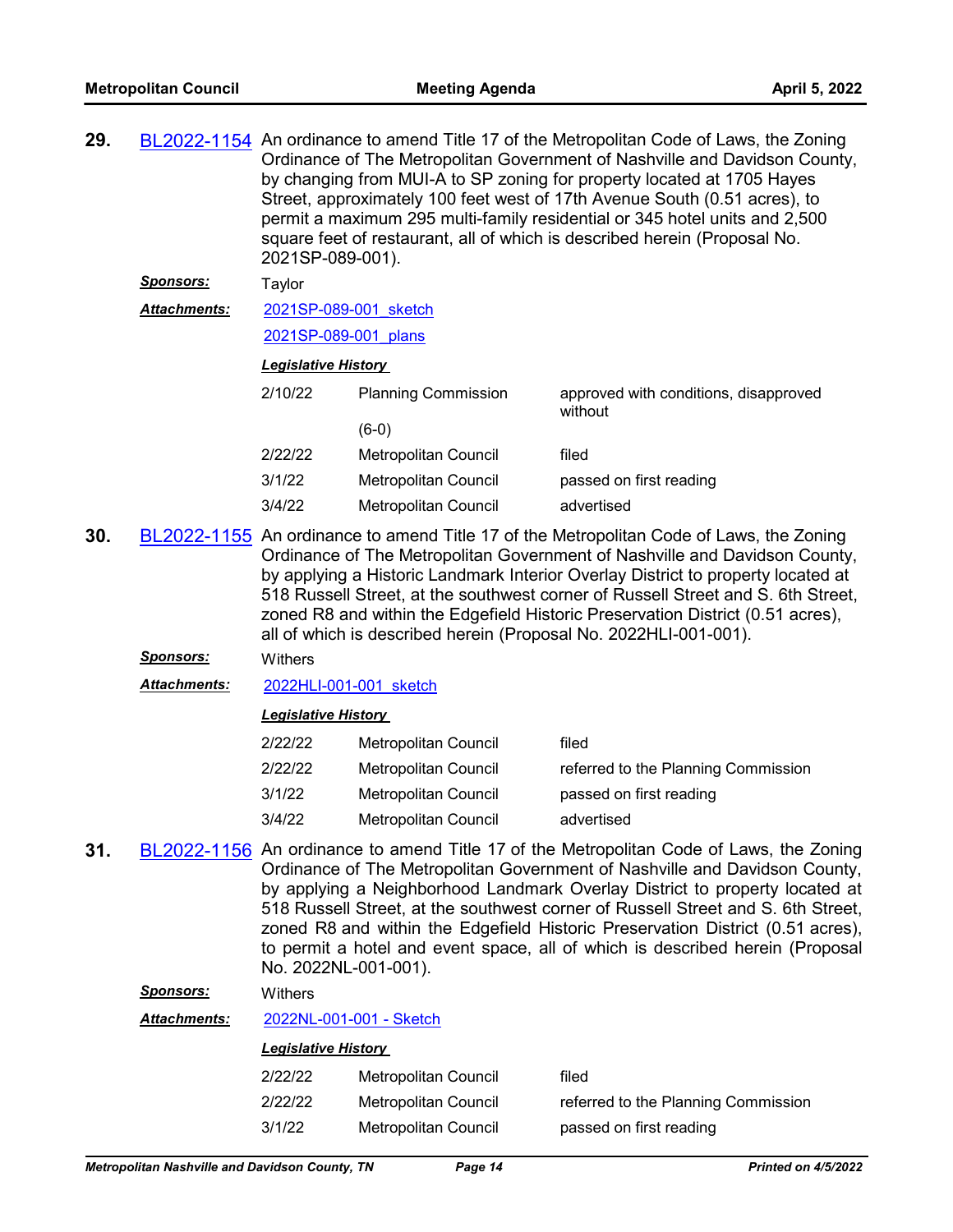|     |                     | 3/4/22                                                                                                                                                                                                                                                                                                                                                                                                                                               | Metropolitan Council           | advertised                                                                                                                                                                                                                                                                                                                                                                                                       |  |
|-----|---------------------|------------------------------------------------------------------------------------------------------------------------------------------------------------------------------------------------------------------------------------------------------------------------------------------------------------------------------------------------------------------------------------------------------------------------------------------------------|--------------------------------|------------------------------------------------------------------------------------------------------------------------------------------------------------------------------------------------------------------------------------------------------------------------------------------------------------------------------------------------------------------------------------------------------------------|--|
| 32. |                     | BL2022-1157 An ordinance to amend Title 17 of the Metropolitan Code of Laws, the Zoning<br>Ordinance of The Metropolitan Government of Nashville and Davidson County,<br>by changing from R40 to SP zoning for properties located at 5617, 5621, and<br>5625 Valley View Road, approximately 545 feet south of Old Hickory Blvd, (3.3<br>acres), to permit 12 multi-family units, all of which is described herein<br>(Proposal No. 2022SP-002-001). |                                |                                                                                                                                                                                                                                                                                                                                                                                                                  |  |
|     | <u>Sponsors:</u>    | Swope                                                                                                                                                                                                                                                                                                                                                                                                                                                |                                |                                                                                                                                                                                                                                                                                                                                                                                                                  |  |
|     | <b>Attachments:</b> | 2022SP-002-001 sketch                                                                                                                                                                                                                                                                                                                                                                                                                                |                                |                                                                                                                                                                                                                                                                                                                                                                                                                  |  |
|     |                     | 2022SP-002-001 plans                                                                                                                                                                                                                                                                                                                                                                                                                                 |                                |                                                                                                                                                                                                                                                                                                                                                                                                                  |  |
|     |                     | <b>Legislative History</b>                                                                                                                                                                                                                                                                                                                                                                                                                           |                                |                                                                                                                                                                                                                                                                                                                                                                                                                  |  |
|     |                     | 2/10/22                                                                                                                                                                                                                                                                                                                                                                                                                                              | <b>Planning Commission</b>     | approved with conditions, disapproved<br>without                                                                                                                                                                                                                                                                                                                                                                 |  |
|     |                     |                                                                                                                                                                                                                                                                                                                                                                                                                                                      | $(6-0)$                        |                                                                                                                                                                                                                                                                                                                                                                                                                  |  |
|     |                     | 2/22/22                                                                                                                                                                                                                                                                                                                                                                                                                                              | Metropolitan Council           | filed                                                                                                                                                                                                                                                                                                                                                                                                            |  |
|     |                     | 3/1/22                                                                                                                                                                                                                                                                                                                                                                                                                                               | <b>Metropolitan Council</b>    | passed on first reading                                                                                                                                                                                                                                                                                                                                                                                          |  |
|     |                     | 3/4/22                                                                                                                                                                                                                                                                                                                                                                                                                                               | Metropolitan Council           | advertised                                                                                                                                                                                                                                                                                                                                                                                                       |  |
| 33. |                     |                                                                                                                                                                                                                                                                                                                                                                                                                                                      | THE CONSTRUCTION OF BUILDINGS. | BL2022-1158 An ordinance to authorize building material restrictions and requirements for<br>BL2022-1157, a proposed Specific Plan Zoning District located at located at<br>5617, 5621, and 5625 Valley View Road, approximately 545 feet south of Old<br>Hickory Blvd, (3.3 acres) (Proposal No. 2022SP-002-001). THE PROPOSED<br>ORDINANCE REQUIRES CERTAIN MATERIALS TO BE RESTRICTED IN                      |  |
|     | <u>Sponsors:</u>    | Swope<br><b>Legislative History</b>                                                                                                                                                                                                                                                                                                                                                                                                                  |                                |                                                                                                                                                                                                                                                                                                                                                                                                                  |  |
|     |                     | 2/10/22                                                                                                                                                                                                                                                                                                                                                                                                                                              | <b>Planning Commission</b>     | approved with conditions, disapproved<br>without                                                                                                                                                                                                                                                                                                                                                                 |  |
|     |                     |                                                                                                                                                                                                                                                                                                                                                                                                                                                      | $(6-0)$                        |                                                                                                                                                                                                                                                                                                                                                                                                                  |  |
|     |                     | 2/22/22                                                                                                                                                                                                                                                                                                                                                                                                                                              | Metropolitan Council           | filed                                                                                                                                                                                                                                                                                                                                                                                                            |  |
|     |                     | 3/1/22                                                                                                                                                                                                                                                                                                                                                                                                                                               | <b>Metropolitan Council</b>    | passed on first reading                                                                                                                                                                                                                                                                                                                                                                                          |  |
|     |                     | 3/4/22                                                                                                                                                                                                                                                                                                                                                                                                                                               | Metropolitan Council           | advertised                                                                                                                                                                                                                                                                                                                                                                                                       |  |
| 34. |                     |                                                                                                                                                                                                                                                                                                                                                                                                                                                      | (Proposal No. 2022SP-009-001). | BL2022-1159 An ordinance to amend Title 17 of the Metropolitan Code of Laws, the Zoning<br>Ordinance of The Metropolitan Government of Nashville and Davidson County,<br>by changing from IR to SP zoning for properties located at 1101 and 1111 63rd<br>Avenue North, approximately 90 feet southwest of New York Avenue (11.15<br>acres), to permit a mixed use development, all of which is described herein |  |
|     | <u>Sponsors:</u>    | Roberts                                                                                                                                                                                                                                                                                                                                                                                                                                              |                                |                                                                                                                                                                                                                                                                                                                                                                                                                  |  |
|     | Attachments:        | 2022SP-009-001 sketch                                                                                                                                                                                                                                                                                                                                                                                                                                |                                |                                                                                                                                                                                                                                                                                                                                                                                                                  |  |
|     |                     | 2022SP-009-001 plans                                                                                                                                                                                                                                                                                                                                                                                                                                 |                                |                                                                                                                                                                                                                                                                                                                                                                                                                  |  |

[Proposed Amendment - BL2022-1159 - Roberts](http://nashville.legistar.com/gateway.aspx?M=F&ID=a72d67ce-6616-44c8-8633-fc1fd9e2cc62.docx)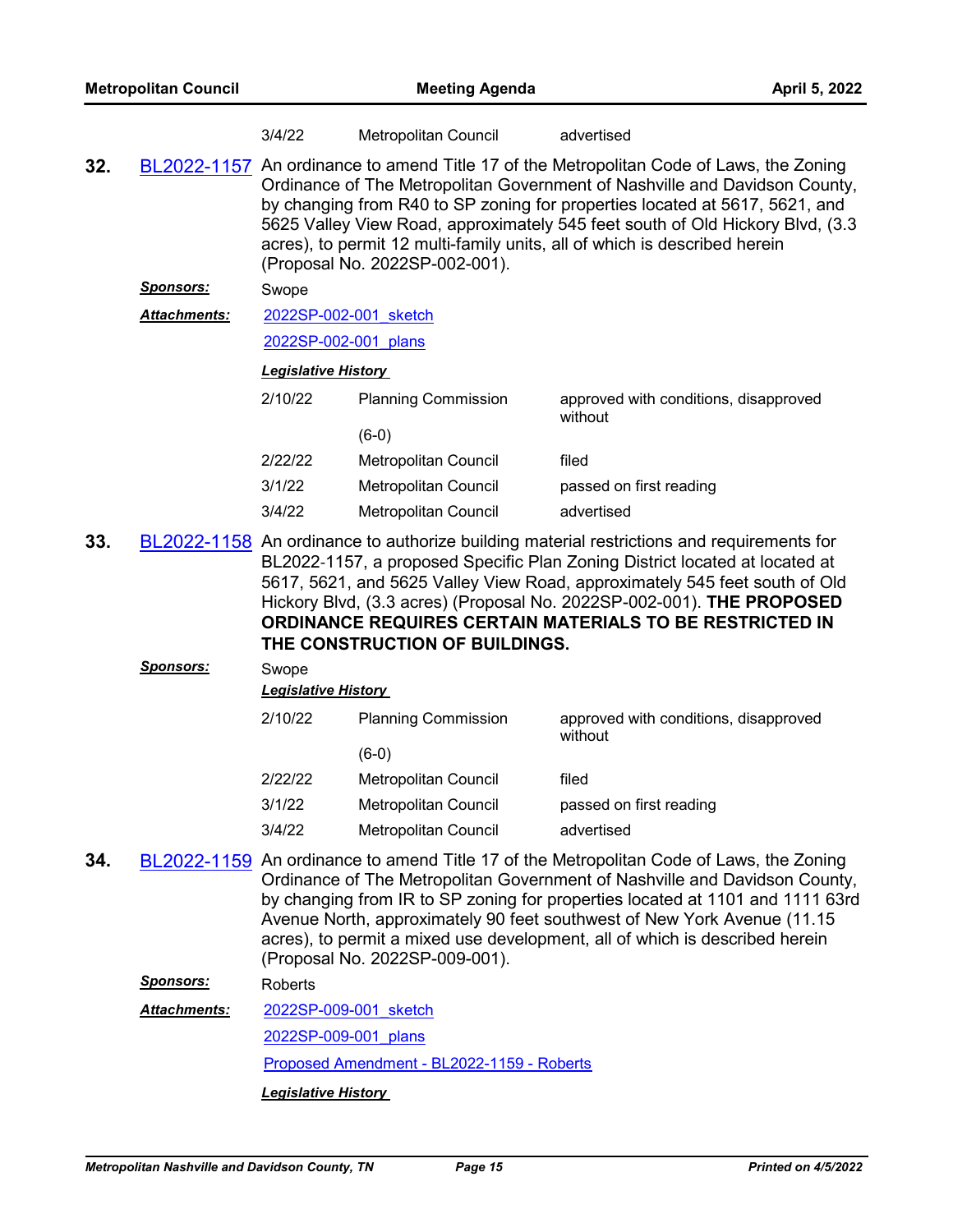| 2/10/22 | <b>Planning Commission</b> | approved with conditions, disapproved<br>without |
|---------|----------------------------|--------------------------------------------------|
|         | $(6-0)$                    |                                                  |
| 2/22/22 | Metropolitan Council       | filed                                            |
| 3/1/22  | Metropolitan Council       | passed on first reading                          |
| 3/4/22  | Metropolitan Council       | advertised                                       |

**35.** [BL2022-1160](http://nashville.legistar.com/gateway.aspx?m=l&id=/matter.aspx?key=14174) An ordinance to authorize building material restrictions and requirements for BL2022-1159, a proposed Specific Plan Zoning District located at located at 1101 and 1111 63rd Avenue North, approximately 90 feet southwest of New York Avenue (11.15 acres) (Proposal No. 2022SP-009-001). **THE PROPOSED ORDINANCE REQUIRES CERTAIN MATERIALS TO BE RESTRICTED IN THE CONSTRUCTION OF BUILDINGS.**

*Sponsors:* Roberts

# *Legislative History*

| 2/10/22 | <b>Planning Commission</b> | approved with conditions, disapproved<br>without |
|---------|----------------------------|--------------------------------------------------|
|         | $(6-0)$                    |                                                  |
| 2/22/22 | Metropolitan Council       | filed                                            |
| 3/1/22  | Metropolitan Council       | passed on first reading                          |
| 3/4/22  | Metropolitan Council       | advertised                                       |

- **36.** [BL2022-1161](http://nashville.legistar.com/gateway.aspx?m=l&id=/matter.aspx?key=14176) An ordinance to amend Title 17 of the Metropolitan Code of Laws, the Zoning Ordinance of The Metropolitan Government of Nashville and Davidson County, by changing from CS to SP zoning for property located at 3887 Central Pike, approximately 175 feet west of Central Court, and located within a Planned Unit Development Overlay District (3.11 acres), to permit up to 112 multi-family units, all of which is described herein (Proposal No. 2022SP-008-001).
	- *Sponsors:* Evans
	- [2022SP-008-001\\_sketch](http://nashville.legistar.com/gateway.aspx?M=F&ID=612ad25f-87a0-48af-ad83-a7773e0e4806.docx) *Attachments:*

[2022SP-008-001\\_plans](http://nashville.legistar.com/gateway.aspx?M=F&ID=ca0e297e-4e53-4eb6-b885-5bac34fbcadd.pdf)

#### *Legislative History*

| 2/10/22 | <b>Planning Commission</b> | approved with conditions, disapproved<br>without |  |
|---------|----------------------------|--------------------------------------------------|--|
|         | 6-0                        |                                                  |  |
| 3/1/22  | Metropolitan Council       | passed on first reading                          |  |
| 3/4/22  | Metropolitan Council       | advertised                                       |  |

**37.** [BL2022-1162](http://nashville.legistar.com/gateway.aspx?m=l&id=/matter.aspx?key=14178) An ordinance to amend Title 17 of the Metropolitan Code of Laws, the Zoning Ordinance of The Metropolitan Government of Nashville and Davidson County, by cancelling a portion of a Planned Unit Development located at located at 3887 Central Pike, approximately 175 feet west of Central Court, (3.11 acres), zoned CS, all of which is described herein (Proposal No. 6-74P-003).

*Sponsors:* Evans

Attachments: 6-74P-003 sketch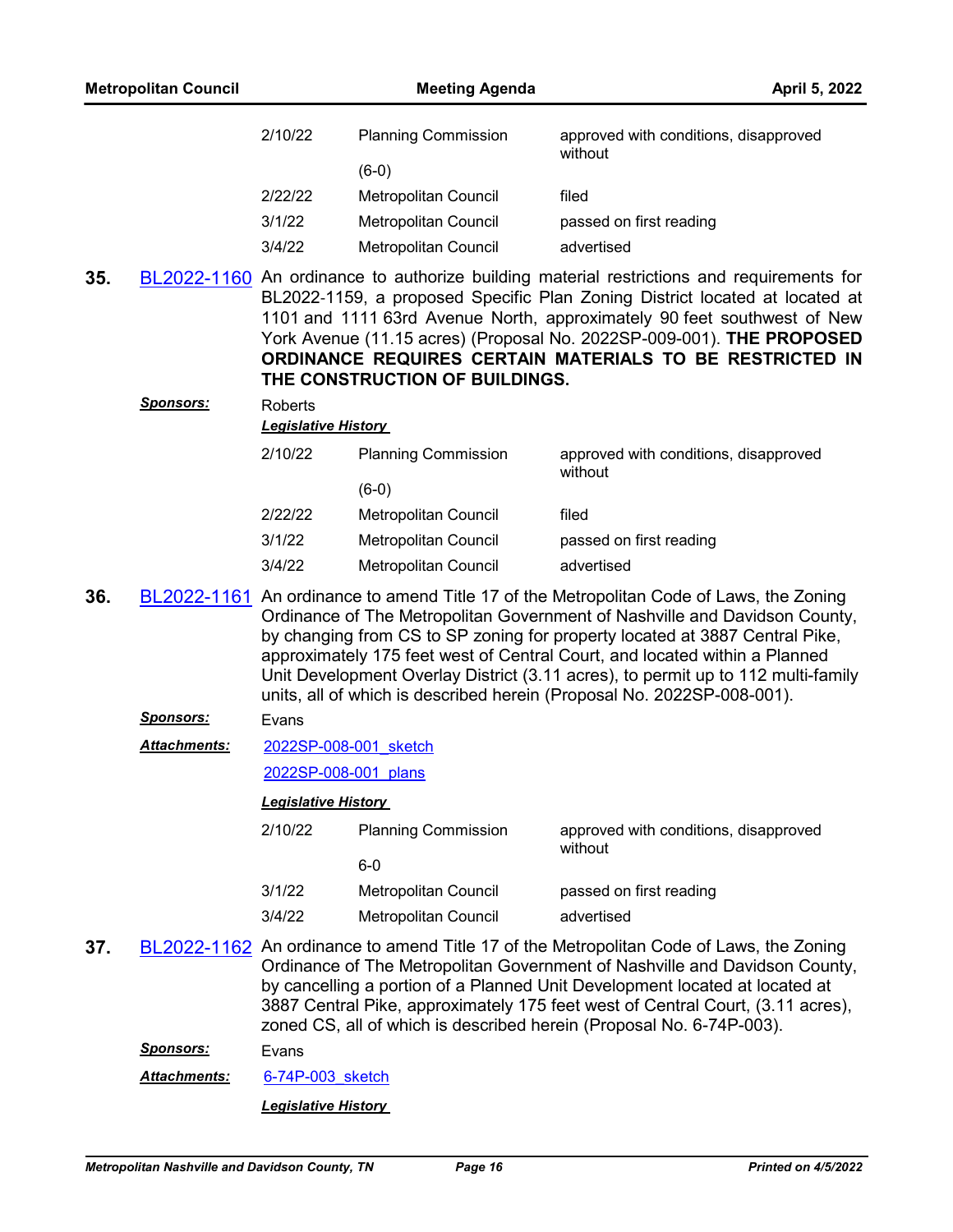| 2/10/22 | <b>Planning Commission</b><br>6-0 | approved                |
|---------|-----------------------------------|-------------------------|
| 3/1/22  | Metropolitan Council              | passed on first reading |
| 3/4/22  | Metropolitan Council              | advertised              |

# **H. Consent Resolutions and Resolutions**

- **38.** [RS2022-1326](http://nashville.legistar.com/gateway.aspx?m=l&id=/matter.aspx?key=14004) A resolution requesting the Metropolitan Planning Commission and Metropolitan Planning Department review and amend as needed the current general plan for Nashville and Davidson County, NashvilleNext: A General Plan for Nashville & Davidson County, no later than June 30, 2023.
	- *Sponsors:* Gamble, Withers, Hall, Toombs and Taylor

Attachments: [Proposed Substitute - RS2022-1326 - Gamble](http://nashville.legistar.com/gateway.aspx?M=F&ID=3d1bdf9c-9daf-412a-86b6-d79a4bad00e4.docx)

#### *Legislative History*

| 12/22/21 | <b>Metropolitan Council</b>                                              | filed                                            |  |  |
|----------|--------------------------------------------------------------------------|--------------------------------------------------|--|--|
| 1/4/22   | <b>Metropolitan Council</b><br>Deferred to 2/1/22                        | deferred                                         |  |  |
| 2/1/22   | Metropolitan Council                                                     | deferred                                         |  |  |
| 2/15/22  | Metropolitan Council                                                     | deferred indefinitely                            |  |  |
| 3/28/22  | Metropolitan Council<br>Reinstated at the request of the sponsor 3/28/22 | reinstated                                       |  |  |
| 3/28/22  | Metropolitan Council                                                     | referred to the Planning and Zoning<br>Committee |  |  |
|          | 1/3/22 Recommended for deferral                                          |                                                  |  |  |
|          | 1/31/22 Recommended for deferral                                         |                                                  |  |  |
|          | 2/14/22 Recommended for indefinite deferral                              |                                                  |  |  |

**39.** [RS2022-1442](http://nashville.legistar.com/gateway.aspx?m=l&id=/matter.aspx?key=14317) A resolution authorizing the Metropolitan Department of Law to compromise and settle the property damage claim of the Nashville Electric Service (NES) against the Metropolitan Government of Nashville and Davidson County in the amount of \$32,801.20, with said amount to be paid out of the Self-Insured Liability Fund.

*Sponsors:* Allen

*Attachments:* [Letter Metro Clerk](http://nashville.legistar.com/gateway.aspx?M=F&ID=aba967e6-3ced-40ad-b771-8bb246a7235e.PDF)

| 3/29/22 | Metropolitan Council | referred to the Budget and Finance<br>Committee |
|---------|----------------------|-------------------------------------------------|
| 3/29/22 | Metropolitan Council | filed                                           |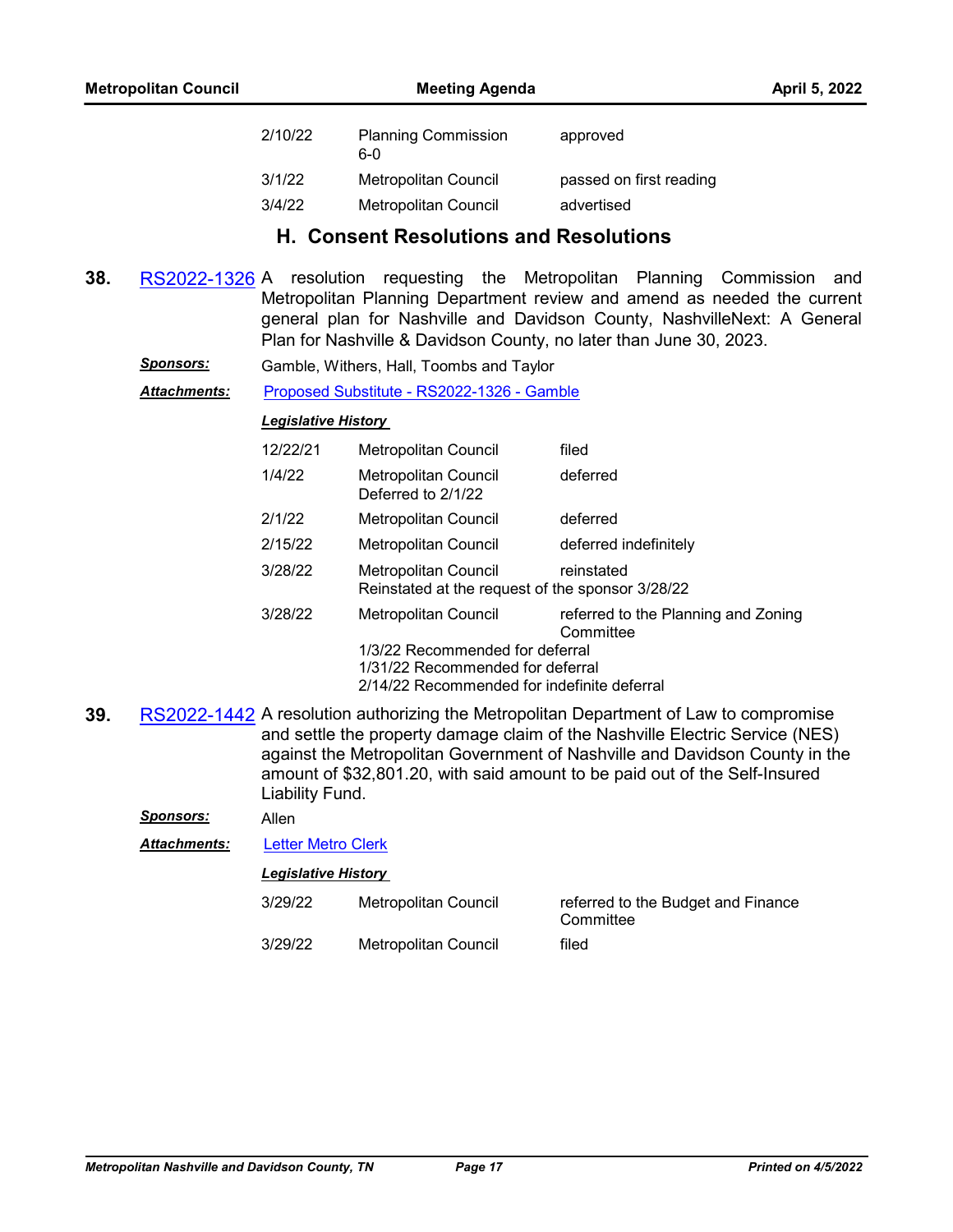| 40. |                            | RS2022-1443 A resolution declaring surplus and authorizing the conveyance of real property<br>to certain nonprofit organizations, and authorizing grants not exceeding<br>\$15,497,279.00 from the Barnes Fund for Affordable Housing to certain<br>nonprofit organizations selected for the express purpose of constructing and<br>rehabilitating affordable or workforce housing. (Proposal No.<br>2022M-004PR-001.) |                                                                               |                                                  |
|-----|----------------------------|------------------------------------------------------------------------------------------------------------------------------------------------------------------------------------------------------------------------------------------------------------------------------------------------------------------------------------------------------------------------------------------------------------------------|-------------------------------------------------------------------------------|--------------------------------------------------|
|     | <u>Sponsors:</u>           | Sledge, Benedict and Taylor                                                                                                                                                                                                                                                                                                                                                                                            | Parker, Suara, Toombs, Gamble, VanReece, Withers, Bradford, Welsch, OConnell, |                                                  |
|     | <b>Attachments:</b>        |                                                                                                                                                                                                                                                                                                                                                                                                                        | <b>Barnes Fund grant exhibits</b>                                             |                                                  |
|     |                            |                                                                                                                                                                                                                                                                                                                                                                                                                        | Proposed Amendment - RS2022-1443 - VanReece                                   |                                                  |
|     |                            | Proposed Amendment - RS2022-1443 - Exhibit K updated                                                                                                                                                                                                                                                                                                                                                                   |                                                                               |                                                  |
|     | <b>Legislative History</b> |                                                                                                                                                                                                                                                                                                                                                                                                                        |                                                                               |                                                  |
|     |                            | 3/7/22                                                                                                                                                                                                                                                                                                                                                                                                                 | <b>Planning Commission</b>                                                    | approved                                         |
|     |                            | 3/29/22                                                                                                                                                                                                                                                                                                                                                                                                                | <b>Metropolitan Council</b>                                                   | referred to the Affordable Housing<br>Committee  |
|     |                            | 3/29/22                                                                                                                                                                                                                                                                                                                                                                                                                | <b>Metropolitan Council</b>                                                   | referred to the Budget and Finance<br>Committee  |
|     |                            | 3/29/22                                                                                                                                                                                                                                                                                                                                                                                                                | <b>Metropolitan Council</b>                                                   | referred to the Planning and Zoning<br>Committee |
|     |                            | 3/29/22                                                                                                                                                                                                                                                                                                                                                                                                                | <b>Metropolitan Council</b>                                                   | filed                                            |
|     |                            |                                                                                                                                                                                                                                                                                                                                                                                                                        |                                                                               |                                                  |

- **41.** [RS2022-1444](http://nashville.legistar.com/gateway.aspx?m=l&id=/matter.aspx?key=14312) A resolution authorizing a grant not to exceed \$1,000,000.00 from the Barnes Fund for Affordable Housing to Pathway Lending for the express purpose of providing weatherization assistance and energy efficiency improvements to housing units owned by qualified low-income individuals and families.
	- *Sponsors:* Parker, Allen, Toombs, Welsch and Suara
	- *Attachments:* [Grant Exhibit](http://nashville.legistar.com/gateway.aspx?M=F&ID=bb3b81e0-1361-49ee-ab9b-37624b19c52f.pdf)

| <b>Legislative History</b> |  |
|----------------------------|--|
|----------------------------|--|

| 3/29/22 | Metropolitan Council | referred to the Affordable Housing<br>Committee |
|---------|----------------------|-------------------------------------------------|
| 3/29/22 | Metropolitan Council | referred to the Budget and Finance<br>Committee |
| 3/29/22 | Metropolitan Council | filed                                           |

- **42.** [RS2022-1445](http://nashville.legistar.com/gateway.aspx?m=l&id=/matter.aspx?key=14319) A resolution approving amendments to five grant contracts for constructing affordable housing approved by RS2020-239 between The Metropolitan Government of Nashville and Davidson County, acting by and through the Metropolitan Housing Trust Fund Commission, and certain non-profit organizations.
	- *Sponsors:* Parker, Allen, Welsch and Suara

| Attachments: | <b>Grant Contract Amendments</b> |                      |                                                 |  |  |
|--------------|----------------------------------|----------------------|-------------------------------------------------|--|--|
|              | <b>Legislative History</b>       |                      |                                                 |  |  |
|              | 3/29/22                          | Metropolitan Council | referred to the Affordable Housing<br>Committee |  |  |
|              | 3/29/22                          | Metropolitan Council | referred to the Budget and Finance<br>Committee |  |  |
|              |                                  |                      |                                                 |  |  |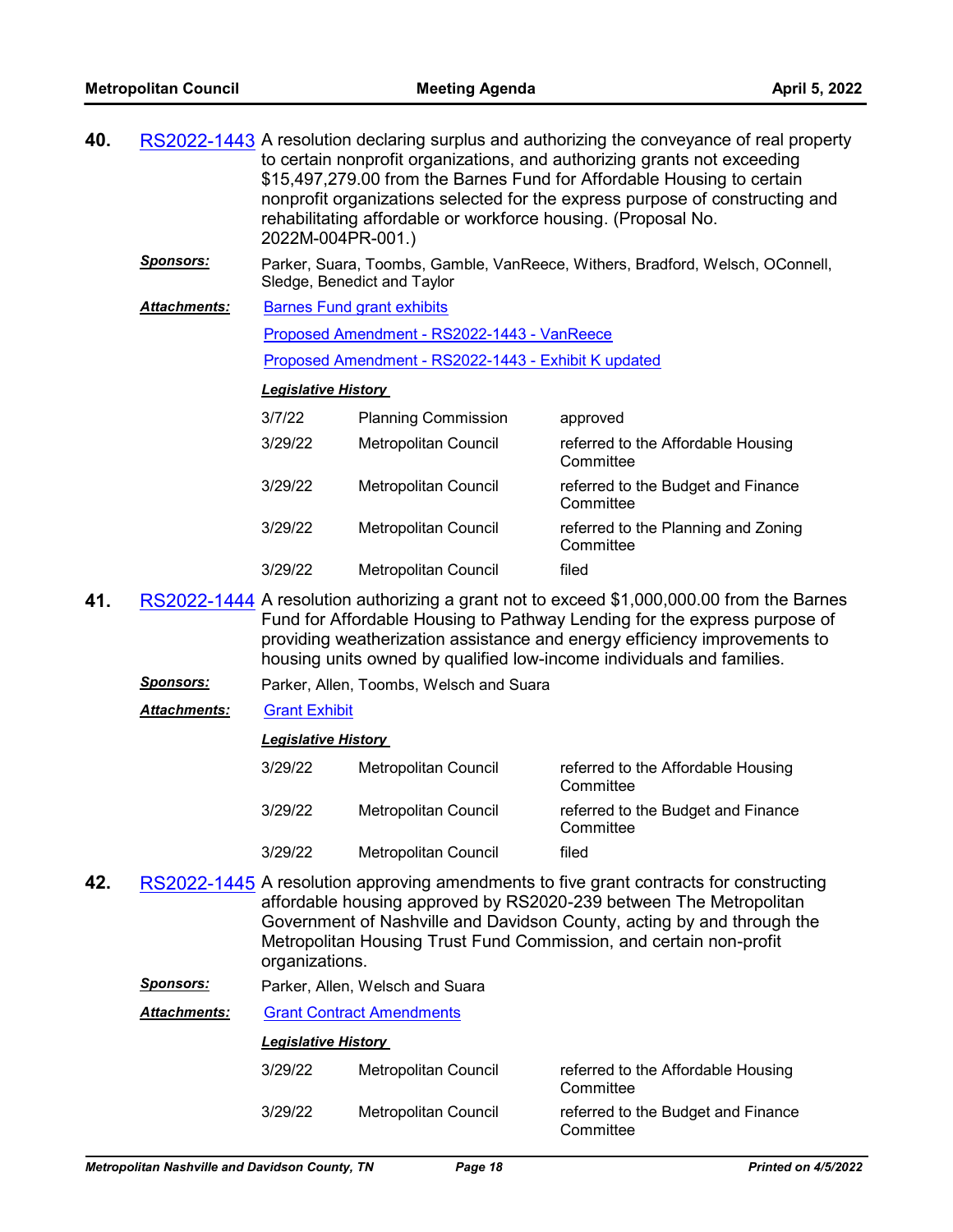|     |                  | 3/29/22                    | <b>Metropolitan Council</b>           | filed                                                                                                                                                                                                                                                                                                       |
|-----|------------------|----------------------------|---------------------------------------|-------------------------------------------------------------------------------------------------------------------------------------------------------------------------------------------------------------------------------------------------------------------------------------------------------------|
| 43. |                  |                            | Development Concepts, Inc.            | RS2022-1446 A resolution to approve the First Amendment to a grant contract for<br>constructing affordable housing approved by RS2020-242 between The<br>Metropolitan Government of Nashville and Davidson County, acting by and<br>through the Metropolitan Housing Trust Fund Commission, and Living      |
|     | <b>Sponsors:</b> |                            | Parker, Allen, Welsch and Suara       |                                                                                                                                                                                                                                                                                                             |
|     | Attachments:     |                            | <b>Grant Contract First Amendment</b> |                                                                                                                                                                                                                                                                                                             |
|     |                  | <b>Legislative History</b> |                                       |                                                                                                                                                                                                                                                                                                             |
|     |                  | 3/29/22                    | <b>Metropolitan Council</b>           | referred to the Affordable Housing<br>Committee                                                                                                                                                                                                                                                             |
|     |                  | 3/29/22                    | Metropolitan Council                  | referred to the Budget and Finance<br>Committee                                                                                                                                                                                                                                                             |
|     |                  | 3/29/22                    | <b>Metropolitan Council</b>           | filed                                                                                                                                                                                                                                                                                                       |
| 44. |                  |                            |                                       | RS2022-1447 A resolution to approve the Third Amendment to a grant contract for<br>constructing affordable housing approved by RS2018-1088 between The<br>Metropolitan Government of Nashville and Davidson County, acting by and<br>through the Metropolitan Housing Trust Fund Commission, and Crossroads |

*Sponsors:* Allen and Welsch

*Attachments:* [Grant Contract Third Amendment](http://nashville.legistar.com/gateway.aspx?M=F&ID=81d738f0-7615-4e6f-bd33-400d896c36b4.pdf)

Campus.

*Legislative History* 

| 3/29/22 | <b>Metropolitan Council</b> | referred to the Affordable Housing<br>Committee |
|---------|-----------------------------|-------------------------------------------------|
| 3/29/22 | Metropolitan Council        | referred to the Budget and Finance<br>Committee |
| 3/29/22 | Metropolitan Council        | filed                                           |

- **45.** [RS2022-1448](http://nashville.legistar.com/gateway.aspx?m=l&id=/matter.aspx?key=14320) A resolution to approve the Third Amendment to a grant contract for constructing affordable housing approved by RS2018-1088 between The Metropolitan Government of Nashville and Davidson County, acting by and through the Metropolitan Housing Trust Fund Commission, and Westminster Home Connection.
	- *Sponsors:* Parker, Allen and Welsch

*Attachments:* [Grant Contract Third Amendment](http://nashville.legistar.com/gateway.aspx?M=F&ID=6ec13bc7-4e88-4216-b1f0-1b8c6fe6a02f.pdf)

| 3/29/22 | Metropolitan Council | referred to the Affordable Housing<br>Committee |
|---------|----------------------|-------------------------------------------------|
| 3/29/22 | Metropolitan Council | referred to the Budget and Finance<br>Committee |
| 3/29/22 | Metropolitan Council | filed                                           |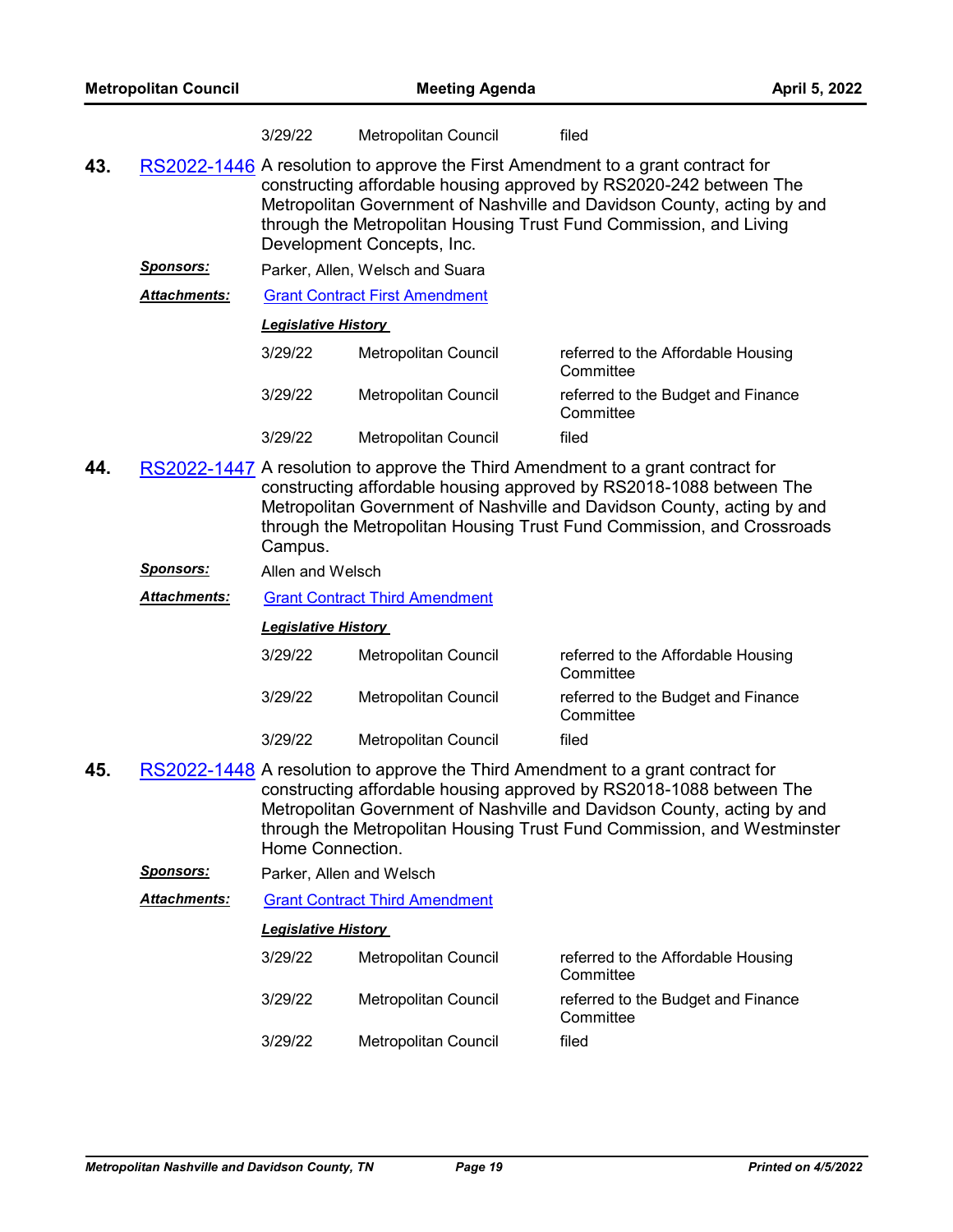| 46. |                     | RS2022-1449 A resolution approving a memorandum of understanding between the<br>Nashville Farmers' Market and the State of Tennessee, Department of General<br>Services, for maintenance of the shared parking lot between the market and<br>the Tennessee State Museum. |                                                                                                                                                                                                                                                                                                                        |                                                                                                                                                                    |  |  |
|-----|---------------------|--------------------------------------------------------------------------------------------------------------------------------------------------------------------------------------------------------------------------------------------------------------------------|------------------------------------------------------------------------------------------------------------------------------------------------------------------------------------------------------------------------------------------------------------------------------------------------------------------------|--------------------------------------------------------------------------------------------------------------------------------------------------------------------|--|--|
|     | <b>Sponsors:</b>    | <b>OConnell and Bradford</b>                                                                                                                                                                                                                                             |                                                                                                                                                                                                                                                                                                                        |                                                                                                                                                                    |  |  |
|     | <b>Attachments:</b> | <b>Memorandum of Understanding</b>                                                                                                                                                                                                                                       |                                                                                                                                                                                                                                                                                                                        |                                                                                                                                                                    |  |  |
|     |                     | <b>Legislative History</b>                                                                                                                                                                                                                                               |                                                                                                                                                                                                                                                                                                                        |                                                                                                                                                                    |  |  |
|     |                     | 3/29/22                                                                                                                                                                                                                                                                  | Metropolitan Council                                                                                                                                                                                                                                                                                                   | referred to the Public Facilities, Arts, and<br><b>Culture Committee</b>                                                                                           |  |  |
|     |                     | 3/29/22                                                                                                                                                                                                                                                                  | Metropolitan Council                                                                                                                                                                                                                                                                                                   | filed                                                                                                                                                              |  |  |
| 47. |                     |                                                                                                                                                                                                                                                                          | RS2022-1450 A resolution appropriating \$7,519,000 in American Rescue Plan Act funds from<br>Fund #30216 to increase access to existing high quality child care centers,<br>provide more resources to home based child care, and invest in efforts to build<br>capacity and build up high-quality child care programs. |                                                                                                                                                                    |  |  |
|     | Sponsors:           | Taylor                                                                                                                                                                                                                                                                   |                                                                                                                                                                                                                                                                                                                        | Sepulveda, Johnston, Gamble, Allen, Welsch, Toombs, Suara, Styles, Benedict and                                                                                    |  |  |
|     | <b>Attachments:</b> | <b>Exhibit</b>                                                                                                                                                                                                                                                           |                                                                                                                                                                                                                                                                                                                        |                                                                                                                                                                    |  |  |
|     |                     | <b>Legislative History</b>                                                                                                                                                                                                                                               |                                                                                                                                                                                                                                                                                                                        |                                                                                                                                                                    |  |  |
|     |                     | 3/29/22                                                                                                                                                                                                                                                                  | Metropolitan Council                                                                                                                                                                                                                                                                                                   | referred to the Budget and Finance<br>Committee                                                                                                                    |  |  |
|     |                     | 3/29/22                                                                                                                                                                                                                                                                  | Metropolitan Council                                                                                                                                                                                                                                                                                                   | referred to the Human Services Committee                                                                                                                           |  |  |
|     |                     | 3/29/22                                                                                                                                                                                                                                                                  | Metropolitan Council                                                                                                                                                                                                                                                                                                   | filed                                                                                                                                                              |  |  |
| 48. |                     | 2022M-017AG-001).                                                                                                                                                                                                                                                        | properties comprising part of the Global Mall site. (Proposal No.                                                                                                                                                                                                                                                      | RS2022-1451 A resolution approving two option agreements authorizing the purchase of                                                                               |  |  |
|     | <u>Sponsors:</u>    |                                                                                                                                                                                                                                                                          | Styles, Porterfield, Allen, Withers, Johnston and Parker                                                                                                                                                                                                                                                               |                                                                                                                                                                    |  |  |
|     | <b>Attachments:</b> | <b>Exhibits</b>                                                                                                                                                                                                                                                          |                                                                                                                                                                                                                                                                                                                        |                                                                                                                                                                    |  |  |
|     |                     | <b>Legislative History</b>                                                                                                                                                                                                                                               |                                                                                                                                                                                                                                                                                                                        |                                                                                                                                                                    |  |  |
|     |                     | 3/28/22                                                                                                                                                                                                                                                                  | <b>Planning Commission</b>                                                                                                                                                                                                                                                                                             | approved                                                                                                                                                           |  |  |
|     |                     | 3/29/22                                                                                                                                                                                                                                                                  | Metropolitan Council                                                                                                                                                                                                                                                                                                   | referred to the Budget and Finance<br>Committee                                                                                                                    |  |  |
|     |                     | 3/29/22                                                                                                                                                                                                                                                                  | Metropolitan Council                                                                                                                                                                                                                                                                                                   | referred to the Planning and Zoning<br>Committee                                                                                                                   |  |  |
|     |                     | 3/29/22                                                                                                                                                                                                                                                                  | <b>Metropolitan Council</b>                                                                                                                                                                                                                                                                                            | filed                                                                                                                                                              |  |  |
| 49. |                     |                                                                                                                                                                                                                                                                          | principal amount not to exceed \$46,000,000.                                                                                                                                                                                                                                                                           | RS2022-1452 An initial resolution determining to issue general obligation bonds of The<br>Metropolitan Government of Nashville and Davidson County in an aggregate |  |  |
|     | <u>Sponsors:</u>    | Allen                                                                                                                                                                                                                                                                    |                                                                                                                                                                                                                                                                                                                        |                                                                                                                                                                    |  |  |
|     | Attachments:        | <b>Exhibit</b>                                                                                                                                                                                                                                                           |                                                                                                                                                                                                                                                                                                                        |                                                                                                                                                                    |  |  |
|     |                     | <b>Legislative History</b>                                                                                                                                                                                                                                               |                                                                                                                                                                                                                                                                                                                        |                                                                                                                                                                    |  |  |
|     |                     | 3/29/22                                                                                                                                                                                                                                                                  | Metropolitan Council                                                                                                                                                                                                                                                                                                   | referred to the Budget and Finance                                                                                                                                 |  |  |

Committee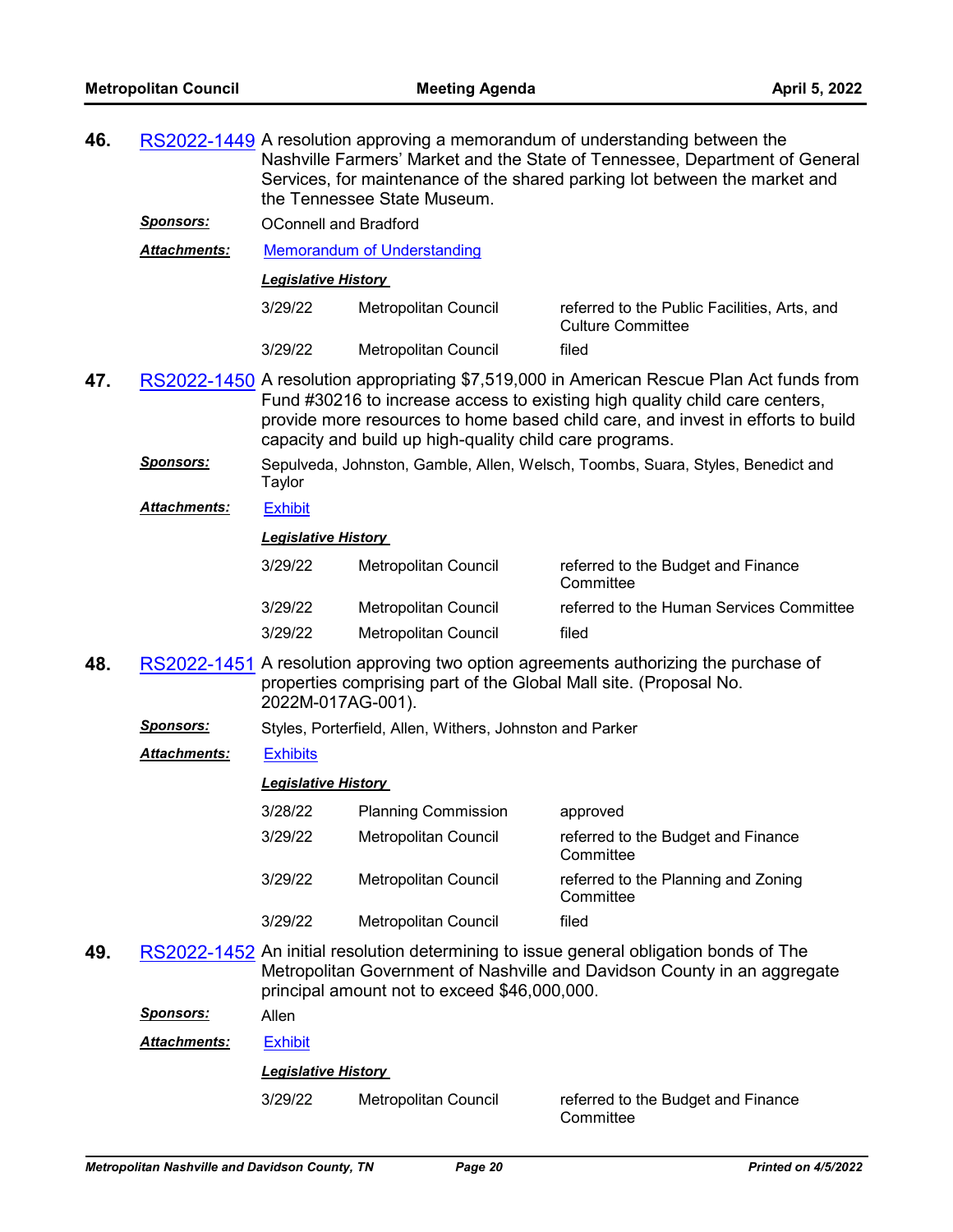|     |                      | 3/29/22                                                                                                                                                                                                               | Metropolitan Council                           | filed                                                                                                                                                                                                                                                                                                          |  |
|-----|----------------------|-----------------------------------------------------------------------------------------------------------------------------------------------------------------------------------------------------------------------|------------------------------------------------|----------------------------------------------------------------------------------------------------------------------------------------------------------------------------------------------------------------------------------------------------------------------------------------------------------------|--|
| 50. |                      | RS2022-1453 A resolution accepting the terms of a cooperative purchasing master<br>agreement for refuse truck rentals and related products and services and<br>related products for the department of Water Services. |                                                |                                                                                                                                                                                                                                                                                                                |  |
|     | <b>Sponsors:</b>     | Allen, Young and Styles                                                                                                                                                                                               |                                                |                                                                                                                                                                                                                                                                                                                |  |
|     | <b>Attachments:</b>  |                                                                                                                                                                                                                       | <b>Cooperative Purchasing Master Agreement</b> |                                                                                                                                                                                                                                                                                                                |  |
|     |                      | <b>Legislative History</b>                                                                                                                                                                                            |                                                |                                                                                                                                                                                                                                                                                                                |  |
|     |                      | 3/29/22                                                                                                                                                                                                               | Metropolitan Council                           | referred to the Budget and Finance<br>Committee                                                                                                                                                                                                                                                                |  |
|     |                      | 3/29/22                                                                                                                                                                                                               | Metropolitan Council                           | referred to the Transportation and<br>Infrastructure Committee                                                                                                                                                                                                                                                 |  |
|     |                      | 3/29/22                                                                                                                                                                                                               | Metropolitan Council                           | filed                                                                                                                                                                                                                                                                                                          |  |
| 51. |                      |                                                                                                                                                                                                                       | department of Parks and Recreation.            | RS2022-1454 A resolution accepting the terms of a cooperative purchasing master<br>agreement for large frame agricultural tractors and attachments for the                                                                                                                                                     |  |
|     | <b>Sponsors:</b>     | Allen and Bradford                                                                                                                                                                                                    |                                                |                                                                                                                                                                                                                                                                                                                |  |
|     | <b>Attachments:</b>  |                                                                                                                                                                                                                       | <b>Cooperative Purchasing Master Agreement</b> |                                                                                                                                                                                                                                                                                                                |  |
|     |                      | <b>Legislative History</b>                                                                                                                                                                                            |                                                |                                                                                                                                                                                                                                                                                                                |  |
|     |                      | 3/29/22                                                                                                                                                                                                               | Metropolitan Council                           | referred to the Budget and Finance<br>Committee                                                                                                                                                                                                                                                                |  |
|     |                      | 3/29/22                                                                                                                                                                                                               | Metropolitan Council                           | referred to the Public Facilities, Arts, and<br><b>Culture Committee</b>                                                                                                                                                                                                                                       |  |
|     |                      | 3/29/22                                                                                                                                                                                                               | Metropolitan Council                           | filed                                                                                                                                                                                                                                                                                                          |  |
| 52. |                      |                                                                                                                                                                                                                       | the department of General Services.            | RS2022-1455 A resolution accepting the terms of a cooperative purchasing master<br>agreement for public utility equipment with related accessories and supplies for                                                                                                                                            |  |
|     | <b>Sponsors:</b>     | Allen                                                                                                                                                                                                                 |                                                |                                                                                                                                                                                                                                                                                                                |  |
|     | <b>Attachments:</b>  |                                                                                                                                                                                                                       | <b>Cooperative Purchasing Master Agreement</b> |                                                                                                                                                                                                                                                                                                                |  |
|     |                      | <b>Legislative History</b>                                                                                                                                                                                            |                                                |                                                                                                                                                                                                                                                                                                                |  |
|     |                      | 3/29/22                                                                                                                                                                                                               | Metropolitan Council                           | referred to the Budget and Finance<br>Committee                                                                                                                                                                                                                                                                |  |
|     |                      | 3/29/22                                                                                                                                                                                                               | Metropolitan Council                           | filed                                                                                                                                                                                                                                                                                                          |  |
| 53. |                      |                                                                                                                                                                                                                       | establish a clinical affiliation agreement.    | RS2022-1456 A resolution approving an agreement between the Metropolitan Government of<br>Nashville and Davidson County, acting by and through the Nashville Fire<br>Department - Emergency Medical Services ("NFD-EMS"), and Tennessee<br>College of Applied Technology Murfreesboro ("TCAT Murfreesboro") to |  |
|     | <u> Sponsors:</u>    | Evans and Welsch                                                                                                                                                                                                      |                                                |                                                                                                                                                                                                                                                                                                                |  |
|     | <u> Attachments:</u> | <b>Agreement</b>                                                                                                                                                                                                      |                                                |                                                                                                                                                                                                                                                                                                                |  |

## *Legislative History*

3/29/22 Metropolitan Council referred to the Public Health and Safety **Committee**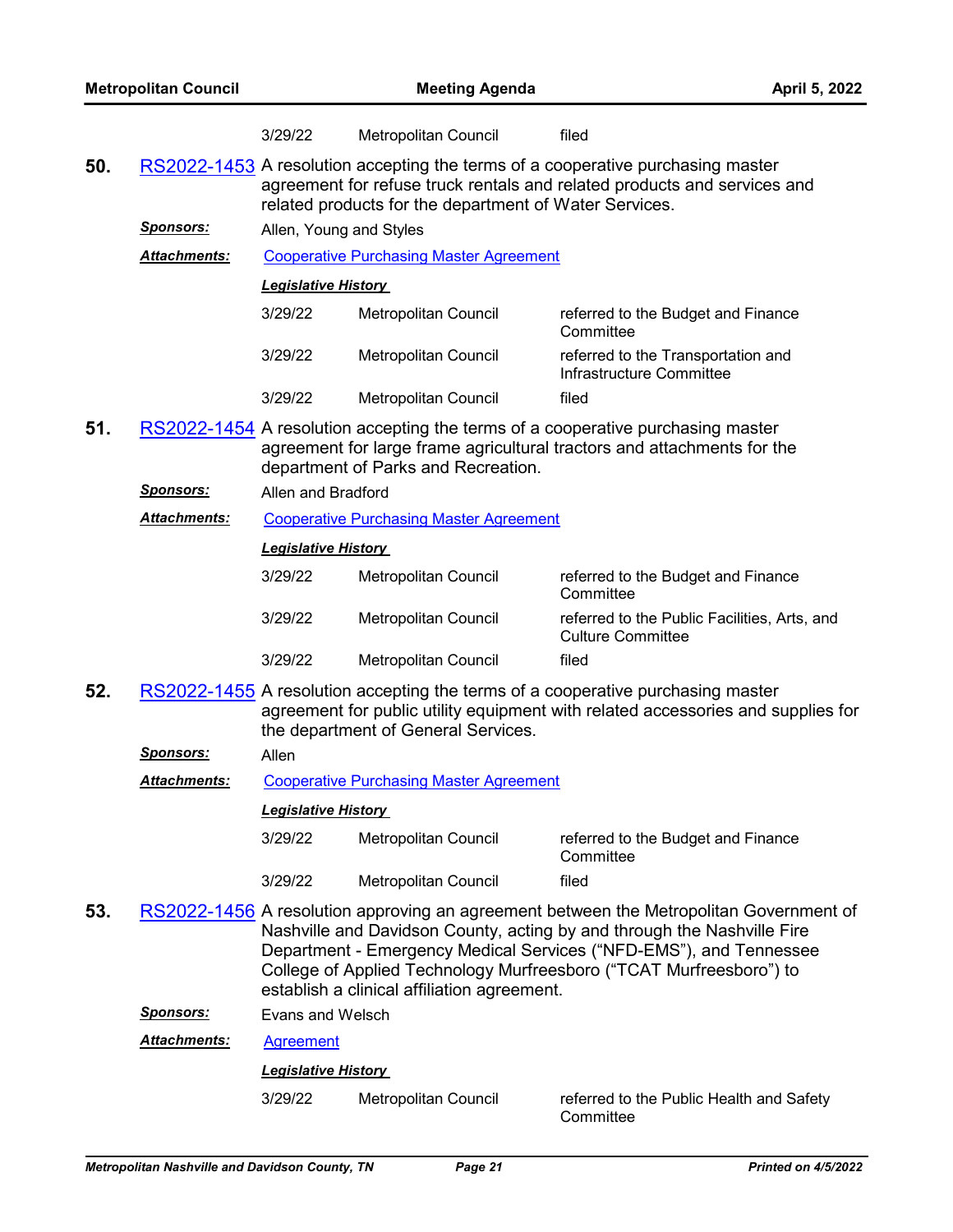|     |                     | 3/29/22                    | Metropolitan Council                      | filed                                                                                                                                                                                                                                                                                                                             |
|-----|---------------------|----------------------------|-------------------------------------------|-----------------------------------------------------------------------------------------------------------------------------------------------------------------------------------------------------------------------------------------------------------------------------------------------------------------------------------|
| 54. |                     |                            |                                           | RS2022-1457 A resolution authorizing the Metropolitan Department of Law to compromise<br>and settle the property damage claim of WeGo Public Transit against the<br>Metropolitan Government of Nashville and Davidson County in the amount of<br>\$28,040.96, with said amount to be paid out of the Self-Insured Liability Fund. |
|     | <u>Sponsors:</u>    | Allen                      |                                           |                                                                                                                                                                                                                                                                                                                                   |
|     | Attachments:        | <b>Letter to Clerk</b>     |                                           |                                                                                                                                                                                                                                                                                                                                   |
|     |                     | <b>Legislative History</b> |                                           |                                                                                                                                                                                                                                                                                                                                   |
|     |                     | 3/29/22                    | Metropolitan Council                      | referred to the Budget and Finance<br>Committee                                                                                                                                                                                                                                                                                   |
|     |                     | 3/29/22                    | Metropolitan Council                      | filed                                                                                                                                                                                                                                                                                                                             |
| 55. |                     |                            | members of the community.                 | RS2022-1458 A resolution approving an application for a Training Opportunities for the Public<br>(TOP) grant from the Tennessee State Library and Archives to the<br>Metropolitan Government, acting by and through the Nashville Public Library,<br>to provide funds for free technology training and equipment for use by       |
|     | <u>Sponsors:</u>    |                            | Allen, Bradford, Welsch and Suara         |                                                                                                                                                                                                                                                                                                                                   |
|     | <b>Attachments:</b> | <b>Grant Application</b>   |                                           |                                                                                                                                                                                                                                                                                                                                   |
|     |                     | <b>Legislative History</b> |                                           |                                                                                                                                                                                                                                                                                                                                   |
|     |                     | 3/29/22                    | Metropolitan Council                      | referred to the Budget and Finance<br>Committee                                                                                                                                                                                                                                                                                   |
|     |                     | 3/29/22                    | Metropolitan Council                      | referred to the Public Facilities, Arts, and<br><b>Culture Committee</b>                                                                                                                                                                                                                                                          |
|     |                     | 3/29/22                    | Metropolitan Council                      | filed                                                                                                                                                                                                                                                                                                                             |
| 56. |                     |                            |                                           | RS2022-1459 A resolution authorizing Rutledge Flats, LLC to construct and install an aerial<br>encroachment at 622 3rd Avenue S. (Proposal No.2022M-005EN-001).                                                                                                                                                                   |
|     | <b>Sponsors:</b>    |                            | OConnell, Withers and Young               |                                                                                                                                                                                                                                                                                                                                   |
|     | <b>Attachments:</b> | <b>Exhibit</b>             |                                           |                                                                                                                                                                                                                                                                                                                                   |
|     |                     | <b>Legislative History</b> |                                           |                                                                                                                                                                                                                                                                                                                                   |
|     |                     | 3/1/22                     | <b>Planning Commission</b>                | approved                                                                                                                                                                                                                                                                                                                          |
|     |                     | 3/29/22                    | Metropolitan Council                      | referred to the Planning and Zoning<br>Committee                                                                                                                                                                                                                                                                                  |
|     |                     | 3/29/22                    | Metropolitan Council                      | referred to the Transportation and<br>Infrastructure Committee                                                                                                                                                                                                                                                                    |
|     |                     | 3/29/22                    | Metropolitan Council                      | filed                                                                                                                                                                                                                                                                                                                             |
| 57. |                     |                            | for staff and visitors to use.            | RS2022-1460 A resolution accepting an in-kind grant from Lawrence K. Wolfe, M.D. and<br>family to the Metropolitan Government, acting by and through the Metropolitan<br>Parks and Recreation Department, of a Knabe & Company baby grand piano<br>to be placed in the entrance lobby of the Centennial Performing Arts Studios   |
|     | Sponsors:           |                            | Allen, Bradford, Welsch, Suara and Styles |                                                                                                                                                                                                                                                                                                                                   |
|     |                     |                            |                                           |                                                                                                                                                                                                                                                                                                                                   |

*Attachments:* [Grant Exhibit](http://nashville.legistar.com/gateway.aspx?M=F&ID=5ff0f333-37dc-4b5d-9bda-c43c3e8deeef.pdf)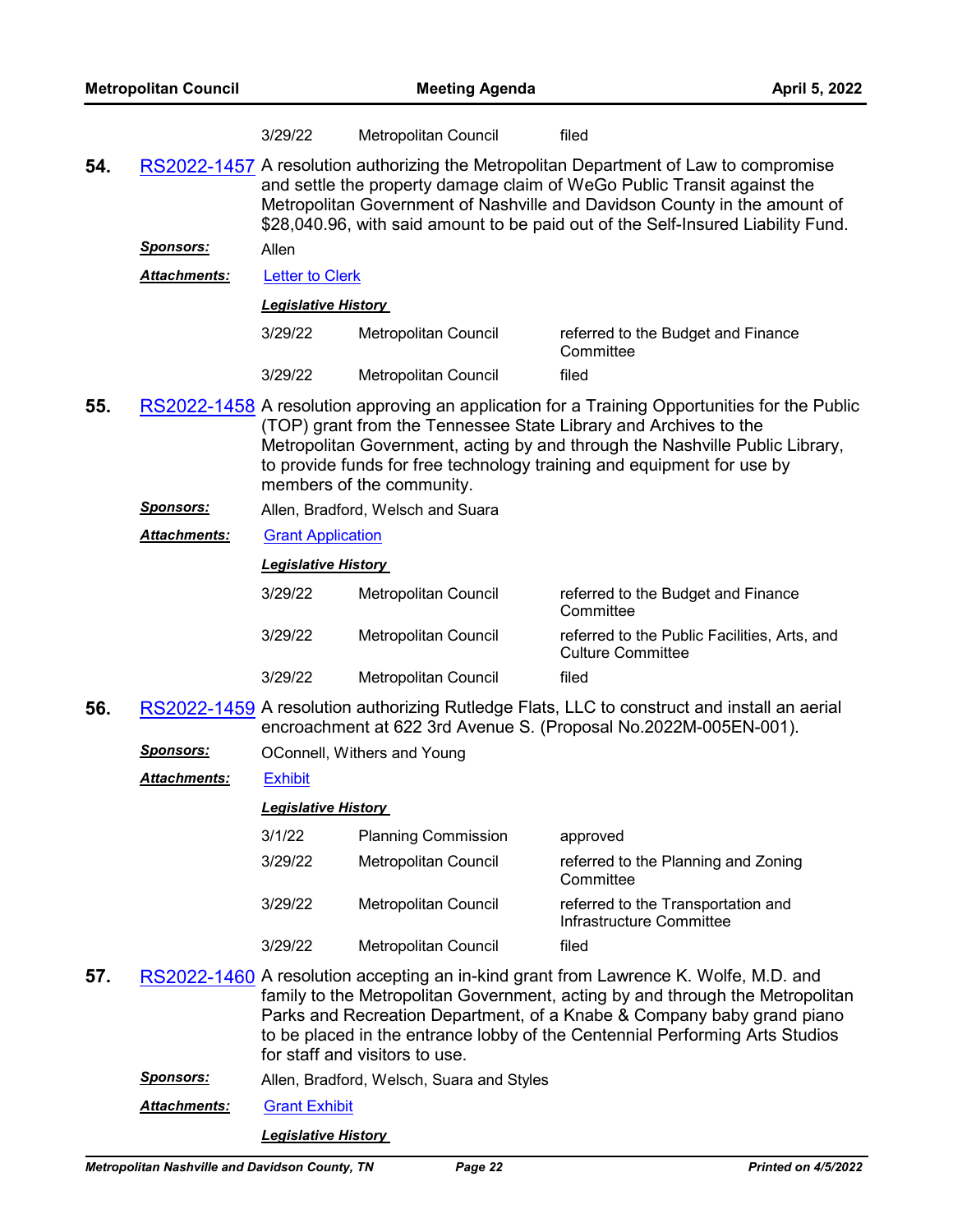|     | <b>Metropolitan Council</b> |                            | <b>Meeting Agenda</b>                     |                                                                                                                                                                                                                                                  | April 5, 2022 |
|-----|-----------------------------|----------------------------|-------------------------------------------|--------------------------------------------------------------------------------------------------------------------------------------------------------------------------------------------------------------------------------------------------|---------------|
|     |                             | 3/29/22                    | Metropolitan Council                      | referred to the Budget and Finance<br>Committee                                                                                                                                                                                                  |               |
|     |                             | 3/29/22                    | Metropolitan Council                      | referred to the Public Facilities, Arts, and<br><b>Culture Committee</b>                                                                                                                                                                         |               |
|     |                             | 3/29/22                    | Metropolitan Council                      | filed                                                                                                                                                                                                                                            |               |
| 58. |                             |                            | Parthenon Museum Store.                   | RS2022-1461 A resolution accepting a grant from the Centennial Park Conservancy to the<br>Metropolitan Government, acting by and through the Metropolitan Board of<br>Parks and Recreation, to provide funding for one part-time position in the |               |
|     | <u> Sponsors:</u>           | Allen and Bradford         |                                           |                                                                                                                                                                                                                                                  |               |
|     | <u> Attachments:</u>        | <b>Grant Exhibit</b>       |                                           |                                                                                                                                                                                                                                                  |               |
|     |                             | <b>Legislative History</b> |                                           |                                                                                                                                                                                                                                                  |               |
|     |                             | 3/29/22                    | Metropolitan Council                      | referred to the Budget and Finance<br>Committee                                                                                                                                                                                                  |               |
|     |                             | 3/29/22                    | Metropolitan Council                      | referred to the Public Facilities, Arts, and<br><b>Culture Committee</b>                                                                                                                                                                         |               |
|     |                             | 3/29/22                    | Metropolitan Council                      | filed                                                                                                                                                                                                                                            |               |
| 59. |                             | Centers.                   |                                           | RS2022-1462 A resolution accepting a grant from the Nashville Parks Foundation to the<br>Metropolitan Government, acting by and through the Metro Parks and<br>Recreation Department, for programming improvements at Metro Community            |               |
|     | <u>Sponsors:</u>            |                            | Allen, Bradford, Welsch, Suara and Styles |                                                                                                                                                                                                                                                  |               |
|     | <b>Attachments:</b>         | <b>Grant Exhibit</b>       |                                           |                                                                                                                                                                                                                                                  |               |
|     |                             | <b>Legislative History</b> |                                           |                                                                                                                                                                                                                                                  |               |
|     |                             | 3/29/22                    | Metropolitan Council                      | referred to the Budget and Finance<br>Committee                                                                                                                                                                                                  |               |
|     |                             | 3/29/22                    | Metropolitan Council                      | referred to the Public Facilities, Arts, and<br><b>Culture Committee</b>                                                                                                                                                                         |               |
|     |                             | 3/29/22                    | Metropolitan Council                      | filed                                                                                                                                                                                                                                            |               |
| 60. |                             | Archaeological Park.       |                                           | RS2022-1463 A resolution accepting an in-kind grant from the Friends of Aaittafama<br>Archeological Park to the Metropolitan Government, acting by and through the<br>Metro Parks and Recreation Department, to fund improvements to Aaittafama  |               |
|     | <u> Sponsors:</u>           |                            | Henderson, Allen, Bradford and Suara      |                                                                                                                                                                                                                                                  |               |
|     | Attachments:                | <b>Grant Exhibit</b>       |                                           |                                                                                                                                                                                                                                                  |               |
|     |                             | <b>Legislative History</b> |                                           |                                                                                                                                                                                                                                                  |               |
|     |                             | 3/29/22                    | Metropolitan Council                      | referred to the Budget and Finance<br>Committee                                                                                                                                                                                                  |               |
|     |                             | 3/29/22                    | Metropolitan Council                      | referred to the Public Facilities, Arts, and<br><b>Culture Committee</b>                                                                                                                                                                         |               |
|     |                             | 3/29/22                    | Metropolitan Council                      | filed                                                                                                                                                                                                                                            |               |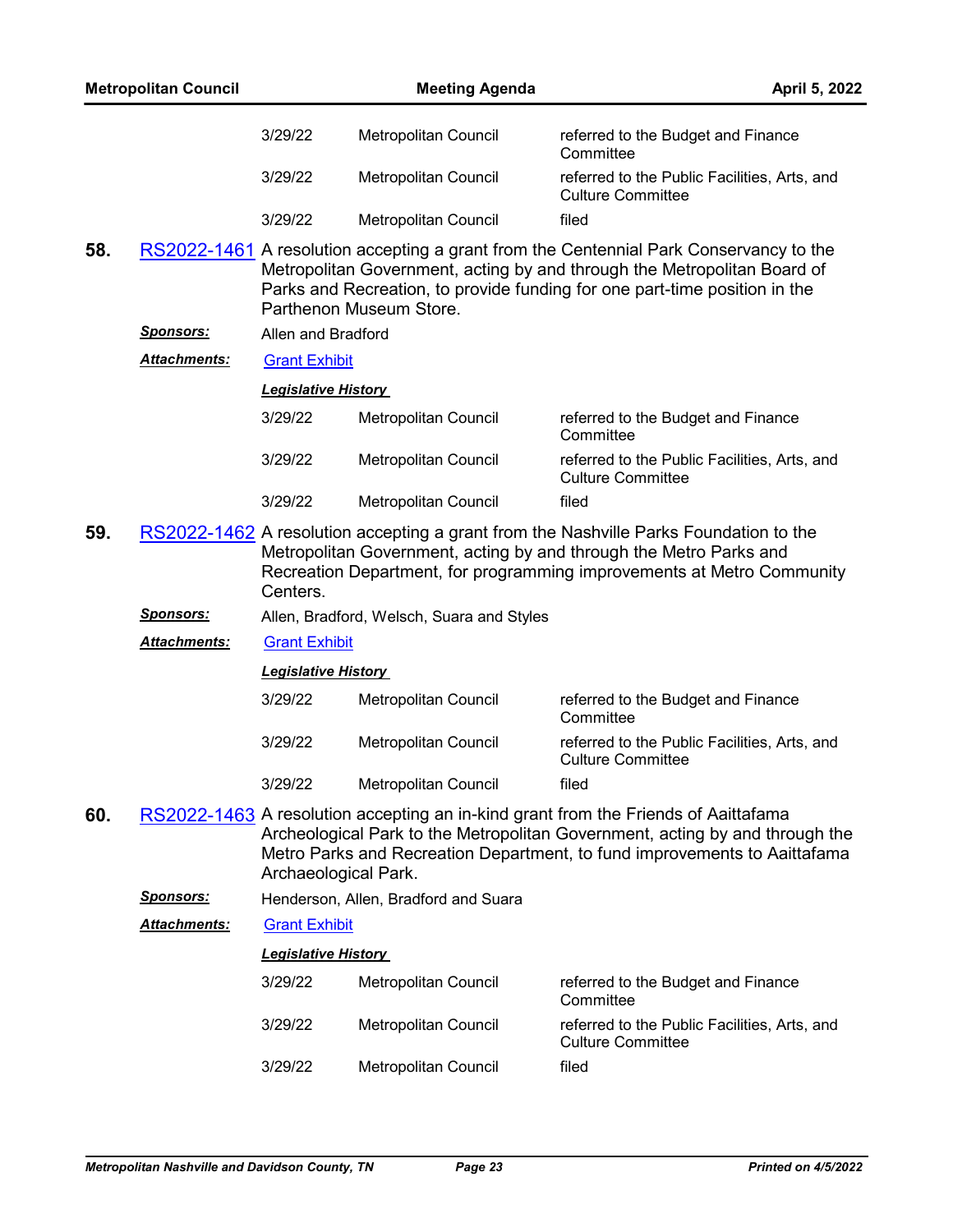- **61.** [RS2022-1464](http://nashville.legistar.com/gateway.aspx?m=l&id=/matter.aspx?key=14266) A resolution approving an intergovernmental agreement by and between the Metropolitan Government of Nashville and Davidson County, acting by and through the Metropolitan Nashville Police Department, and the Israel Ministry of Tourism for extra-duty police services.
	- *Sponsors:* Allen and Evans

*Attachments:* [Agreement](http://nashville.legistar.com/gateway.aspx?M=F&ID=63bced93-5dd4-45c3-8f58-e5096b0dd051.pdf)

*Legislative History* 

| 3/29/22 | Metropolitan Council | referred to the Budget and Finance<br>Committee       |
|---------|----------------------|-------------------------------------------------------|
| 3/29/22 | Metropolitan Council | referred to the Public Health and Safety<br>Committee |
| 3/29/22 | Metropolitan Council | filed                                                 |

- **62.** [RS2022-1465](http://nashville.legistar.com/gateway.aspx?m=l&id=/matter.aspx?key=14267) A resolution authorizing The Metropolitan Government of Nashville and Davidson County, acting by and through Metro Water Services, to enter into a Facility Encroachment Agreement with CSX TRANSPORTATION, INC. to construct, use and maintain culverts in the railroad right-of-way at Hogan Road and Regent Drive, in Davidson County, (Project No. 20-SWC-297 and Proposal No. 2022M-010AG-001).
	- *Sponsors:* Johnston, Allen, Withers and Young
	- *Attachments:* [Agreement](http://nashville.legistar.com/gateway.aspx?M=F&ID=a9a52cd0-3723-4af2-ad69-5937fbf973ce.pdf)

## *Legislative History*

| 3/1/22  | <b>Planning Commission</b>  | approved                                                       |
|---------|-----------------------------|----------------------------------------------------------------|
| 3/29/22 | <b>Metropolitan Council</b> | referred to the Budget and Finance<br>Committee                |
| 3/29/22 | Metropolitan Council        | referred to the Planning and Zoning<br>Committee               |
| 3/29/22 | <b>Metropolitan Council</b> | referred to the Transportation and<br>Infrastructure Committee |
| 3/29/22 | Metropolitan Council        | filed                                                          |

**63.** [RS2022-1466](http://nashville.legistar.com/gateway.aspx?m=l&id=/matter.aspx?key=14331) A resolution providing for the censure of Councilmember Jonathan Hall.

|     | <b>Sponsors:</b> | Vercher<br><b>Legislative History</b> |                                                                 |                                                                                                                                                                  |
|-----|------------------|---------------------------------------|-----------------------------------------------------------------|------------------------------------------------------------------------------------------------------------------------------------------------------------------|
|     |                  | 3/29/22                               | Metropolitan Council                                            | referred to the Rules, Confirmations, and<br><b>Public Elections Committee</b>                                                                                   |
|     |                  | 3/29/22                               | Metropolitan Council                                            | filed                                                                                                                                                            |
| 64. |                  |                                       | serves on the Metropolitan Nashville Board of Public Education. | RS2022-1467 A resolution condemning the Nashville Area Chamber of Commerce's efforts<br>to subvert democracy and eliminate the people's voice in determining who |

| <b>Sponsors:</b> |         | Rosenberg and Bradford<br><b>Legislative History</b> |                                                                                |  |  |
|------------------|---------|------------------------------------------------------|--------------------------------------------------------------------------------|--|--|
|                  | 3/29/22 | Metropolitan Council                                 | referred to the Rules, Confirmations, and<br><b>Public Elections Committee</b> |  |  |
|                  | 3/29/22 | Metropolitan Council                                 | filed                                                                          |  |  |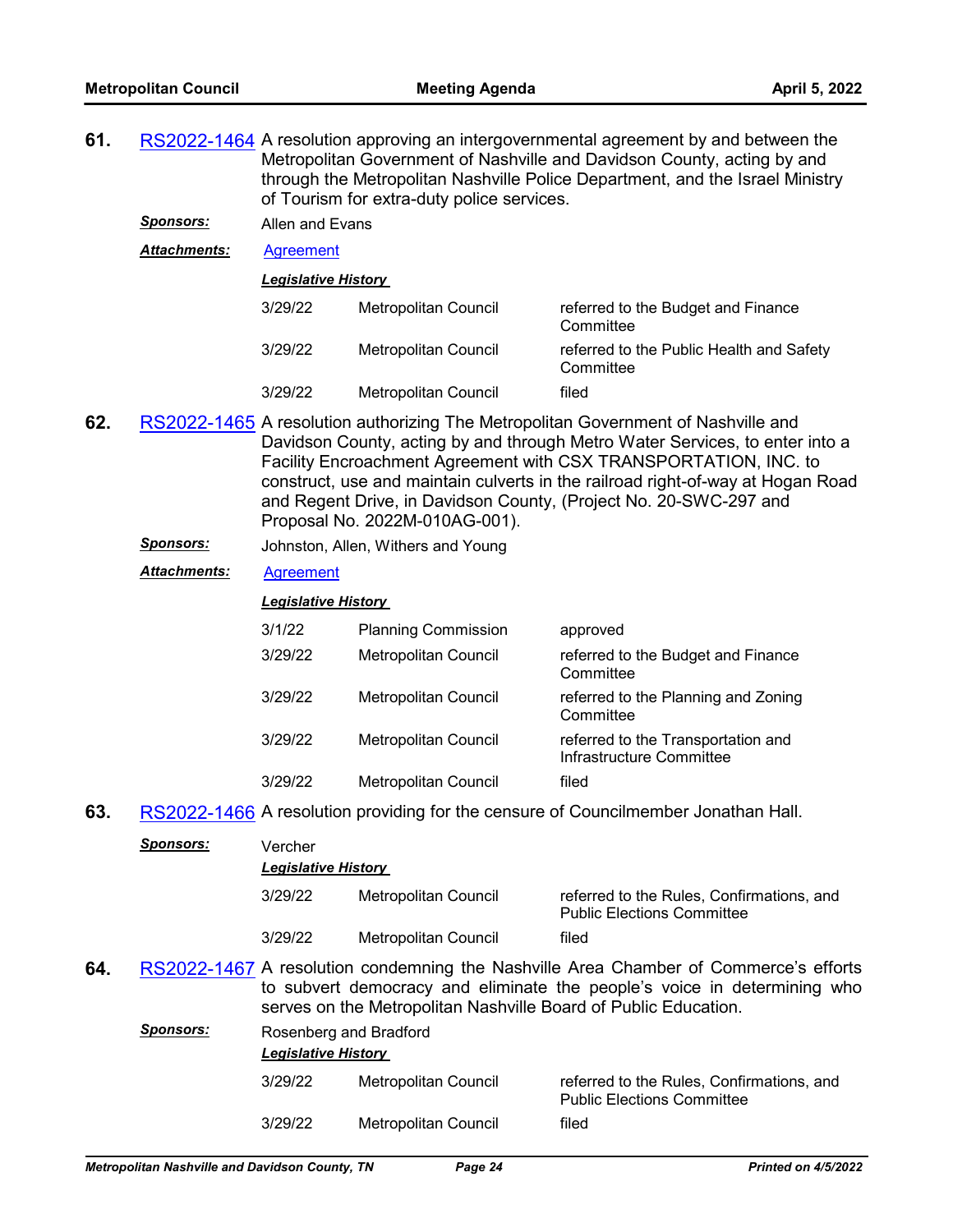**Sponsors:** 

**65.** [RS2022-1468](http://nashville.legistar.com/gateway.aspx?m=l&id=/matter.aspx?key=14294) A Resolution honoring the life of Nashville community leader Ralph W. Mosley.

| <u>Sponsors:</u> | Murphy, Withers, Allen and Suara<br><b>Legislative History</b> |                      |                                                                                |  |  |
|------------------|----------------------------------------------------------------|----------------------|--------------------------------------------------------------------------------|--|--|
|                  | 3/29/22                                                        | Metropolitan Council | referred to the Rules, Confirmations, and<br><b>Public Elections Committee</b> |  |  |
|                  | 3/29/22                                                        | Metropolitan Council | filed                                                                          |  |  |

**66.** [RS2022-1469](http://nashville.legistar.com/gateway.aspx?m=l&id=/matter.aspx?key=14335) A Resolution honoring the life of Dr. Tommie Morton-Young.

| Lee, Hurt and Suara<br><b>Legislative History</b> |                      |                                                                                |
|---------------------------------------------------|----------------------|--------------------------------------------------------------------------------|
| 3/29/22                                           | Metropolitan Council | referred to the Rules, Confirmations, and<br><b>Public Elections Committee</b> |
| 3/29/22                                           | Metropolitan Council | filed                                                                          |

- **67.** [RS2022-1470](http://nashville.legistar.com/gateway.aspx?m=l&id=/matter.aspx?key=14334) A resolution recognizing the work of Interpersonal Violence Advocates who provide crisis advocacy and support to victims of interpersonal violence in Nashville and Davidson County and declaring the last Monday in April of each year as Interpersonal Violence Advocate Appreciation Day.
	- *Sponsors:* Suara, Vercher, Johnston, Henderson, Nash, Styles, OConnell, Syracuse, Hurt, Hausser, Allen, Taylor and Benedict *Legislative History*

| 3/29/22 | Metropolitan Council | referred to the Rules, Confirmations, and<br><b>Public Elections Committee</b> |
|---------|----------------------|--------------------------------------------------------------------------------|
| 3/29/22 | Metropolitan Council | filed                                                                          |

- **68.** [RS2022-1471](http://nashville.legistar.com/gateway.aspx?m=l&id=/matter.aspx?key=14332) A Resolution proclaiming Lights Out Nights urging residents and businesses to turn out non-essential lights at night during critical migratory periods in spring and fall for birds in Nashville.
	- *Sponsors:* Allen, Vercher, Murphy, OConnell, Welsch, Styles, Benedict, Gamble, Bradford, Syracuse, Nash, Suara, Hurt and Hancock *Legislative History* 
		- 3/29/22 Metropolitan Council referred to the Rules, Confirmations, and Public Elections Committee 3/29/22 Metropolitan Council filed
- **69.** [RS2022-1472](http://nashville.legistar.com/gateway.aspx?m=l&id=/matter.aspx?key=14333) A Resolution recognizing April 11 through April 17, 2022, as Black Maternal Health Week.
	- *Sponsors:* Hurt, Sledge, Murphy, OConnell, Styles, Welsch, Syracuse, Benedict, Gamble, Nash, Suara, Henderson, Allen, Toombs, Vercher and Taylor *Legislative History*

| 3/29/22 | Metropolitan Council | referred to the Rules. Confirmations, and<br><b>Public Elections Committee</b> |
|---------|----------------------|--------------------------------------------------------------------------------|
| 3/29/22 | Metropolitan Council | filed                                                                          |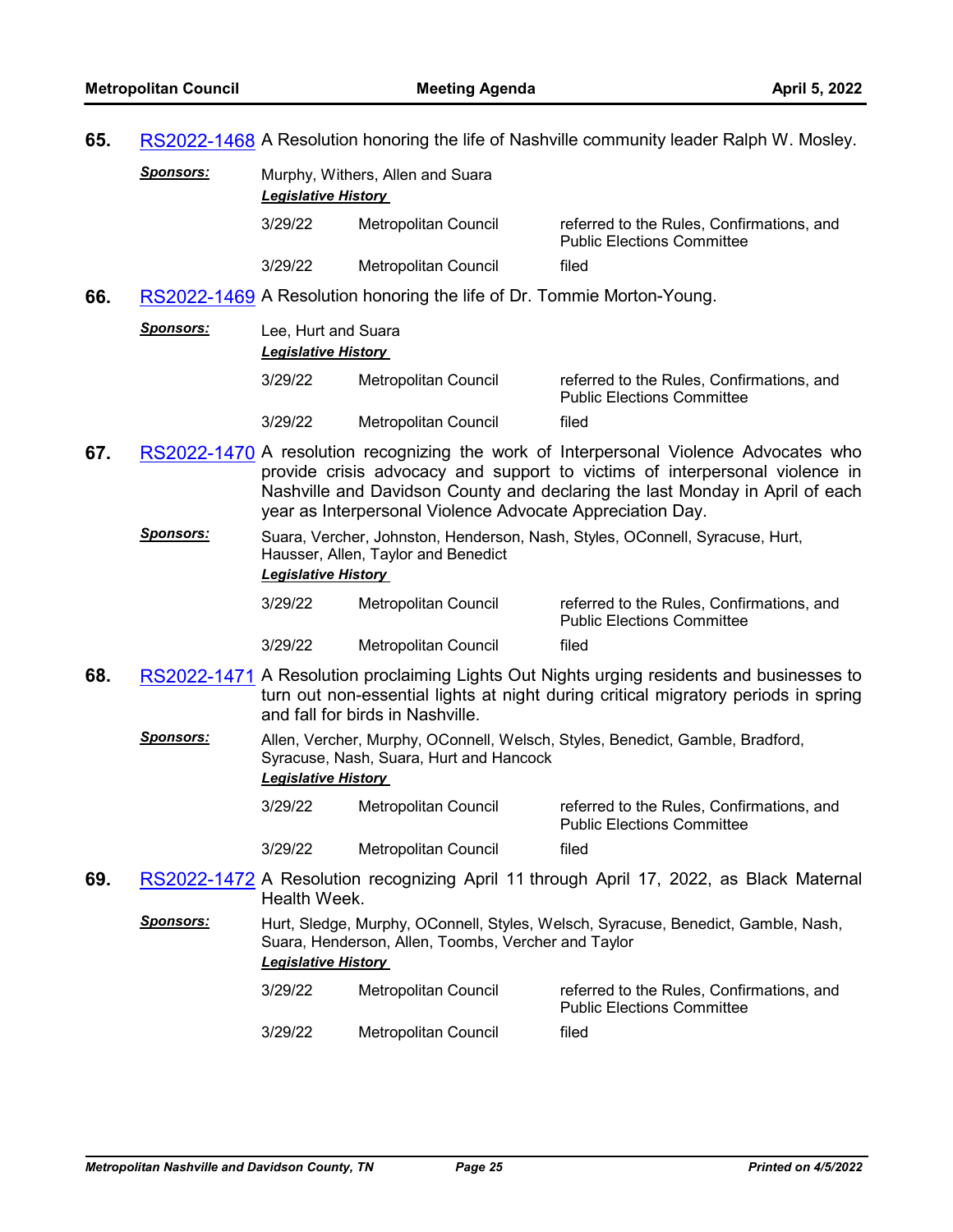# **I. Bills on Introduction and First Reading**

- **70.** [BL2022-1168](http://nashville.legistar.com/gateway.aspx?m=l&id=/matter.aspx?key=14337) An Ordinance to amend Sections 9.20.020 and 9.20.060 of the Metropolitan Code of Laws to amend the noise provisions relative to motor vehicles and to authorize the Department of Codes Administration to enforce excessive noise provisions.
	- *Sponsors:* Styles *Legislative History*  3/29/22 Metropolitan Council filed
- **71.** [BL2022-1169](http://nashville.legistar.com/gateway.aspx?m=l&id=/matter.aspx?key=14261) An ordinance approving a Lease Agreement by and between the Metropolitan Government of Nashville and Davidson County acting by and through the Metropolitan Board of Education and East End Prep (Proposal No. 2021M-012PR-001).
	- **Sponsors:** Benedict, Allen and Withers
	- *Attachments:* [Lease Agreement](http://nashville.legistar.com/gateway.aspx?M=F&ID=e7deaabc-865e-4072-9df7-486593ad76a6.pdf)

# *Legislative History*

| 8/2/21  | <b>Planning Commission</b> | approved |
|---------|----------------------------|----------|
| 3/29/22 | Metropolitan Council       | filed    |

- **72.** [BL2022-1170](http://nashville.legistar.com/gateway.aspx?m=l&id=/matter.aspx?key=14341) An ordinance authorizing the Health and Educational Facilities Board of The Metropolitan Government of Nashville and Davidson County to negotiate and accept payments in lieu of ad valorem taxes from its lessees operating mixed-income multifamily housing facilities including housing for low and moderate-income persons and approving the program for determining qualifications and eligibility for such payments.
	- *Sponsors:* Allen, Sledge, VanReece, Benedict, Suara and Welsch
	- *Attachments:* [Exhibit](http://nashville.legistar.com/gateway.aspx?M=F&ID=22a02de4-2577-4ebb-86f4-c6f55d21c512.docx)

#### *Legislative History*

3/29/22 Metropolitan Council filed

- **73.** [BL2022-1171](http://nashville.legistar.com/gateway.aspx?m=l&id=/matter.aspx?key=14292) An ordinance to provide for the designation of public property within specified areas of downtown Nashville as a temporary "Special Event Zone" during the time period beginning at six o'clock (6:00) a.m. on June 8, 2022, and ending at midnight (12:00) on June 13, 2022, relative to the use of these areas in conjunction with the 2022 CMA Fest and related activities and events.
	- *Sponsors:* OConnell

Attachments: [CMA Fest Special Event Zone Map](http://nashville.legistar.com/gateway.aspx?M=F&ID=03b39215-5cab-470d-a61e-19a26ad3f49c.docx)

## *Legislative History*

3/29/22 Metropolitan Council filed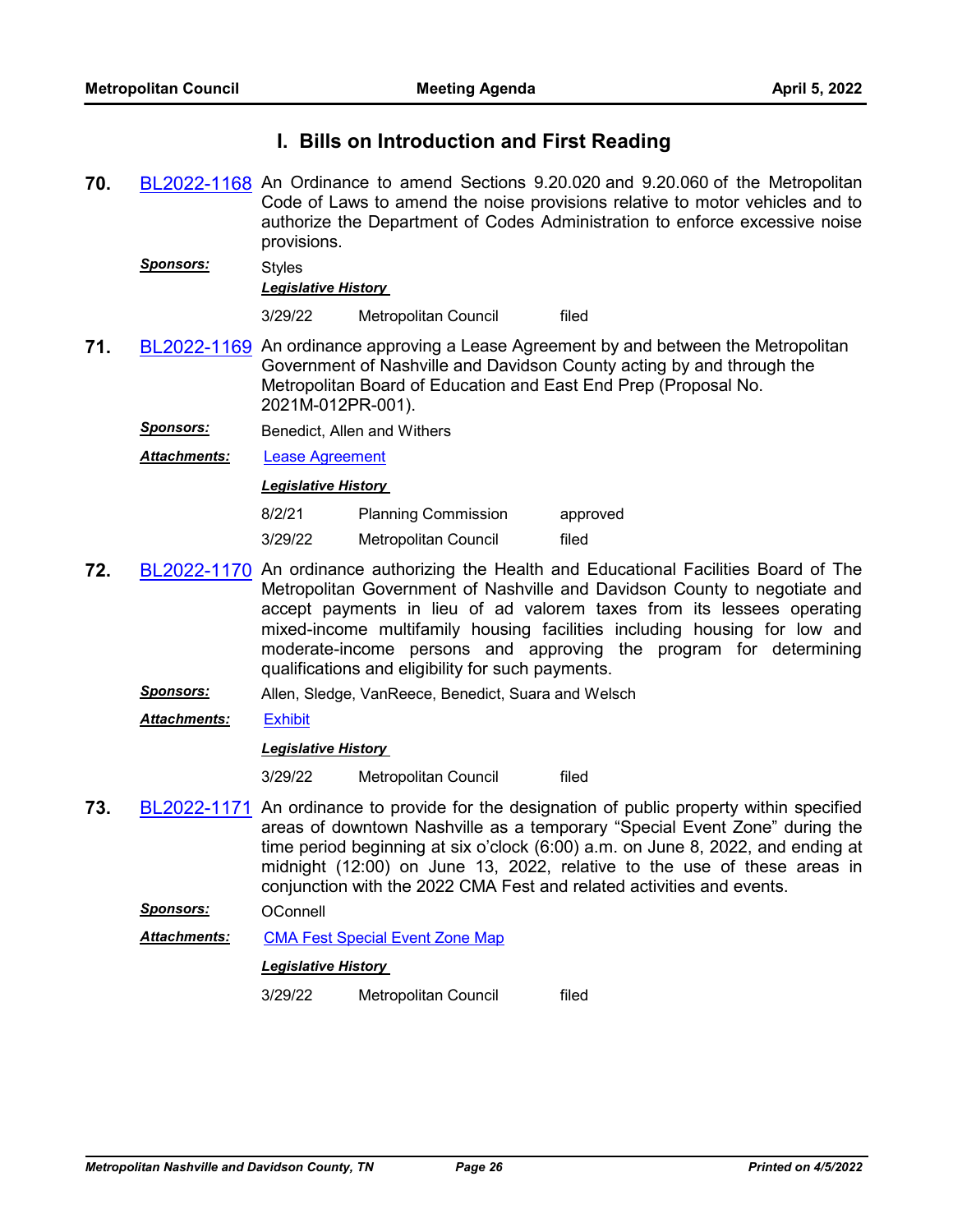| 74.                       |                     | BL2022-1172 An ordinance approving a contract between the Metropolitan Government of<br>Nashville and Davidson County and CSS International, Inc. for consulting,<br>development, implementation, and managed services for Hyperion/EPM Cloud,<br>HCM Cloud, R12 and Taleo Software Platforms. |                                                        |                                                                                                                                                                                                                                                                                                                     |
|---------------------------|---------------------|------------------------------------------------------------------------------------------------------------------------------------------------------------------------------------------------------------------------------------------------------------------------------------------------|--------------------------------------------------------|---------------------------------------------------------------------------------------------------------------------------------------------------------------------------------------------------------------------------------------------------------------------------------------------------------------------|
| <b>Sponsors:</b><br>Allen |                     |                                                                                                                                                                                                                                                                                                |                                                        |                                                                                                                                                                                                                                                                                                                     |
|                           | Attachments:        | <b>Contract Exhibit</b>                                                                                                                                                                                                                                                                        |                                                        |                                                                                                                                                                                                                                                                                                                     |
|                           |                     | <u> Legislative History</u>                                                                                                                                                                                                                                                                    |                                                        |                                                                                                                                                                                                                                                                                                                     |
|                           |                     | 3/29/22                                                                                                                                                                                                                                                                                        | Metropolitan Council                                   | filed                                                                                                                                                                                                                                                                                                               |
| 75.                       |                     |                                                                                                                                                                                                                                                                                                | gasoline and/or diesel fuel.                           | BL2022-1173 An ordinance approving a master agreement between The Metropolitan<br>Government of Nashville and Davidson County and JPMorgan Chase Bank,<br>N.A., for purpose of stabilizing the net expenses incurred in the purchase of                                                                             |
|                           | <u>Sponsors:</u>    | Allen                                                                                                                                                                                                                                                                                          |                                                        |                                                                                                                                                                                                                                                                                                                     |
|                           | Attachments:        | Agreement                                                                                                                                                                                                                                                                                      |                                                        |                                                                                                                                                                                                                                                                                                                     |
|                           |                     | <b>Legislative History</b>                                                                                                                                                                                                                                                                     |                                                        |                                                                                                                                                                                                                                                                                                                     |
|                           |                     | 3/29/22                                                                                                                                                                                                                                                                                        | Metropolitan Council                                   | filed                                                                                                                                                                                                                                                                                                               |
| 76.                       |                     | and/or diesel fuel.                                                                                                                                                                                                                                                                            |                                                        | BL2022-1174 An ordinance approving a master agreement between The Metropolitan<br>Government of Nashville and Davidson County and Cargill, Inc., for the<br>purpose of stabilizing the net expenses incurred in the purchase of gasoline                                                                            |
|                           | <b>Sponsors:</b>    | Allen                                                                                                                                                                                                                                                                                          |                                                        |                                                                                                                                                                                                                                                                                                                     |
|                           | <b>Attachments:</b> | <b>Agreement</b>                                                                                                                                                                                                                                                                               |                                                        |                                                                                                                                                                                                                                                                                                                     |
|                           |                     | <b>Legislative History</b>                                                                                                                                                                                                                                                                     |                                                        |                                                                                                                                                                                                                                                                                                                     |
|                           |                     | 3/29/22                                                                                                                                                                                                                                                                                        | Metropolitan Council                                   | filed                                                                                                                                                                                                                                                                                                               |
| 77.                       |                     | October 5, 2021.                                                                                                                                                                                                                                                                               |                                                        | BL2022-1175 An ordinance readopting the Code of The Metropolitan Government of<br>Nashville and Davidson County, Tennessee, prepared by Municipal Code<br>Corporation including supplemental and replacement pages thereof, containing<br>certain ordinances of a general and permanent nature enacted on or before |
|                           | Sponsors:           | Vercher                                                                                                                                                                                                                                                                                        |                                                        |                                                                                                                                                                                                                                                                                                                     |
|                           |                     | <b>Legislative History</b>                                                                                                                                                                                                                                                                     |                                                        |                                                                                                                                                                                                                                                                                                                     |
|                           |                     | 3/29/22                                                                                                                                                                                                                                                                                        | Metropolitan Council                                   | filed                                                                                                                                                                                                                                                                                                               |
| 78.                       |                     |                                                                                                                                                                                                                                                                                                | Alley Nos. 373 and 380 (Proposal No. 2022M-035ES-001). | BL2022-1176 An ordinance authorizing The Metropolitan Government of Nashville and<br>Davidson County to abandon easement rights for six properties located at the<br>southeast corner of Hayes Street and 16th Avenue North, formerly a portion of                                                                  |
|                           | <u>Sponsors:</u>    |                                                                                                                                                                                                                                                                                                | OConnell, Withers and Young                            |                                                                                                                                                                                                                                                                                                                     |
|                           | <b>Attachments:</b> | <b>Exhibits</b>                                                                                                                                                                                                                                                                                |                                                        |                                                                                                                                                                                                                                                                                                                     |
|                           |                     | <b>Legislative History</b>                                                                                                                                                                                                                                                                     |                                                        |                                                                                                                                                                                                                                                                                                                     |
|                           |                     | 3/8/22                                                                                                                                                                                                                                                                                         | <b>Planning Commission</b>                             | approved                                                                                                                                                                                                                                                                                                            |
|                           |                     | 3/29/22                                                                                                                                                                                                                                                                                        | Metropolitan Council                                   | filed                                                                                                                                                                                                                                                                                                               |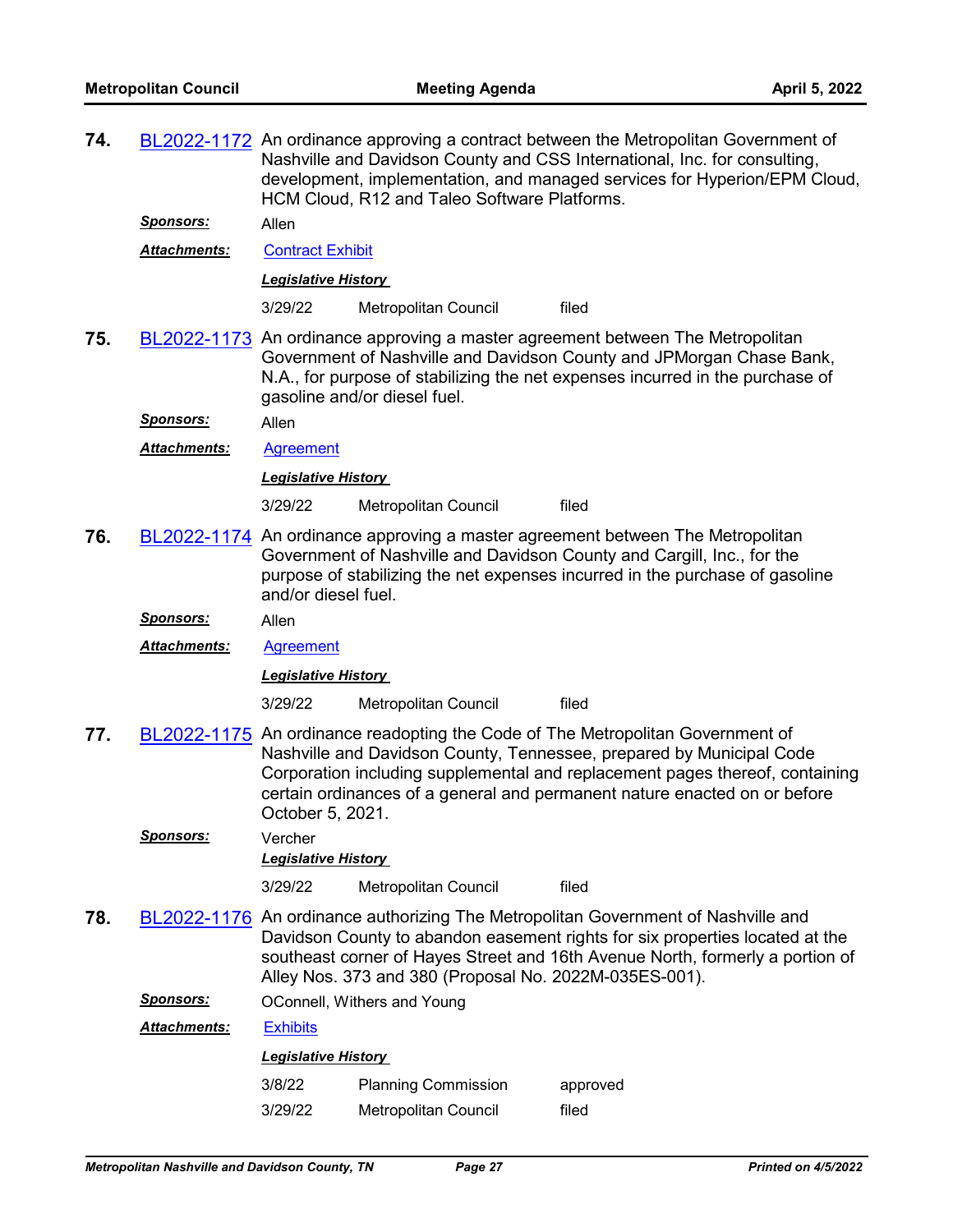| 79. |                     | BL2022-1177 An ordinance authorizing the Metropolitan Government of Nashville and<br>Davidson County, acting by and through the Metropolitan Department of Water<br>and Sewerage Services, hereinafter known as "METRO", to enter into an<br>agreement with Rock Block Flats, LLC, hereinafter known as "DEVELOPER",<br>to provide improved public sanitary sewer service through the construction of<br>an improved stormwater system (Project No. SWGR 2021048243 and<br>Proposal Number 2022M-008AG-001). |
|-----|---------------------|--------------------------------------------------------------------------------------------------------------------------------------------------------------------------------------------------------------------------------------------------------------------------------------------------------------------------------------------------------------------------------------------------------------------------------------------------------------------------------------------------------------|
|     | <b>Sponsors:</b>    | Allen, Withers and Young                                                                                                                                                                                                                                                                                                                                                                                                                                                                                     |
|     | <b>Attachments:</b> | Agreement                                                                                                                                                                                                                                                                                                                                                                                                                                                                                                    |
|     |                     | Legislative History                                                                                                                                                                                                                                                                                                                                                                                                                                                                                          |

| 3/8/22  | <b>Planning Commission</b> | approved |
|---------|----------------------------|----------|
| 3/29/22 | Metropolitan Council       | filed    |

- **80.** [BL2022-1178](http://nashville.legistar.com/gateway.aspx?m=l&id=/matter.aspx?key=14273) An ordinance authorizing The Metropolitan Government of Nashville and Davidson County to negotiate and accept a permanent easement for the Dellrose Drive Stormwater Improvement Project for two properties located at 120 and 122 Dellrose Drive, (Project No. 22-SWC-235 and Proposal No. 2022M-030ES-001).
	- **Sponsors:** Syracuse, Withers and Young
	- *Attachments:* [Exhibit](http://nashville.legistar.com/gateway.aspx?M=F&ID=97502d9d-b85c-4c18-888d-3b5355ce1da1.pdf)

*Legislative History* 

| 3/8/22  | <b>Planning Commission</b>  | approved |
|---------|-----------------------------|----------|
| 3/29/22 | <b>Metropolitan Council</b> | filed    |

- **81.** [BL2022-1179](http://nashville.legistar.com/gateway.aspx?m=l&id=/matter.aspx?key=14284) An ordinance authorizing The Metropolitan Government of Nashville and Davidson County to accept new sanitary sewer and water mains, sanitary sewer manholes, fire hydrant assemblies and easements, for property located at Brick Church Pike, (unnumbered), also known as Mulberry Downs Phase 4 (MWS Project Nos. 20-SL-216 and 20-WL-110 and Proposal No. 2022M-032ES-001).
	- *Sponsors:* Gamble, Withers and Young

*Attachments:* [Exhibits](http://nashville.legistar.com/gateway.aspx?M=F&ID=7ca89d31-4f60-4eef-94dc-21b589fc334e.pdf)

#### *Legislative History*

| 3/8/22  | <b>Planning Commission</b> | approved |
|---------|----------------------------|----------|
| 3/29/22 | Metropolitan Council       | filed    |

- **82.** [BL2022-1180](http://nashville.legistar.com/gateway.aspx?m=l&id=/matter.aspx?key=14283) An ordinance authorizing The Metropolitan Government of Nashville and Davidson County to abandon existing fire hydrant assembly and to accept new water and sanitary sewer mains, fire hydrant assemblies, sanitary sewer manholes and easements, for property located 3517 Brick Church Pike, also known as Mulberry Downs Phase 5 (MWS Project Nos. 20-WL-111 and 20-SL-217 and Proposal No. 2022M-033ES-001).
	- *Sponsors:* Gamble, Withers and Young
	- *Attachments:* [Exhibits](http://nashville.legistar.com/gateway.aspx?M=F&ID=0a67d284-2197-4851-8603-b4c71693a35e.pdf)

## *Legislative History*

3/8/22 Planning Commission approved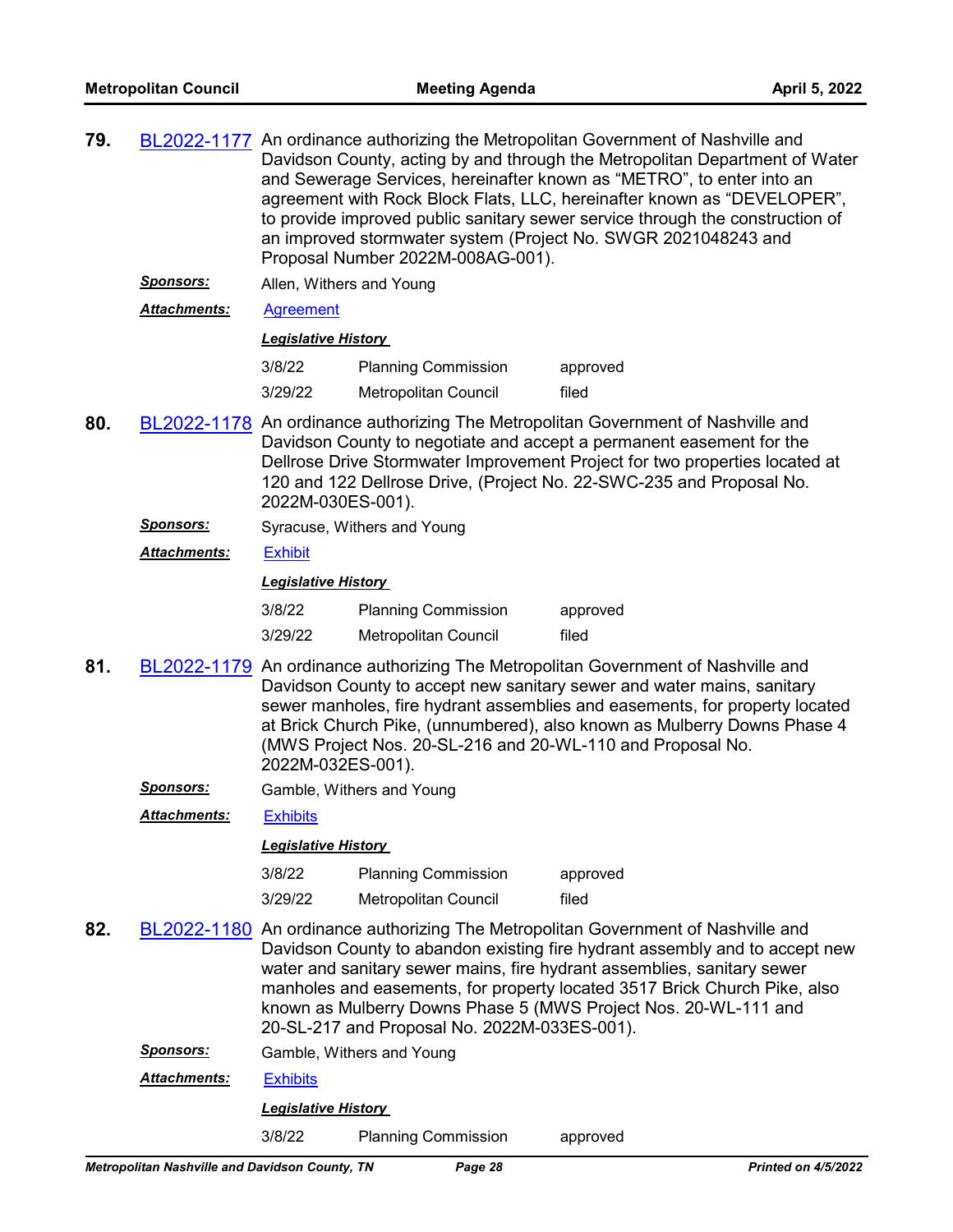|     |                     | 3/29/22                                                                                                                                                                                                                                                                                                                                                                                     | Metropolitan Council                                  | filed                                                                                                                                                                                                                                        |  |  |
|-----|---------------------|---------------------------------------------------------------------------------------------------------------------------------------------------------------------------------------------------------------------------------------------------------------------------------------------------------------------------------------------------------------------------------------------|-------------------------------------------------------|----------------------------------------------------------------------------------------------------------------------------------------------------------------------------------------------------------------------------------------------|--|--|
| 83. |                     | BL2022-1181 An ordinance authorizing The Metropolitan Government of Nashville and<br>Davidson County to accept new sanitary sewer and water mains, sanitary<br>sewer manholes, fire hydrant assembly and easements, for property located at<br>3517 Brick Church Pike, also known as Mulberry Downs Phase 6 (MWS<br>Project Nos. 20-SL-218 and 20-WL-112 and Proposal No. 2022M-036ES-001). |                                                       |                                                                                                                                                                                                                                              |  |  |
|     | <u>Sponsors:</u>    |                                                                                                                                                                                                                                                                                                                                                                                             | Gamble, Withers and Young                             |                                                                                                                                                                                                                                              |  |  |
|     | <b>Attachments:</b> | <b>Exhibits</b>                                                                                                                                                                                                                                                                                                                                                                             |                                                       |                                                                                                                                                                                                                                              |  |  |
|     |                     | <b>Legislative History</b>                                                                                                                                                                                                                                                                                                                                                                  |                                                       |                                                                                                                                                                                                                                              |  |  |
|     |                     | 3/8/22                                                                                                                                                                                                                                                                                                                                                                                      | <b>Planning Commission</b>                            | approved                                                                                                                                                                                                                                     |  |  |
|     |                     | 3/29/22                                                                                                                                                                                                                                                                                                                                                                                     | Metropolitan Council                                  | filed                                                                                                                                                                                                                                        |  |  |
| 84. |                     | 2022M-024ES-001).                                                                                                                                                                                                                                                                                                                                                                           | Townhomes (MWS Project No. 21-SL-253 and Proposal No. | BL2022-1182 An ordinance authorizing The Metropolitan Government of Nashville and<br>Davidson County to accept a new sanitary sewer manhole and easement, for<br>property located at 1721 B 6th Avenue North, also known as 6th Avenue North |  |  |
|     | <u>Sponsors:</u>    |                                                                                                                                                                                                                                                                                                                                                                                             | OConnell, Withers and Young                           |                                                                                                                                                                                                                                              |  |  |
|     | <b>Attachments:</b> | <b>Exhibit</b>                                                                                                                                                                                                                                                                                                                                                                              |                                                       |                                                                                                                                                                                                                                              |  |  |
|     |                     | <b>Legislative History</b>                                                                                                                                                                                                                                                                                                                                                                  |                                                       |                                                                                                                                                                                                                                              |  |  |
|     |                     | 3/1/22                                                                                                                                                                                                                                                                                                                                                                                      | <b>Planning Commission</b>                            | approved                                                                                                                                                                                                                                     |  |  |
|     |                     | 3/29/22                                                                                                                                                                                                                                                                                                                                                                                     | Metropolitan Council                                  | filed                                                                                                                                                                                                                                        |  |  |
| 85. |                     | BL2022-1183 An ordinance authorizing The Metropolitan Government of Nashville and<br>Davidson County to accept new sanitary sewer force main, appurtenance and<br>easements, for property at 3233 Lakeshore Drive, also known as Lakeshore<br>Drive Phase 1 (MWS Project Nos. 21-SL-99 and Proposal No.<br>2022M-023ES-001).                                                                |                                                       |                                                                                                                                                                                                                                              |  |  |
|     | <u>Sponsors:</u>    | Hagar, Withers and Young                                                                                                                                                                                                                                                                                                                                                                    |                                                       |                                                                                                                                                                                                                                              |  |  |
|     | Attachments:        | <b>Exhibits</b>                                                                                                                                                                                                                                                                                                                                                                             |                                                       |                                                                                                                                                                                                                                              |  |  |
|     |                     | <b>Legislative History</b>                                                                                                                                                                                                                                                                                                                                                                  |                                                       |                                                                                                                                                                                                                                              |  |  |
|     |                     | 3/1/22                                                                                                                                                                                                                                                                                                                                                                                      | <b>Planning Commission</b>                            | approved                                                                                                                                                                                                                                     |  |  |
|     |                     | 3/29/22                                                                                                                                                                                                                                                                                                                                                                                     | Metropolitan Council                                  | filed                                                                                                                                                                                                                                        |  |  |
| 86. |                     | BL2022-1184 An ordinance authorizing The Metropolitan Government of Nashville and<br>Davidson County to abandon existing water main and easements, and to<br>accept a new water main, fire hydrant assemblies and easements, for property<br>located at 2 Dell Parkway (MWS Project No. 21-WL-83 and Proposal No.                                                                           |                                                       |                                                                                                                                                                                                                                              |  |  |
|     | <b>Sponsors:</b>    |                                                                                                                                                                                                                                                                                                                                                                                             | Bradford, Withers and Young                           |                                                                                                                                                                                                                                              |  |  |
|     | <b>Attachments:</b> | <b>Exhibit</b>                                                                                                                                                                                                                                                                                                                                                                              |                                                       |                                                                                                                                                                                                                                              |  |  |
|     |                     | <b>Legislative History</b>                                                                                                                                                                                                                                                                                                                                                                  |                                                       |                                                                                                                                                                                                                                              |  |  |
|     |                     | 3/1/22                                                                                                                                                                                                                                                                                                                                                                                      | <b>Planning Commission</b>                            | approved                                                                                                                                                                                                                                     |  |  |

3/29/22 Metropolitan Council filed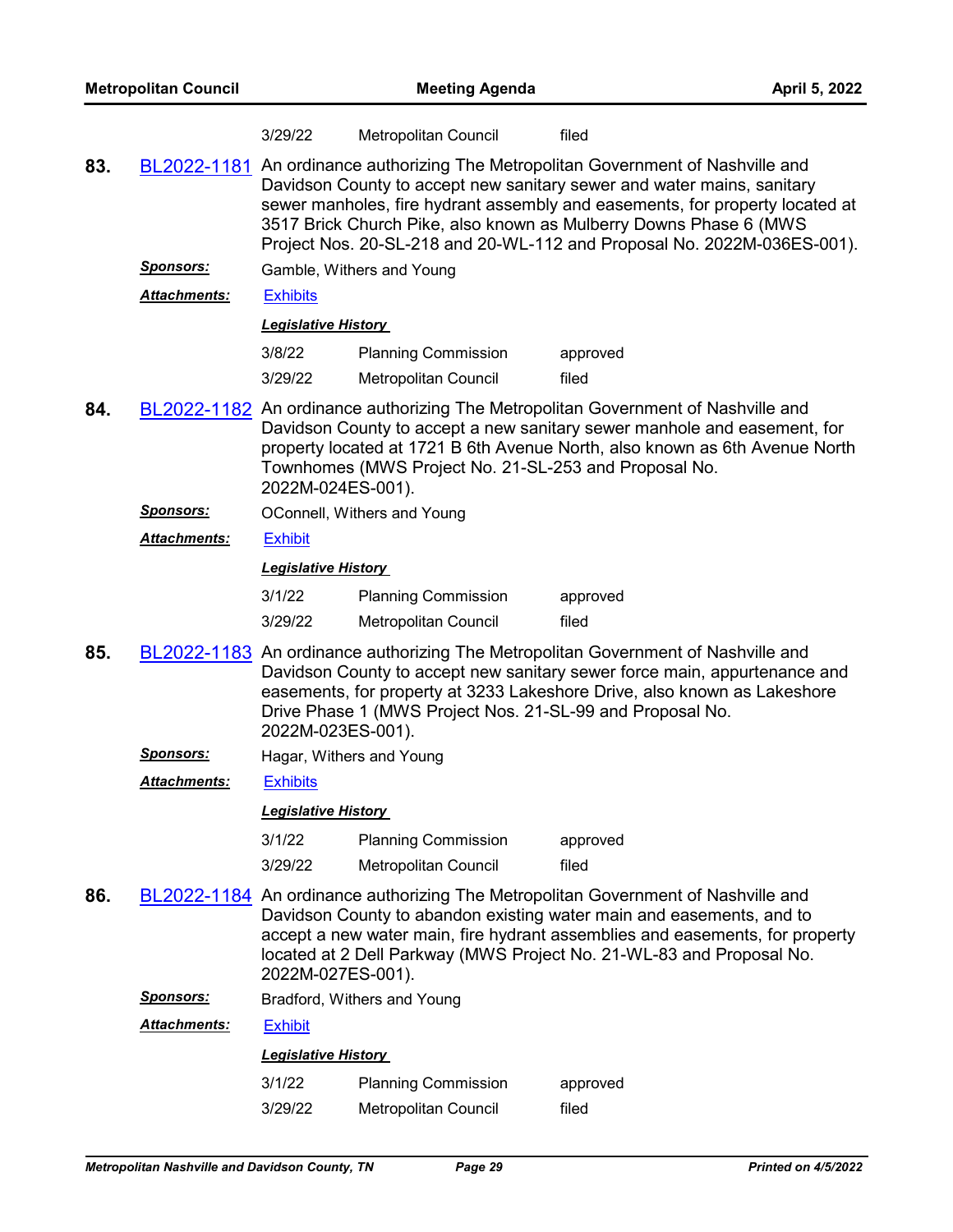| 87. |                      | BL2022-1185 An ordinance authorizing The Metropolitan Government of Nashville and<br>Davidson County to accept new sanitary sewer and water mains, sanitary<br>sewer manholes, fire hydrant assemblies and easements, for property located<br>at 3214 Murfreesboro Pike, also known as Hamilton Hills (MWS Project Nos.<br>19-SL-109 and 19-WL-52 and Proposal No. 2022M-029ES-001).                                                                                                                                                                 |                             |          |  |  |  |  |
|-----|----------------------|------------------------------------------------------------------------------------------------------------------------------------------------------------------------------------------------------------------------------------------------------------------------------------------------------------------------------------------------------------------------------------------------------------------------------------------------------------------------------------------------------------------------------------------------------|-----------------------------|----------|--|--|--|--|
|     | <u>Sponsors:</u>     |                                                                                                                                                                                                                                                                                                                                                                                                                                                                                                                                                      | <b>Withers and Young</b>    |          |  |  |  |  |
|     | <b>Attachments:</b>  | <b>Exhibit</b>                                                                                                                                                                                                                                                                                                                                                                                                                                                                                                                                       |                             |          |  |  |  |  |
|     |                      | <b>Legislative History</b>                                                                                                                                                                                                                                                                                                                                                                                                                                                                                                                           |                             |          |  |  |  |  |
|     |                      | 3/8/22<br><b>Planning Commission</b><br>approved                                                                                                                                                                                                                                                                                                                                                                                                                                                                                                     |                             |          |  |  |  |  |
|     |                      | 3/29/22                                                                                                                                                                                                                                                                                                                                                                                                                                                                                                                                              | <b>Metropolitan Council</b> | filed    |  |  |  |  |
| 88. |                      | BL2022-1186 An ordinance authorizing The Metropolitan Government of Nashville and<br>Davidson County to accept new sanitary sewer and water mains, sanitary<br>sewer manholes, fire hydrant assembly and easements, for property located at<br>7256 Centennial Place (MWS Project Nos. 21-SL-278 and 21-WL-117 and<br>Proposal No. 2022M-028ES-001).                                                                                                                                                                                                 |                             |          |  |  |  |  |
|     | <b>Sponsors:</b>     |                                                                                                                                                                                                                                                                                                                                                                                                                                                                                                                                                      | Roberts, Withers and Young  |          |  |  |  |  |
|     | <b>Attachments:</b>  | <b>Exhibit</b>                                                                                                                                                                                                                                                                                                                                                                                                                                                                                                                                       |                             |          |  |  |  |  |
|     |                      | <b>Legislative History</b>                                                                                                                                                                                                                                                                                                                                                                                                                                                                                                                           |                             |          |  |  |  |  |
|     |                      | 3/8/22                                                                                                                                                                                                                                                                                                                                                                                                                                                                                                                                               | <b>Planning Commission</b>  | approved |  |  |  |  |
|     |                      | 3/29/22                                                                                                                                                                                                                                                                                                                                                                                                                                                                                                                                              | <b>Metropolitan Council</b> | filed    |  |  |  |  |
| 89. |                      | BL2022-1187 An ordinance authorizing The Metropolitan Government of Nashville and<br>Davidson County to accept new sanitary sewer main and sanitary sewer<br>manhole, for property located at 4 G Trimble Street, also known as Wharf<br>Avenue Townhomes (MWS Project No. 21-SL-259 and Proposal No.<br>2022M-031ES-001).                                                                                                                                                                                                                           |                             |          |  |  |  |  |
|     | <b>Sponsors:</b>     |                                                                                                                                                                                                                                                                                                                                                                                                                                                                                                                                                      | Sledge, Withers and Young   |          |  |  |  |  |
|     | <u> Attachments:</u> | <b>Exhibit</b>                                                                                                                                                                                                                                                                                                                                                                                                                                                                                                                                       |                             |          |  |  |  |  |
|     |                      | <b>Legislative History</b>                                                                                                                                                                                                                                                                                                                                                                                                                                                                                                                           |                             |          |  |  |  |  |
|     |                      | 3/8/22                                                                                                                                                                                                                                                                                                                                                                                                                                                                                                                                               | <b>Planning Commission</b>  | approved |  |  |  |  |
|     |                      | 3/29/22                                                                                                                                                                                                                                                                                                                                                                                                                                                                                                                                              | Metropolitan Council        | filed    |  |  |  |  |
| 90. |                      | BL2022-1188 An ordinance authorizing The Metropolitan Government of Nashville and<br>Davidson County to abandon existing sanitary sewer and water mains, sanitary<br>sewer manholes, fire hydrant assembly and easements, and to accept new<br>sanitary sewer and water mains, sanitary sewer manholes, fire hydrant<br>assembly and easements, for 16 properties located at 8th Avenue South and<br>Bass Street, also known as the 910 8th Avenue South development (MWS<br>Project Nos. 20-SL-305 and 20-WL-152 and Proposal No. 2022M-038ES-001). |                             |          |  |  |  |  |
|     | <u>Sponsors:</u>     |                                                                                                                                                                                                                                                                                                                                                                                                                                                                                                                                                      | Sledge, Withers and Young   |          |  |  |  |  |
|     | Attachments:         | <b>Exhibits</b>                                                                                                                                                                                                                                                                                                                                                                                                                                                                                                                                      |                             |          |  |  |  |  |
|     |                      | <b>Legislative History</b>                                                                                                                                                                                                                                                                                                                                                                                                                                                                                                                           |                             |          |  |  |  |  |

| 3/8/22  | <b>Planning Commission</b>  | approved |
|---------|-----------------------------|----------|
| 3/29/22 | <b>Metropolitan Council</b> | filed    |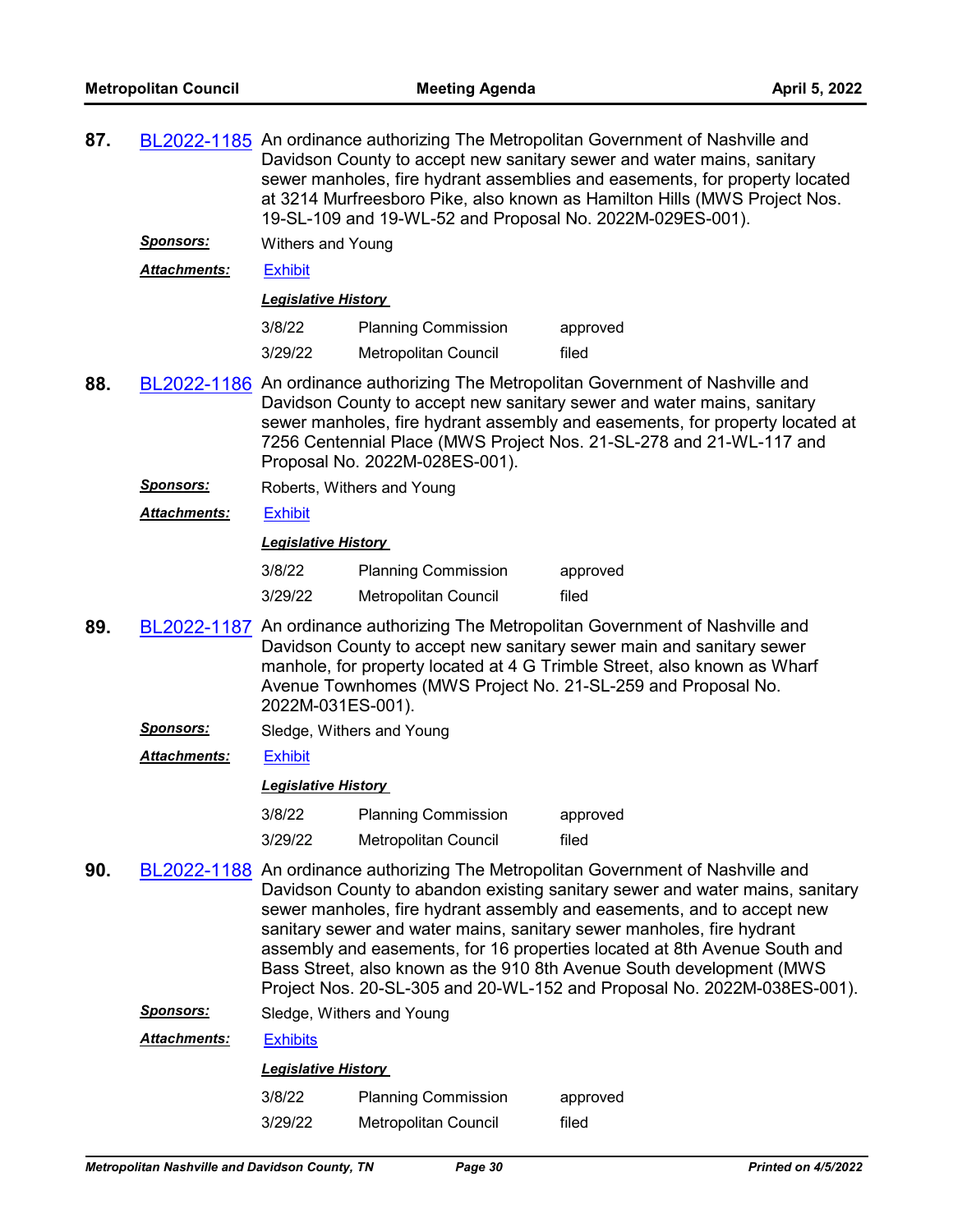| 91.                                                                                                                                                                                                                                                                                                                                                                                                                                                                                                                                                                             |                     | BL2022-1189 An ordinance authorizing The Metropolitan Government of Nashville and<br>Davidson County to abandon existing public sanitary sewer main, sanitary<br>sewer manhole and easement, and to accept new sanitary sewer main,<br>sanitary sewer manhole and easement, for property located at 3800 Charlotte<br>Avenue (MWS Project No. 22-SL-02 and Proposal No. 2022M-034ES-001). |                                                     |                                                                                                                                                                                                                                                                                                                                                                                                                                                               |  |  |
|---------------------------------------------------------------------------------------------------------------------------------------------------------------------------------------------------------------------------------------------------------------------------------------------------------------------------------------------------------------------------------------------------------------------------------------------------------------------------------------------------------------------------------------------------------------------------------|---------------------|-------------------------------------------------------------------------------------------------------------------------------------------------------------------------------------------------------------------------------------------------------------------------------------------------------------------------------------------------------------------------------------------|-----------------------------------------------------|---------------------------------------------------------------------------------------------------------------------------------------------------------------------------------------------------------------------------------------------------------------------------------------------------------------------------------------------------------------------------------------------------------------------------------------------------------------|--|--|
|                                                                                                                                                                                                                                                                                                                                                                                                                                                                                                                                                                                 | <b>Sponsors:</b>    |                                                                                                                                                                                                                                                                                                                                                                                           | Murphy, Withers and Young                           |                                                                                                                                                                                                                                                                                                                                                                                                                                                               |  |  |
|                                                                                                                                                                                                                                                                                                                                                                                                                                                                                                                                                                                 | Attachments:        | <b>Exhibits</b>                                                                                                                                                                                                                                                                                                                                                                           |                                                     |                                                                                                                                                                                                                                                                                                                                                                                                                                                               |  |  |
|                                                                                                                                                                                                                                                                                                                                                                                                                                                                                                                                                                                 |                     | <b>Legislative History</b>                                                                                                                                                                                                                                                                                                                                                                |                                                     |                                                                                                                                                                                                                                                                                                                                                                                                                                                               |  |  |
|                                                                                                                                                                                                                                                                                                                                                                                                                                                                                                                                                                                 |                     | 3/8/22                                                                                                                                                                                                                                                                                                                                                                                    | <b>Planning Commission</b>                          | approved                                                                                                                                                                                                                                                                                                                                                                                                                                                      |  |  |
|                                                                                                                                                                                                                                                                                                                                                                                                                                                                                                                                                                                 |                     | 3/29/22                                                                                                                                                                                                                                                                                                                                                                                   | Metropolitan Council                                | filed                                                                                                                                                                                                                                                                                                                                                                                                                                                         |  |  |
| 92.<br>BL2022-1190 An ordinance to amend Title 17 of the Metropolitan Code of Laws,<br>the Zoning Ordinance of The Metropolitan Government of Nashville<br>and Davidson County, by changing from CS and IWD to SP zoning<br>for properties located at 2405 Plum Street, 2600 and 2604 Dickerson<br>Pike, Plum Street (unnumbered), and Dickerson Pike (unnumbered),<br>at the northwest corner of Rock Street and Dickerson Pike (5.22<br>acres), to permit a 349-unit multi-family residential development, all<br>of which is described herein (Proposal No. 2021SP-095-001). |                     |                                                                                                                                                                                                                                                                                                                                                                                           |                                                     |                                                                                                                                                                                                                                                                                                                                                                                                                                                               |  |  |
|                                                                                                                                                                                                                                                                                                                                                                                                                                                                                                                                                                                 | <u>Sponsors:</u>    | Toombs                                                                                                                                                                                                                                                                                                                                                                                    |                                                     |                                                                                                                                                                                                                                                                                                                                                                                                                                                               |  |  |
|                                                                                                                                                                                                                                                                                                                                                                                                                                                                                                                                                                                 | <b>Attachments:</b> | 2021SP-095-001 sketch                                                                                                                                                                                                                                                                                                                                                                     |                                                     |                                                                                                                                                                                                                                                                                                                                                                                                                                                               |  |  |
|                                                                                                                                                                                                                                                                                                                                                                                                                                                                                                                                                                                 |                     | 2021SP-095-001 plans                                                                                                                                                                                                                                                                                                                                                                      |                                                     |                                                                                                                                                                                                                                                                                                                                                                                                                                                               |  |  |
|                                                                                                                                                                                                                                                                                                                                                                                                                                                                                                                                                                                 |                     | <b>Legislative History</b>                                                                                                                                                                                                                                                                                                                                                                |                                                     |                                                                                                                                                                                                                                                                                                                                                                                                                                                               |  |  |
|                                                                                                                                                                                                                                                                                                                                                                                                                                                                                                                                                                                 |                     | 3/10/22                                                                                                                                                                                                                                                                                                                                                                                   | <b>Planning Commission</b>                          | approved with conditions, disapproved<br>without                                                                                                                                                                                                                                                                                                                                                                                                              |  |  |
|                                                                                                                                                                                                                                                                                                                                                                                                                                                                                                                                                                                 |                     |                                                                                                                                                                                                                                                                                                                                                                                           | $9-0$                                               |                                                                                                                                                                                                                                                                                                                                                                                                                                                               |  |  |
|                                                                                                                                                                                                                                                                                                                                                                                                                                                                                                                                                                                 |                     | 3/29/22                                                                                                                                                                                                                                                                                                                                                                                   | Metropolitan Council                                | filed                                                                                                                                                                                                                                                                                                                                                                                                                                                         |  |  |
| 93.                                                                                                                                                                                                                                                                                                                                                                                                                                                                                                                                                                             |                     |                                                                                                                                                                                                                                                                                                                                                                                           | <b>RESTRICTED IN THE CONSTRUCTION OF BUILDINGS.</b> | BL2022-1191 An ordinance to authorize building material restrictions and requirements for<br>BL2022-1190, a proposed Specific Plan Zoning District located at located at<br>2405 Plum Street, 2600 and 2604 Dickerson Pike, Plum Street (unnumbered),<br>and Dickerson Pike (unnumbered), at the northwest corner of Rock Street and<br>Dickerson Pike (5.22 acres) (Proposal No. 2021SP-095-001). THE<br>PROPOSED ORDINANCE REQUIRES CERTAIN MATERIALS TO BE |  |  |
|                                                                                                                                                                                                                                                                                                                                                                                                                                                                                                                                                                                 | Sponsors:           | Toombs                                                                                                                                                                                                                                                                                                                                                                                    |                                                     |                                                                                                                                                                                                                                                                                                                                                                                                                                                               |  |  |
|                                                                                                                                                                                                                                                                                                                                                                                                                                                                                                                                                                                 |                     | <b>Legislative History</b>                                                                                                                                                                                                                                                                                                                                                                |                                                     |                                                                                                                                                                                                                                                                                                                                                                                                                                                               |  |  |
|                                                                                                                                                                                                                                                                                                                                                                                                                                                                                                                                                                                 |                     | 3/29/22                                                                                                                                                                                                                                                                                                                                                                                   | Metropolitan Council                                | filed                                                                                                                                                                                                                                                                                                                                                                                                                                                         |  |  |
|                                                                                                                                                                                                                                                                                                                                                                                                                                                                                                                                                                                 |                     | 3/29/22                                                                                                                                                                                                                                                                                                                                                                                   | Metropolitan Council                                | referred to the Planning Commission                                                                                                                                                                                                                                                                                                                                                                                                                           |  |  |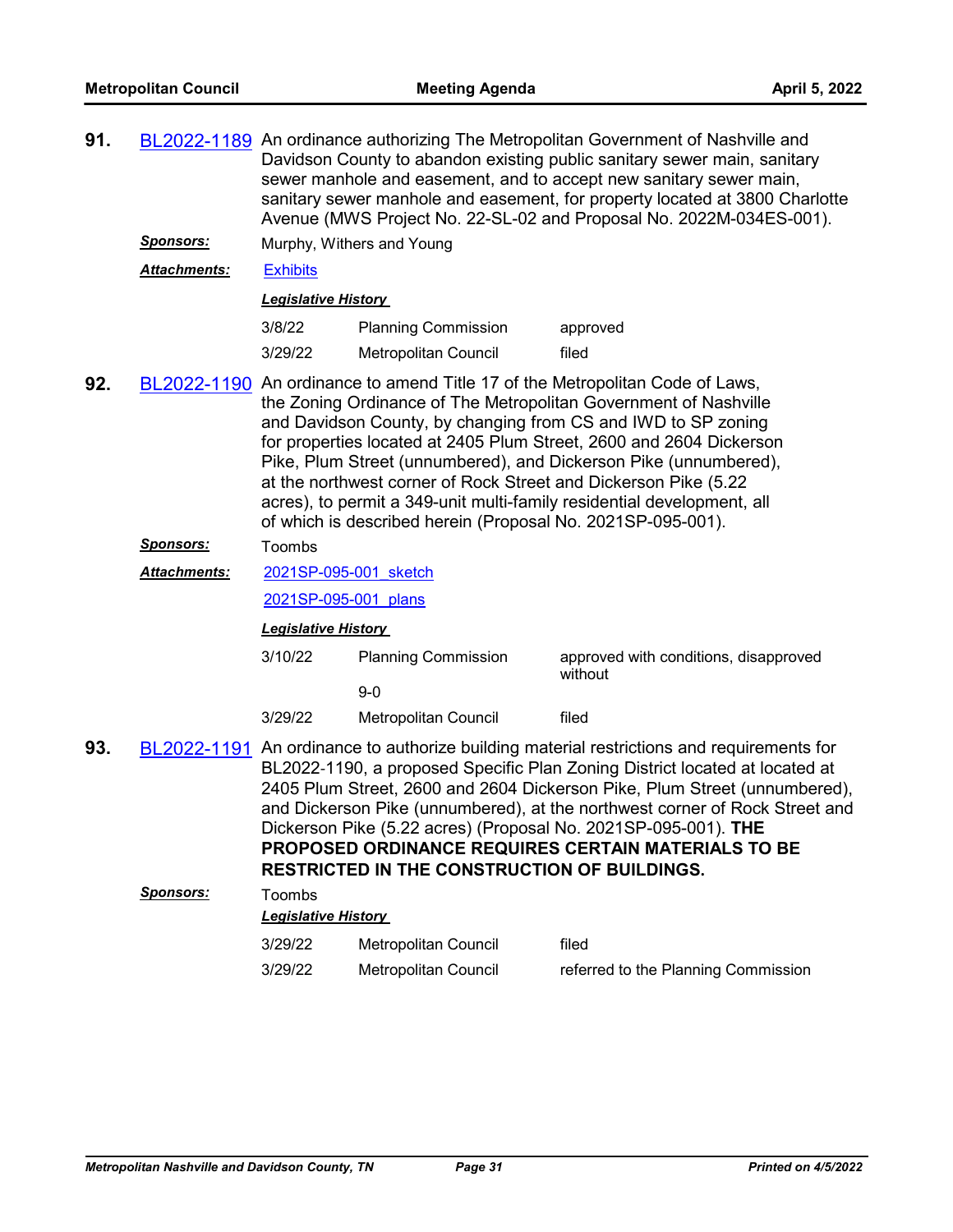| 94. |                      | BL2022-1192 An ordinance to amend Title 17 of the Metropolitan Code of Laws,<br>the Zoning Ordinance of The Metropolitan Government of Nashville<br>and Davidson County, by amending the 4130 Andrew Jackson<br>Parkway Specific Plan District located at 4130 Andrew Jackson<br>Parkway, approximately 950 feet north of Chandler Road (2.04)<br>acres), zoned Specific Plan, to permit the addition of 1,962 square<br>feet to an existing eye care facility, all of which is described herein<br>(Proposal No. 2010SP-005-003). |                            |                                                                                        |  |  |
|-----|----------------------|------------------------------------------------------------------------------------------------------------------------------------------------------------------------------------------------------------------------------------------------------------------------------------------------------------------------------------------------------------------------------------------------------------------------------------------------------------------------------------------------------------------------------------|----------------------------|----------------------------------------------------------------------------------------|--|--|
|     | <b>Sponsors:</b>     | Hagar                                                                                                                                                                                                                                                                                                                                                                                                                                                                                                                              |                            |                                                                                        |  |  |
|     | <u> Attachments:</u> | 2010SP-005-003 sketch                                                                                                                                                                                                                                                                                                                                                                                                                                                                                                              |                            |                                                                                        |  |  |
|     |                      | 2010SP-005-003 plans                                                                                                                                                                                                                                                                                                                                                                                                                                                                                                               |                            |                                                                                        |  |  |
|     |                      | <b>Legislative History</b>                                                                                                                                                                                                                                                                                                                                                                                                                                                                                                         |                            |                                                                                        |  |  |
|     |                      | 2/24/22                                                                                                                                                                                                                                                                                                                                                                                                                                                                                                                            | <b>Planning Commission</b> | approved with conditions, disapproved<br>without                                       |  |  |
|     |                      |                                                                                                                                                                                                                                                                                                                                                                                                                                                                                                                                    | $8-0$                      |                                                                                        |  |  |
|     |                      | 3/29/22                                                                                                                                                                                                                                                                                                                                                                                                                                                                                                                            | Metropolitan Council       | filed                                                                                  |  |  |
| ΩE  |                      |                                                                                                                                                                                                                                                                                                                                                                                                                                                                                                                                    |                            | DL2022 1102 An ordinance to amond Title 17 of the Metropolitan Code of Laws, the Zenin |  |  |

**95.** [BL2022-1193](http://nashville.legistar.com/gateway.aspx?m=l&id=/matter.aspx?key=14339) An ordinance to amend Title 17 of the Metropolitan Code of Laws, the Zoning Ordinance of The Metropolitan Government of Nashville and Davidson County, by applying a Historic Landmark Overlay District to property located at 5797 Mt. View Road, approximately 1,050 feet southwest of Mt. View Circle, zoned AR2A (1.11 acres) (Proposal No. 2022HL-003-001).

*Sponsors:* Styles

*Attachments:* [Sketch-2022HL-003-001](http://nashville.legistar.com/gateway.aspx?M=F&ID=ddfa4956-5329-41d7-ae35-8bada2063ad9.docx)

*Legislative History* 

| 3/29/22 | Metropolitan Council | filed                               |
|---------|----------------------|-------------------------------------|
| 3/29/22 | Metropolitan Council | referred to the Planning Commission |

**96.** [BL2022-1194](http://nashville.legistar.com/gateway.aspx?m=l&id=/matter.aspx?key=14340) An ordinance to authorize building material restrictions and requirements for BL2022-1193, a proposed Historic Landmark Overlay District to include properties located at 5797 Mt. View Road, approximately 1,050 feet southwest of Mt. View Circle (1.11 acres) (Proposal No. 2022HL-003-001).

# **THE PROPOSED ORDINANCE REQUIRES CERTAIN MATERIALS TO BE RESTRICTED IN THE CONSTRUCTION OF BUILDINGS.**

*Sponsors:* Styles

*Attachments:* [Exhibit A](http://nashville.legistar.com/gateway.aspx?M=F&ID=b3dadaad-a4ec-452e-afa2-6e2e1415124e.pdf)

| 3/29/22 | Metropolitan Council | filed                               |
|---------|----------------------|-------------------------------------|
| 3/29/22 | Metropolitan Council | referred to the Planning Commission |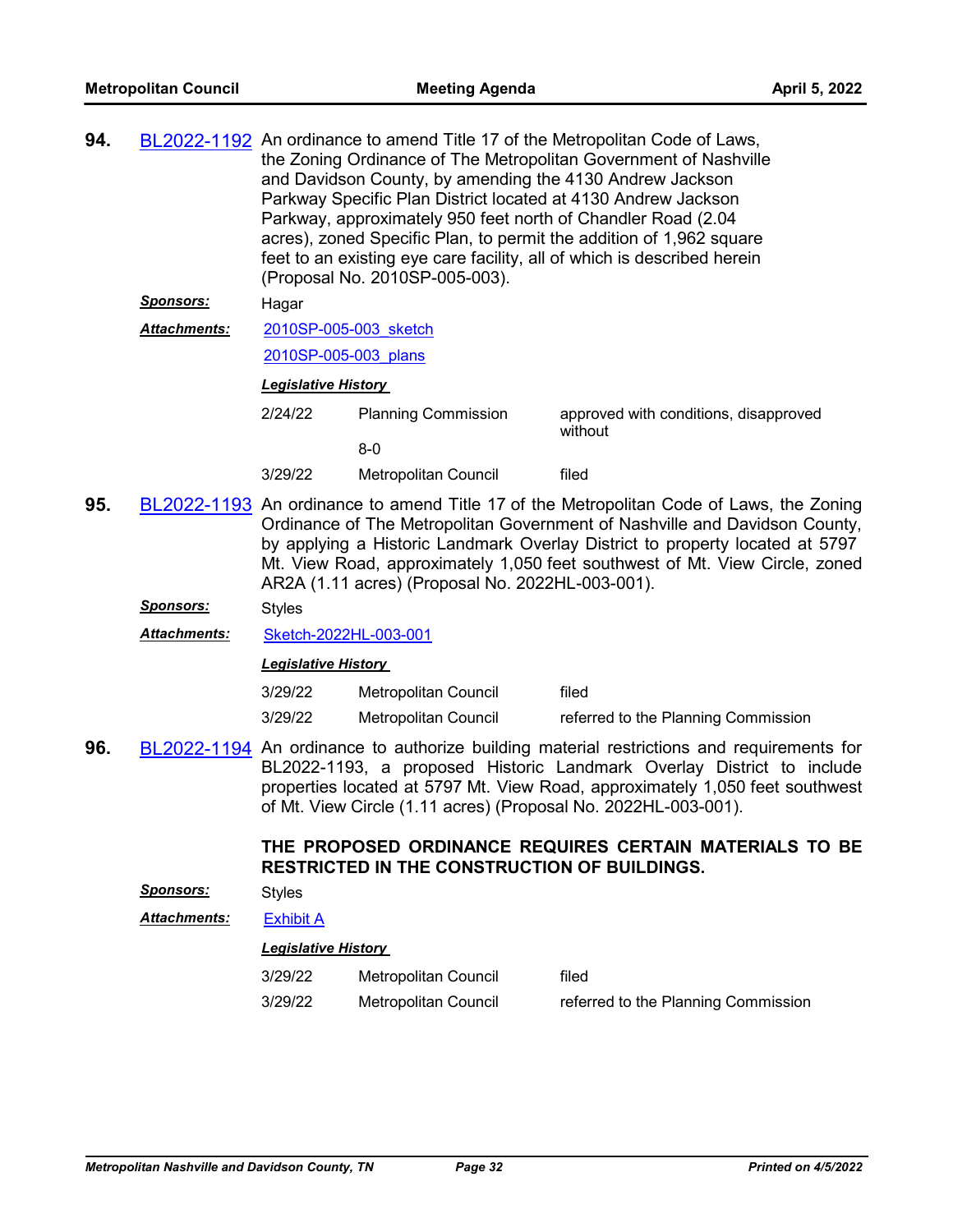| 97. |                     | BL2022-1195 An ordinance to amend Title 17 of the Metropolitan Code of Laws, the Zoning<br>Ordinance of The Metropolitan Government of Nashville and Davidson County,<br>by applying a Neighborhood Landmark Overlay District to property located at<br>5797 Mt. View Road, approximately 1,050 feet southwest of Mt. View Circle,<br>zoned AR2A (1.11 acres), to permit the conversion of an existing accessory<br>structure into an additional dwelling unit and to allow short term rental uses<br>within that additional dwelling unit (Proposal No. 2022NL-002-001). |                               |                                                  |  |  |  |  |
|-----|---------------------|---------------------------------------------------------------------------------------------------------------------------------------------------------------------------------------------------------------------------------------------------------------------------------------------------------------------------------------------------------------------------------------------------------------------------------------------------------------------------------------------------------------------------------------------------------------------------|-------------------------------|--------------------------------------------------|--|--|--|--|
|     | <u>Sponsors:</u>    | <b>Styles</b>                                                                                                                                                                                                                                                                                                                                                                                                                                                                                                                                                             |                               |                                                  |  |  |  |  |
|     | <b>Attachments:</b> | Sketch-2022NL-002-001                                                                                                                                                                                                                                                                                                                                                                                                                                                                                                                                                     |                               |                                                  |  |  |  |  |
|     |                     | <b>Legislative History</b>                                                                                                                                                                                                                                                                                                                                                                                                                                                                                                                                                |                               |                                                  |  |  |  |  |
|     |                     | 3/29/22                                                                                                                                                                                                                                                                                                                                                                                                                                                                                                                                                                   | Metropolitan Council          | filed                                            |  |  |  |  |
|     |                     | 3/29/22                                                                                                                                                                                                                                                                                                                                                                                                                                                                                                                                                                   | Metropolitan Council          | referred to the Planning Commission              |  |  |  |  |
| 98. |                     | BL2022-1196 An ordinance to amend Title 17 of the Metropolitan Code of Laws,<br>the Zoning Ordinance of The Metropolitan Government of Nashville<br>and Davidson County, by changing from CL to SP zoning for<br>properties located at 1400 Brick Church Pike, at the corner of Artic<br>Avenue and Brick Church Pike (1.61 acres), to permit a mixed used<br>development, all of which is described herein (Proposal No.<br>2022SP-015-001).                                                                                                                             |                               |                                                  |  |  |  |  |
|     | <u>Sponsors:</u>    | Toombs                                                                                                                                                                                                                                                                                                                                                                                                                                                                                                                                                                    |                               |                                                  |  |  |  |  |
|     | Attachments:        | 2022SP-015-001 sketch                                                                                                                                                                                                                                                                                                                                                                                                                                                                                                                                                     |                               |                                                  |  |  |  |  |
|     |                     |                                                                                                                                                                                                                                                                                                                                                                                                                                                                                                                                                                           | 2022SP-015-001 plans          |                                                  |  |  |  |  |
|     |                     |                                                                                                                                                                                                                                                                                                                                                                                                                                                                                                                                                                           | <b>Legislative History</b>    |                                                  |  |  |  |  |
|     |                     | 2/24/22                                                                                                                                                                                                                                                                                                                                                                                                                                                                                                                                                                   | <b>Planning Commission</b>    | approved with conditions, disapproved            |  |  |  |  |
|     |                     |                                                                                                                                                                                                                                                                                                                                                                                                                                                                                                                                                                           | $8-0$                         | without                                          |  |  |  |  |
|     |                     | 3/29/22                                                                                                                                                                                                                                                                                                                                                                                                                                                                                                                                                                   | Metropolitan Council          | filed                                            |  |  |  |  |
| 99. |                     | BL2022-1197 An ordinance to amend Title 17 of the Metropolitan Code of Laws,<br>the Zoning Ordinance of The Metropolitan Government of Nashville<br>and Davidson County, by changing from CS to SP zoning for<br>property located at 400 Edenwold Road, approximately 1,000 feet<br>east of Gallatin Pike, (1.08 acres), to permit auto repair and<br>warehouse, all of which is described herein (Proposal No.<br>2022SP-003-001).                                                                                                                                       |                               |                                                  |  |  |  |  |
|     | Sponsors:           | Young                                                                                                                                                                                                                                                                                                                                                                                                                                                                                                                                                                     |                               |                                                  |  |  |  |  |
|     | Attachments:        | 2022SP-003-001 sketch                                                                                                                                                                                                                                                                                                                                                                                                                                                                                                                                                     |                               |                                                  |  |  |  |  |
|     |                     | 2022SP-003-001 plans                                                                                                                                                                                                                                                                                                                                                                                                                                                                                                                                                      |                               |                                                  |  |  |  |  |
|     |                     | <b>Legislative History</b>                                                                                                                                                                                                                                                                                                                                                                                                                                                                                                                                                |                               |                                                  |  |  |  |  |
|     |                     | 2/24/22                                                                                                                                                                                                                                                                                                                                                                                                                                                                                                                                                                   | <b>Planning Commission</b>    | approved with conditions, disapproved<br>without |  |  |  |  |
|     |                     | 3/29/22                                                                                                                                                                                                                                                                                                                                                                                                                                                                                                                                                                   | $8-0$<br>Metropolitan Council | filed                                            |  |  |  |  |
|     |                     |                                                                                                                                                                                                                                                                                                                                                                                                                                                                                                                                                                           |                               |                                                  |  |  |  |  |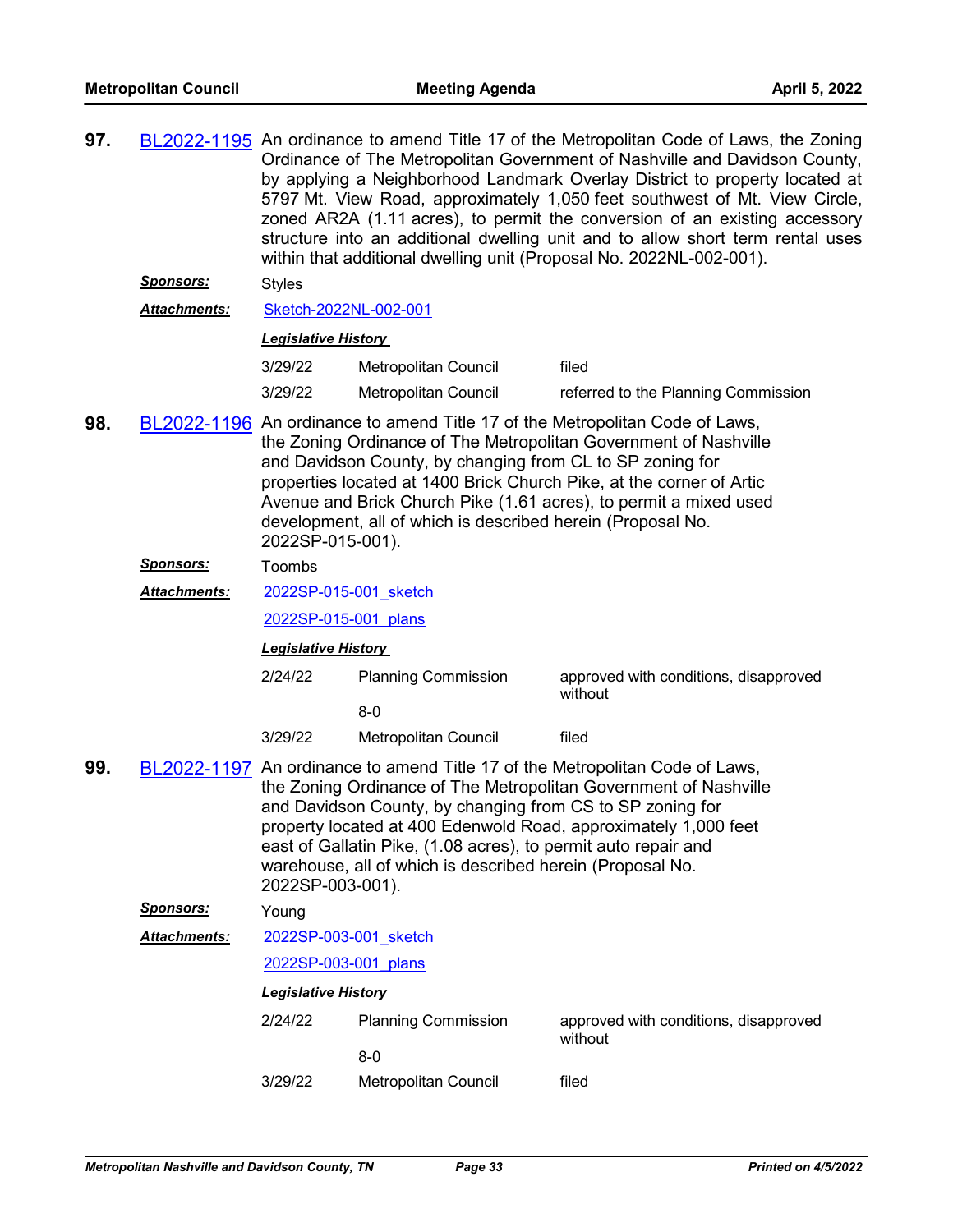| 100.                                                                                 |                                                                                                                                                                                                                                                                                                                                                                                                   | BL2022-1198 An ordinance to amend Title 17 of the Metropolitan Code of Laws,<br>the Zoning Ordinance of The Metropolitan Government of Nashville<br>and Davidson County, from SCC to SP by changing zoning for a<br>portion of property located at 3955 Nolensville Pike, approximately<br>115 feet north of Paragon Mills Road, within a Planned Unit<br>Development and within a Corridor Design Overlay, (0.18 acres), to<br>permit a sign, all of which is described herein (Proposal No.<br>2022SP-012-001). |                                                                                                                                                                                      |                                                                                                                                                                                                                                                                            |  |  |
|--------------------------------------------------------------------------------------|---------------------------------------------------------------------------------------------------------------------------------------------------------------------------------------------------------------------------------------------------------------------------------------------------------------------------------------------------------------------------------------------------|-------------------------------------------------------------------------------------------------------------------------------------------------------------------------------------------------------------------------------------------------------------------------------------------------------------------------------------------------------------------------------------------------------------------------------------------------------------------------------------------------------------------|--------------------------------------------------------------------------------------------------------------------------------------------------------------------------------------|----------------------------------------------------------------------------------------------------------------------------------------------------------------------------------------------------------------------------------------------------------------------------|--|--|
|                                                                                      | <u>Sponsors:</u>                                                                                                                                                                                                                                                                                                                                                                                  | Johnston                                                                                                                                                                                                                                                                                                                                                                                                                                                                                                          |                                                                                                                                                                                      |                                                                                                                                                                                                                                                                            |  |  |
|                                                                                      | Attachments:                                                                                                                                                                                                                                                                                                                                                                                      | 2022SP-012-001 sketch                                                                                                                                                                                                                                                                                                                                                                                                                                                                                             |                                                                                                                                                                                      |                                                                                                                                                                                                                                                                            |  |  |
|                                                                                      |                                                                                                                                                                                                                                                                                                                                                                                                   | 2022SP-012-001 plans                                                                                                                                                                                                                                                                                                                                                                                                                                                                                              |                                                                                                                                                                                      |                                                                                                                                                                                                                                                                            |  |  |
|                                                                                      |                                                                                                                                                                                                                                                                                                                                                                                                   | <b>Legislative History</b>                                                                                                                                                                                                                                                                                                                                                                                                                                                                                        |                                                                                                                                                                                      |                                                                                                                                                                                                                                                                            |  |  |
|                                                                                      |                                                                                                                                                                                                                                                                                                                                                                                                   | 3/10/22                                                                                                                                                                                                                                                                                                                                                                                                                                                                                                           | <b>Planning Commission</b>                                                                                                                                                           | approved with conditions, disapproved                                                                                                                                                                                                                                      |  |  |
|                                                                                      |                                                                                                                                                                                                                                                                                                                                                                                                   |                                                                                                                                                                                                                                                                                                                                                                                                                                                                                                                   | $9-0$                                                                                                                                                                                | without                                                                                                                                                                                                                                                                    |  |  |
|                                                                                      |                                                                                                                                                                                                                                                                                                                                                                                                   | 3/29/22                                                                                                                                                                                                                                                                                                                                                                                                                                                                                                           | Metropolitan Council                                                                                                                                                                 | filed                                                                                                                                                                                                                                                                      |  |  |
| 101.                                                                                 | BL2022-1199 An ordinance to amend Title 17 of the Metropolitan Code of Laws,<br>the Zoning Ordinance of The Metropolitan Government of Nashville<br>and Davidson County, by changing from R6 to RM15-A-NS zoning<br>for properties located at 2112 and 2116 24th Ave N, at the corner of<br>Simpkins Street and (0.46 acres), all of which is described herein<br>(Proposal No. 2022Z-008PR-001). |                                                                                                                                                                                                                                                                                                                                                                                                                                                                                                                   |                                                                                                                                                                                      |                                                                                                                                                                                                                                                                            |  |  |
|                                                                                      | <u> Sponsors:</u>                                                                                                                                                                                                                                                                                                                                                                                 | Toombs                                                                                                                                                                                                                                                                                                                                                                                                                                                                                                            |                                                                                                                                                                                      |                                                                                                                                                                                                                                                                            |  |  |
|                                                                                      | <u> Attachments:</u>                                                                                                                                                                                                                                                                                                                                                                              | 2022Z-008PR-001 sketch                                                                                                                                                                                                                                                                                                                                                                                                                                                                                            |                                                                                                                                                                                      |                                                                                                                                                                                                                                                                            |  |  |
|                                                                                      |                                                                                                                                                                                                                                                                                                                                                                                                   | <b>Legislative History</b>                                                                                                                                                                                                                                                                                                                                                                                                                                                                                        |                                                                                                                                                                                      |                                                                                                                                                                                                                                                                            |  |  |
|                                                                                      |                                                                                                                                                                                                                                                                                                                                                                                                   | 2/24/22                                                                                                                                                                                                                                                                                                                                                                                                                                                                                                           | <b>Planning Commission</b><br>$8-0$                                                                                                                                                  | approved                                                                                                                                                                                                                                                                   |  |  |
|                                                                                      |                                                                                                                                                                                                                                                                                                                                                                                                   | 3/29/22                                                                                                                                                                                                                                                                                                                                                                                                                                                                                                           | Metropolitan Council                                                                                                                                                                 | filed                                                                                                                                                                                                                                                                      |  |  |
| BL2022-1200 An ordinance to amend Title 17 of the Metropolitan Code of Laws,<br>102. |                                                                                                                                                                                                                                                                                                                                                                                                   |                                                                                                                                                                                                                                                                                                                                                                                                                                                                                                                   | (62.2 acres) (and partially located within the Floodplain Overlay<br>District), to permit 182 multi-family units, all of which is described<br>herein (Proposal No. 2022SP-007-001). | the Zoning Ordinance of The Metropolitan Government of Nashville<br>and Davidson County, by changing from AR2a, RM4, and RS10 to<br>SP zoning for properties located at 6578 Bluff Road and Bluff Road<br>(unnumbered), approximately 275 feet north of Stone Bluff Drive, |  |  |
|                                                                                      | <u>Sponsors:</u>                                                                                                                                                                                                                                                                                                                                                                                  | Swope                                                                                                                                                                                                                                                                                                                                                                                                                                                                                                             |                                                                                                                                                                                      |                                                                                                                                                                                                                                                                            |  |  |
|                                                                                      | <b>Attachments:</b>                                                                                                                                                                                                                                                                                                                                                                               | 2022SP-007-001 sketch                                                                                                                                                                                                                                                                                                                                                                                                                                                                                             |                                                                                                                                                                                      |                                                                                                                                                                                                                                                                            |  |  |
|                                                                                      |                                                                                                                                                                                                                                                                                                                                                                                                   | 2022SP-007-001 plans                                                                                                                                                                                                                                                                                                                                                                                                                                                                                              |                                                                                                                                                                                      |                                                                                                                                                                                                                                                                            |  |  |
|                                                                                      |                                                                                                                                                                                                                                                                                                                                                                                                   | <b>Legislative History</b>                                                                                                                                                                                                                                                                                                                                                                                                                                                                                        |                                                                                                                                                                                      |                                                                                                                                                                                                                                                                            |  |  |
| <b>Planning Commission</b><br>2/24/22                                                |                                                                                                                                                                                                                                                                                                                                                                                                   |                                                                                                                                                                                                                                                                                                                                                                                                                                                                                                                   | $8-0$                                                                                                                                                                                | approved with conditions, disapproved<br>without                                                                                                                                                                                                                           |  |  |
|                                                                                      |                                                                                                                                                                                                                                                                                                                                                                                                   | 3/29/22                                                                                                                                                                                                                                                                                                                                                                                                                                                                                                           | Metropolitan Council                                                                                                                                                                 | filed                                                                                                                                                                                                                                                                      |  |  |
|                                                                                      |                                                                                                                                                                                                                                                                                                                                                                                                   |                                                                                                                                                                                                                                                                                                                                                                                                                                                                                                                   |                                                                                                                                                                                      |                                                                                                                                                                                                                                                                            |  |  |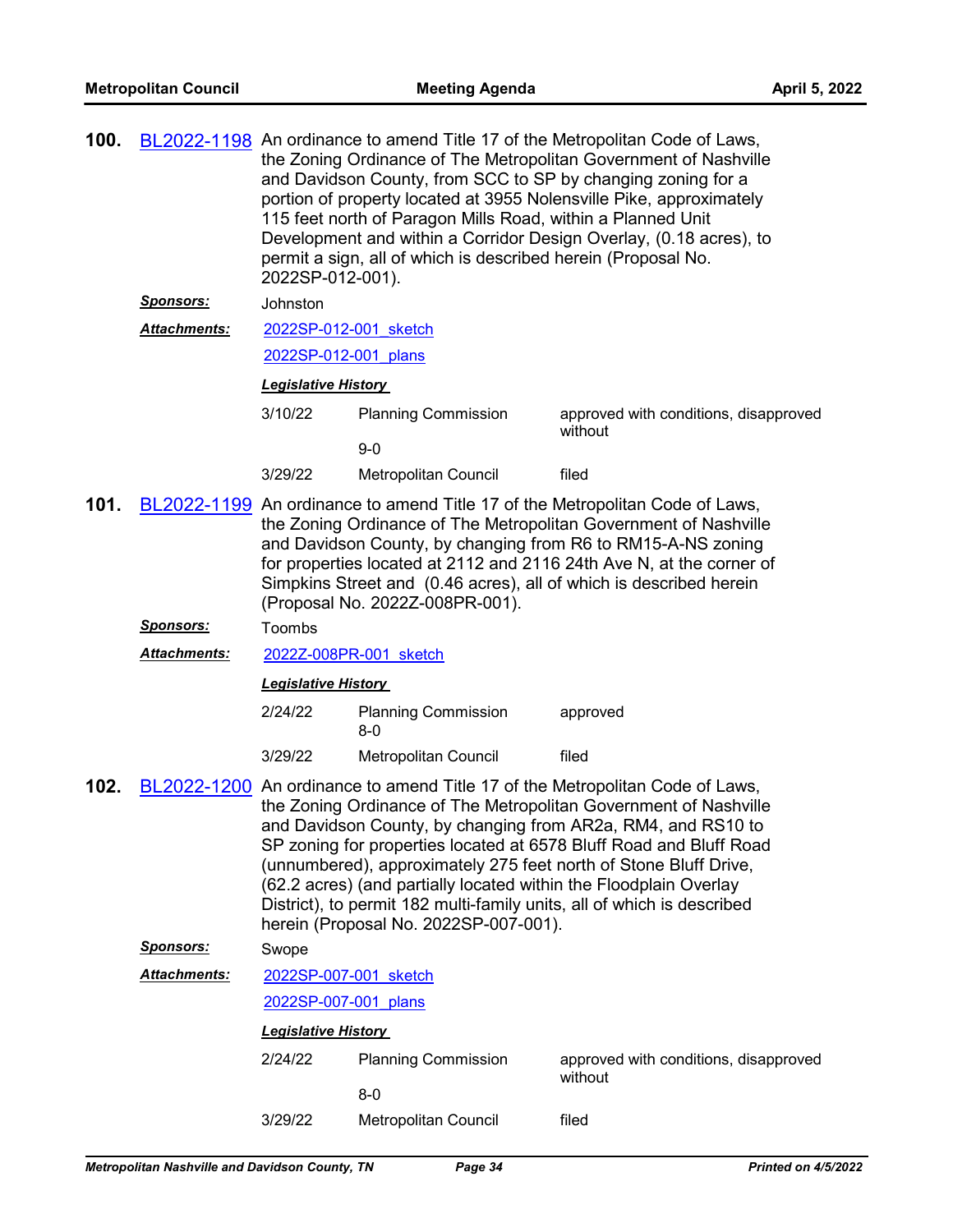| 103. |                  | BL2022-1201 An ordinance to authorize building material restrictions and requirements for<br>BL2022-1200, a proposed Specific Plan Zoning District located at located at<br>6578 Bluff Road and Bluff Road (unnumbered), approximately 275 feet north<br>of Stone Bluff Drive, (62.2 acres) (Proposal No. 2022SP-007-001). THE<br>PROPOSED ORDINANCE REQUIRES CERTAIN MATERIALS TO BE<br><b>RESTRICTED IN THE CONSTRUCTION OF BUILDINGS.</b> |                                       |                                                  |  |  |  |
|------|------------------|----------------------------------------------------------------------------------------------------------------------------------------------------------------------------------------------------------------------------------------------------------------------------------------------------------------------------------------------------------------------------------------------------------------------------------------------|---------------------------------------|--------------------------------------------------|--|--|--|
|      | <b>Sponsors:</b> | Swope                                                                                                                                                                                                                                                                                                                                                                                                                                        |                                       |                                                  |  |  |  |
|      |                  | <b>Legislative History</b>                                                                                                                                                                                                                                                                                                                                                                                                                   |                                       |                                                  |  |  |  |
|      |                  | 2/24/22                                                                                                                                                                                                                                                                                                                                                                                                                                      | <b>Planning Commission</b><br>$(8-0)$ | approved with conditions, disapproved<br>without |  |  |  |
|      |                  | 3/29/22                                                                                                                                                                                                                                                                                                                                                                                                                                      | Metropolitan Council                  | filed                                            |  |  |  |
| 104. |                  | BL2022-1202 An ordinance to amend Title 17 of the Metropolitan Code of Laws,<br>the Zoning Ordinance of The Metropolitan Government of Nashville<br>and Davidson County, by changing from RS5 to R6-A zoning for<br>property located at 2401 Meharry Blvd, at the corner of 24th Ave N<br>and Meharry Blvd (0.26 acres), all of which is described herein<br>(Proposal No. 2022Z-015PR-001).                                                 |                                       |                                                  |  |  |  |
|      | <b>Sponsors:</b> | Taylor                                                                                                                                                                                                                                                                                                                                                                                                                                       |                                       |                                                  |  |  |  |
|      | Attachments:     | 2022Z-015PR-001 sketch                                                                                                                                                                                                                                                                                                                                                                                                                       |                                       |                                                  |  |  |  |
|      |                  | <b>Legislative History</b>                                                                                                                                                                                                                                                                                                                                                                                                                   |                                       |                                                  |  |  |  |
|      |                  | 2/24/22                                                                                                                                                                                                                                                                                                                                                                                                                                      | <b>Planning Commission</b><br>$8-0$   | approved                                         |  |  |  |
|      |                  | 3/29/22                                                                                                                                                                                                                                                                                                                                                                                                                                      | Metropolitan Council                  | filed                                            |  |  |  |
| 105. |                  | BL2022-1203 An ordinance to amend Title 17 of the Metropolitan Code of Laws,<br>the Zoning Ordinance of The Metropolitan Government of Nashville<br>and Davidson County, by changing from IWD to MUG-NS zoning for<br>property located at 230 Cumberland Bend, approximately 860 feet<br>east of Great Circle Road (4.96 acres), all of which is described<br>herein (Proposal No. 2022Z-010PR-001).                                         |                                       |                                                  |  |  |  |
|      | <b>Sponsors:</b> | Toombs                                                                                                                                                                                                                                                                                                                                                                                                                                       |                                       |                                                  |  |  |  |
|      | Attachments:     |                                                                                                                                                                                                                                                                                                                                                                                                                                              | 2022Z-010PR-001 sketch                |                                                  |  |  |  |
|      |                  | <b>Legislative History</b>                                                                                                                                                                                                                                                                                                                                                                                                                   |                                       |                                                  |  |  |  |
|      |                  | 2/24/22                                                                                                                                                                                                                                                                                                                                                                                                                                      | <b>Planning Commission</b><br>$8-0$   | approved                                         |  |  |  |
|      |                  | 3/29/22                                                                                                                                                                                                                                                                                                                                                                                                                                      | <b>Metropolitan Council</b>           | filed                                            |  |  |  |
|      |                  |                                                                                                                                                                                                                                                                                                                                                                                                                                              |                                       |                                                  |  |  |  |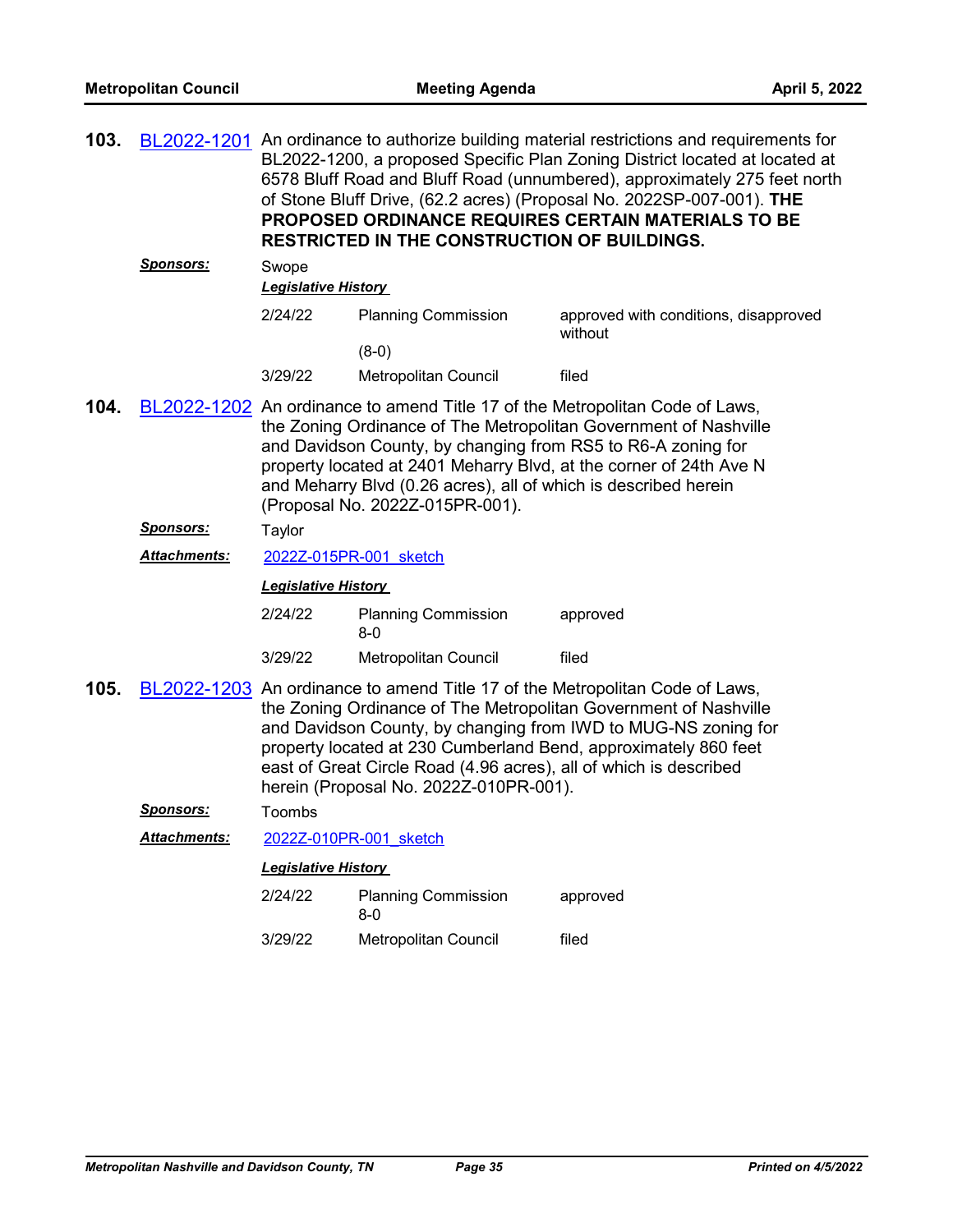| 106. |                     | BL2022-1204 An ordinance to amend Title 17 of the Metropolitan Code of Laws,<br>the Zoning Ordinance of The Metropolitan Government of Nashville<br>and Davidson County, by changing from R40 to SP zoning for<br>properties located at 5991 and 5991 Edmondson Pike, approximately<br>175 feet south of Banbury Station, (14.6 acres), to permit 36 single<br>family lots, all of which is described herein (Proposal No.<br>2022SP-010-001). |                                       |                                                  |  |  |
|------|---------------------|------------------------------------------------------------------------------------------------------------------------------------------------------------------------------------------------------------------------------------------------------------------------------------------------------------------------------------------------------------------------------------------------------------------------------------------------|---------------------------------------|--------------------------------------------------|--|--|
|      | <u>Sponsors:</u>    | Swope                                                                                                                                                                                                                                                                                                                                                                                                                                          |                                       |                                                  |  |  |
|      | <b>Attachments:</b> | 2022SP-010-001 sketch                                                                                                                                                                                                                                                                                                                                                                                                                          |                                       |                                                  |  |  |
|      |                     | 2022SP-010-001 plans                                                                                                                                                                                                                                                                                                                                                                                                                           |                                       |                                                  |  |  |
|      |                     | <b>Legislative History</b>                                                                                                                                                                                                                                                                                                                                                                                                                     |                                       |                                                  |  |  |
|      |                     | 3/10/22                                                                                                                                                                                                                                                                                                                                                                                                                                        | <b>Planning Commission</b><br>$6 - 3$ | approved with conditions, disapproved<br>without |  |  |
|      |                     | 3/29/22                                                                                                                                                                                                                                                                                                                                                                                                                                        | Metropolitan Council                  | filed                                            |  |  |
| 107. |                     | BL2022-1205 An ordinance to authorize building material restrictions and requirements for<br>BL2022-1204, a proposed Specific Plan Zoning District located at located at<br>5991 and 5991 Edmondson Pike, approximately 175 feet south of Banbury<br>Station, (14.6 acres) (Proposal No. 2022SP-010-001). THE PROPOSED<br>ORDINANCE REQUIRES CERTAIN MATERIALS TO BE RESTRICTED IN<br>THE CONSTRUCTION OF BUILDINGS.                           |                                       |                                                  |  |  |
|      | Sponsors:           | Swope                                                                                                                                                                                                                                                                                                                                                                                                                                          |                                       |                                                  |  |  |
|      |                     | <b>Legislative History</b>                                                                                                                                                                                                                                                                                                                                                                                                                     |                                       |                                                  |  |  |
|      |                     | 3/10/22                                                                                                                                                                                                                                                                                                                                                                                                                                        | <b>Planning Commission</b>            | approved with conditions, disapproved<br>without |  |  |
|      |                     |                                                                                                                                                                                                                                                                                                                                                                                                                                                | $(6-3)$                               |                                                  |  |  |
|      |                     | 3/29/22                                                                                                                                                                                                                                                                                                                                                                                                                                        | Metropolitan Council                  | filed                                            |  |  |
| 108. |                     | BL2022-1206 An ordinance to amend Title 17 of the Metropolitan Code of Laws,<br>the Zoning Ordinance of The Metropolitan Government of Nashville<br>and Davidson County, by changing from OG to ORI-A zoning for<br>property located at 405 B 31st Ave N, approximately 160 feet north of<br>Charlotte Avenue (0.12 acres), all of which is described herein<br>(Proposal No. 2022Z-027PR-001).                                                |                                       |                                                  |  |  |
|      | <b>Sponsors:</b>    | Taylor                                                                                                                                                                                                                                                                                                                                                                                                                                         |                                       |                                                  |  |  |
|      | <b>Attachments:</b> | 2022Z-027PR-001 sketch                                                                                                                                                                                                                                                                                                                                                                                                                         |                                       |                                                  |  |  |
|      |                     | <b>Legislative History</b>                                                                                                                                                                                                                                                                                                                                                                                                                     |                                       |                                                  |  |  |
|      |                     | 3/10/22                                                                                                                                                                                                                                                                                                                                                                                                                                        | <b>Planning Commission</b><br>$8 - 0$ | approved                                         |  |  |
|      |                     | 3/29/22                                                                                                                                                                                                                                                                                                                                                                                                                                        | Metropolitan Council                  | filed                                            |  |  |
|      |                     |                                                                                                                                                                                                                                                                                                                                                                                                                                                |                                       |                                                  |  |  |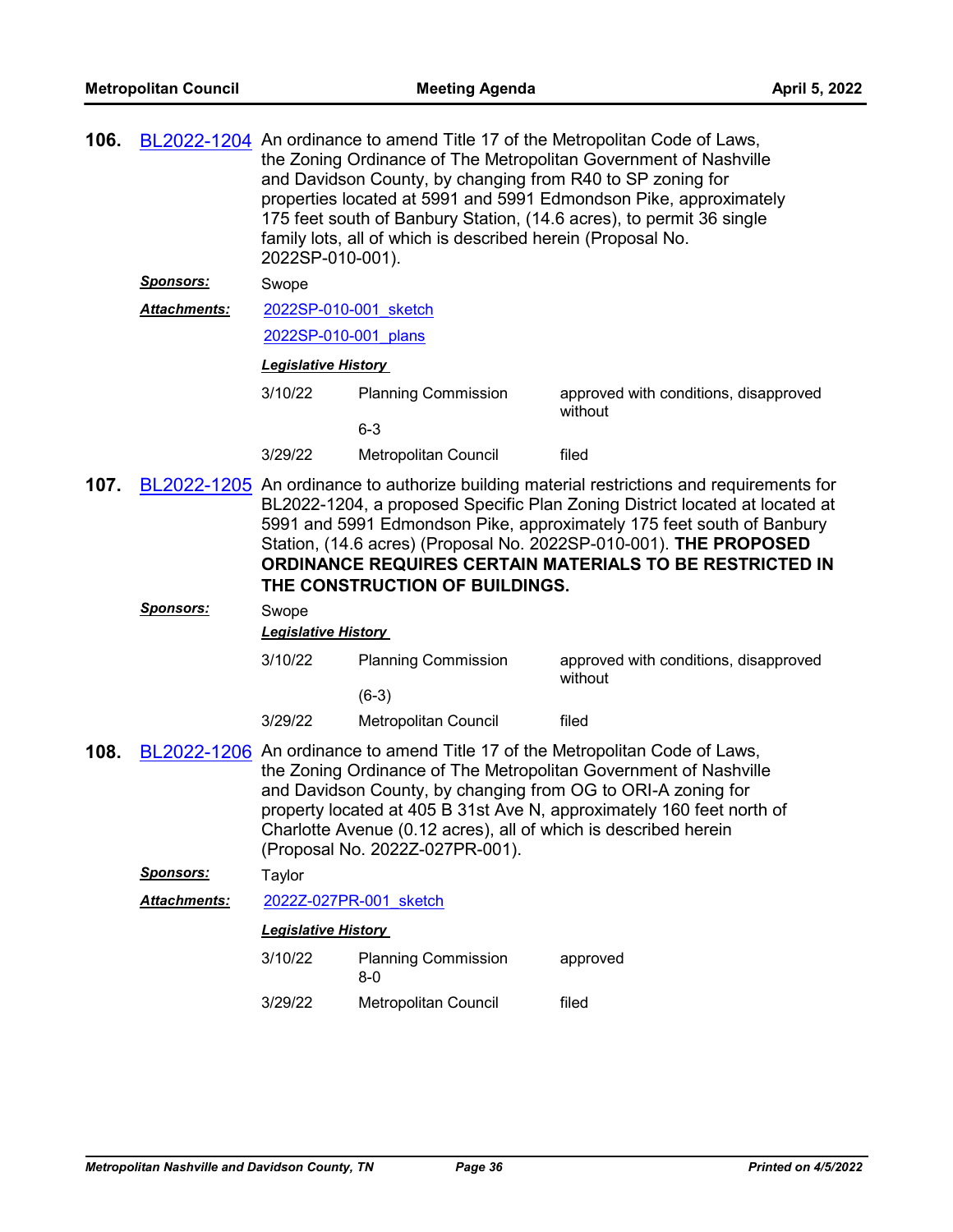| 109. | <u>Sponsors:</u>    | BL2022-1207 An ordinance to amend Title 17 of the Metropolitan Code of Laws,<br>the Zoning Ordinance of The Metropolitan Government of Nashville<br>and Davidson County, by changing from IWD to MUG zoning for<br>property located at 210 Cumberland Bend, approximately 1,160 feet<br>east of Great Circle Road (5.04 acres), all of which is described<br>herein (Proposal No. 2022Z-014PR-001).<br>Toombs |                                                                                                                                                                                    |                                                                                                                                                                                                                      |  |  |  |
|------|---------------------|---------------------------------------------------------------------------------------------------------------------------------------------------------------------------------------------------------------------------------------------------------------------------------------------------------------------------------------------------------------------------------------------------------------|------------------------------------------------------------------------------------------------------------------------------------------------------------------------------------|----------------------------------------------------------------------------------------------------------------------------------------------------------------------------------------------------------------------|--|--|--|
|      | Attachments:        |                                                                                                                                                                                                                                                                                                                                                                                                               | 2022Z-014PR-001 sketch                                                                                                                                                             |                                                                                                                                                                                                                      |  |  |  |
|      |                     |                                                                                                                                                                                                                                                                                                                                                                                                               | <b>Legislative History</b>                                                                                                                                                         |                                                                                                                                                                                                                      |  |  |  |
|      |                     | 3/24/22                                                                                                                                                                                                                                                                                                                                                                                                       | <b>Planning Commission</b><br>$(8-0)$                                                                                                                                              | approved                                                                                                                                                                                                             |  |  |  |
|      |                     | 3/29/22                                                                                                                                                                                                                                                                                                                                                                                                       | Metropolitan Council                                                                                                                                                               | filed                                                                                                                                                                                                                |  |  |  |
| 110. |                     | BL2022-1208 An ordinance to amend Title 17 of the Metropolitan Code of Laws,<br>the Zoning Ordinance of The Metropolitan Government of Nashville<br>and Davidson County, by changing from RS10 to R10 zoning for<br>property located at 1308 Cardinal Avenue, approximately 310 feet<br>east of Kennedy Avenue (0.23 acres), all of which is described herein<br>(Proposal No. 2022Z-021PR-001).              |                                                                                                                                                                                    |                                                                                                                                                                                                                      |  |  |  |
|      | <u>Sponsors:</u>    | <b>Benedict</b>                                                                                                                                                                                                                                                                                                                                                                                               |                                                                                                                                                                                    |                                                                                                                                                                                                                      |  |  |  |
|      | <b>Attachments:</b> |                                                                                                                                                                                                                                                                                                                                                                                                               | 2022Z-021PR-001 sketch                                                                                                                                                             |                                                                                                                                                                                                                      |  |  |  |
|      |                     |                                                                                                                                                                                                                                                                                                                                                                                                               | <b>Legislative History</b>                                                                                                                                                         |                                                                                                                                                                                                                      |  |  |  |
|      |                     | 3/10/22                                                                                                                                                                                                                                                                                                                                                                                                       | <b>Planning Commission</b><br>$9-0$                                                                                                                                                | approved                                                                                                                                                                                                             |  |  |  |
|      |                     | 3/29/22                                                                                                                                                                                                                                                                                                                                                                                                       | Metropolitan Council                                                                                                                                                               | filed                                                                                                                                                                                                                |  |  |  |
| 111. |                     |                                                                                                                                                                                                                                                                                                                                                                                                               | and Davidson County, by changing from RS7.5 to R8 zoning for<br>800 feet north of W Trinity Lane (1.33 acres), all of which is<br>described herein (Proposal No. 2022Z-020PR-001). | BL2022-1209 An ordinance to amend Title 17 of the Metropolitan Code of Laws,<br>the Zoning Ordinance of The Metropolitan Government of Nashville<br>property located at Monticello Drive (unnumbered), approximately |  |  |  |
|      | <u>Sponsors:</u>    | Toombs                                                                                                                                                                                                                                                                                                                                                                                                        |                                                                                                                                                                                    |                                                                                                                                                                                                                      |  |  |  |
|      | Attachments:        |                                                                                                                                                                                                                                                                                                                                                                                                               | 2022Z-020PR-001 sketch                                                                                                                                                             |                                                                                                                                                                                                                      |  |  |  |
|      |                     | <b>Legislative History</b>                                                                                                                                                                                                                                                                                                                                                                                    |                                                                                                                                                                                    |                                                                                                                                                                                                                      |  |  |  |
|      |                     | 2/24/22                                                                                                                                                                                                                                                                                                                                                                                                       | <b>Planning Commission</b><br>$8-0$                                                                                                                                                | approved                                                                                                                                                                                                             |  |  |  |
|      |                     | 3/29/22                                                                                                                                                                                                                                                                                                                                                                                                       | Metropolitan Council                                                                                                                                                               | filed                                                                                                                                                                                                                |  |  |  |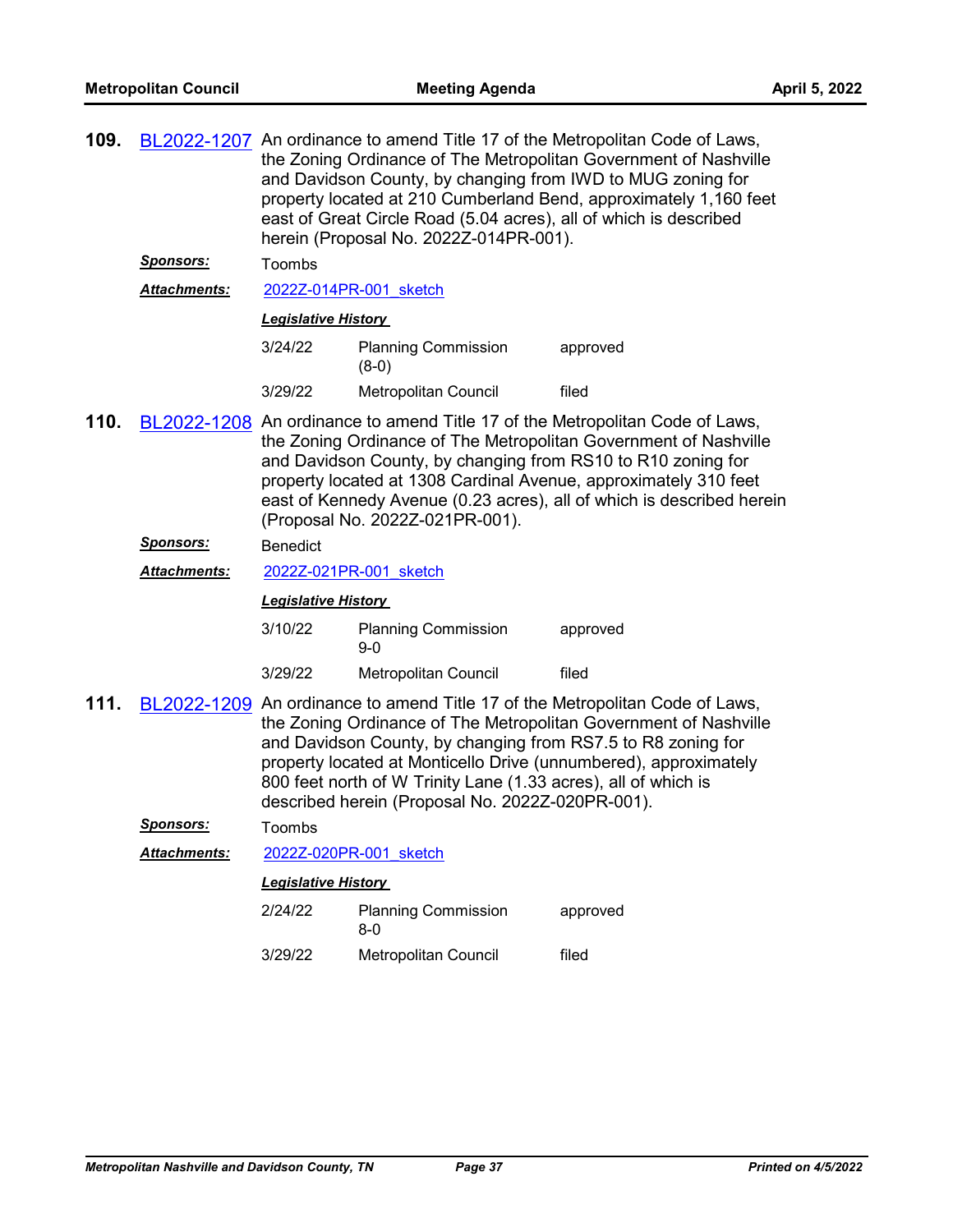| 112.                       |                     | BL2022-1210 An ordinance to amend Title 17 of the Metropolitan Code of Laws,<br>the Zoning Ordinance of The Metropolitan Government of Nashville<br>and Davidson County, by changing from AR2a to RS30 zoning for<br>property located at Old Springfield Pike (unnumbered), approximately<br>210 feet west of Springfield Highway (1.76 acres), all of which is<br>described herein (Proposal No. 2022Z-025PR-001). |                                     |          |  |  |
|----------------------------|---------------------|---------------------------------------------------------------------------------------------------------------------------------------------------------------------------------------------------------------------------------------------------------------------------------------------------------------------------------------------------------------------------------------------------------------------|-------------------------------------|----------|--|--|
|                            | <b>Sponsors:</b>    | Young                                                                                                                                                                                                                                                                                                                                                                                                               |                                     |          |  |  |
|                            | Attachments:        |                                                                                                                                                                                                                                                                                                                                                                                                                     | 2022Z-025PR-001 sketch              |          |  |  |
| <b>Legislative History</b> |                     |                                                                                                                                                                                                                                                                                                                                                                                                                     |                                     |          |  |  |
|                            |                     | 3/10/22                                                                                                                                                                                                                                                                                                                                                                                                             | <b>Planning Commission</b><br>$9-0$ | approved |  |  |
|                            |                     | 3/29/22                                                                                                                                                                                                                                                                                                                                                                                                             | <b>Metropolitan Council</b>         | filed    |  |  |
| 113.                       |                     | BL2022-1211 An ordinance to amend Title 17 of the Metropolitan Code of Laws,<br>the Zoning Ordinance of The Metropolitan Government of Nashville<br>and Davidson County, by changing from IWD to OR20-NS zoning for<br>property located at 2115 24th Ave N, approximately 325 feet north of<br>Clarksville Pike (0.60 acres), all of which is described herein<br>(Proposal No. 2022Z-028PR-001).                   |                                     |          |  |  |
|                            | <u>Sponsors:</u>    | Toombs                                                                                                                                                                                                                                                                                                                                                                                                              |                                     |          |  |  |
|                            | <b>Attachments:</b> | 2022Z-028PR-001 sketch                                                                                                                                                                                                                                                                                                                                                                                              |                                     |          |  |  |
| <b>Legislative History</b> |                     |                                                                                                                                                                                                                                                                                                                                                                                                                     |                                     |          |  |  |
|                            |                     | 2/24/22                                                                                                                                                                                                                                                                                                                                                                                                             | <b>Planning Commission</b><br>$8-0$ | approved |  |  |
|                            |                     |                                                                                                                                                                                                                                                                                                                                                                                                                     |                                     |          |  |  |

# **J. Late Bills**

- **J1.** [BL2022-XXX](http://nashville.legistar.com/gateway.aspx?m=l&id=/matter.aspx?key=14342) X(Toombs) An ordinance approving a participation agreement between the Metropolitan Government of Nashville and Davidson County, through the Metropolitan Board of Parks and Recreation, and CRP/WP Alta Metro Center Owner, LLC for trailhead improvements at the MetroCenter Levee Greenway. (Proposal No. 2022M-015AG-001).
	- *Sponsors:* Toombs and Allen
	- *Attachments:* [Participation Agreement](http://nashville.legistar.com/gateway.aspx?M=F&ID=abe370e1-8314-4e01-9a95-56c39b2cb59f.pdf)

# **K. Bills on Second Reading**

- **114.** [BL2022-1114](http://nashville.legistar.com/gateway.aspx?m=l&id=/matter.aspx?key=14137) An ordinance amending Section 13.08.080 of the Metropolitan Code of Laws pertaining to the use of License Plate Scanner (LPR) technology to add a definition of "personally identifiable information."
	- *Sponsors:* Mendes, Evans, Rosenberg, Allen, Welsch, Suara, Cash, Bradford, Parker and **Benedict**

Attachments: [Proposed Substitute - BL2022-1114 - Mendes](http://nashville.legistar.com/gateway.aspx?M=F&ID=19a6a3dc-8872-4f4a-ba02-909b0367bfcb.docx)

#### *Legislative History*

2/8/22 Metropolitan Council filed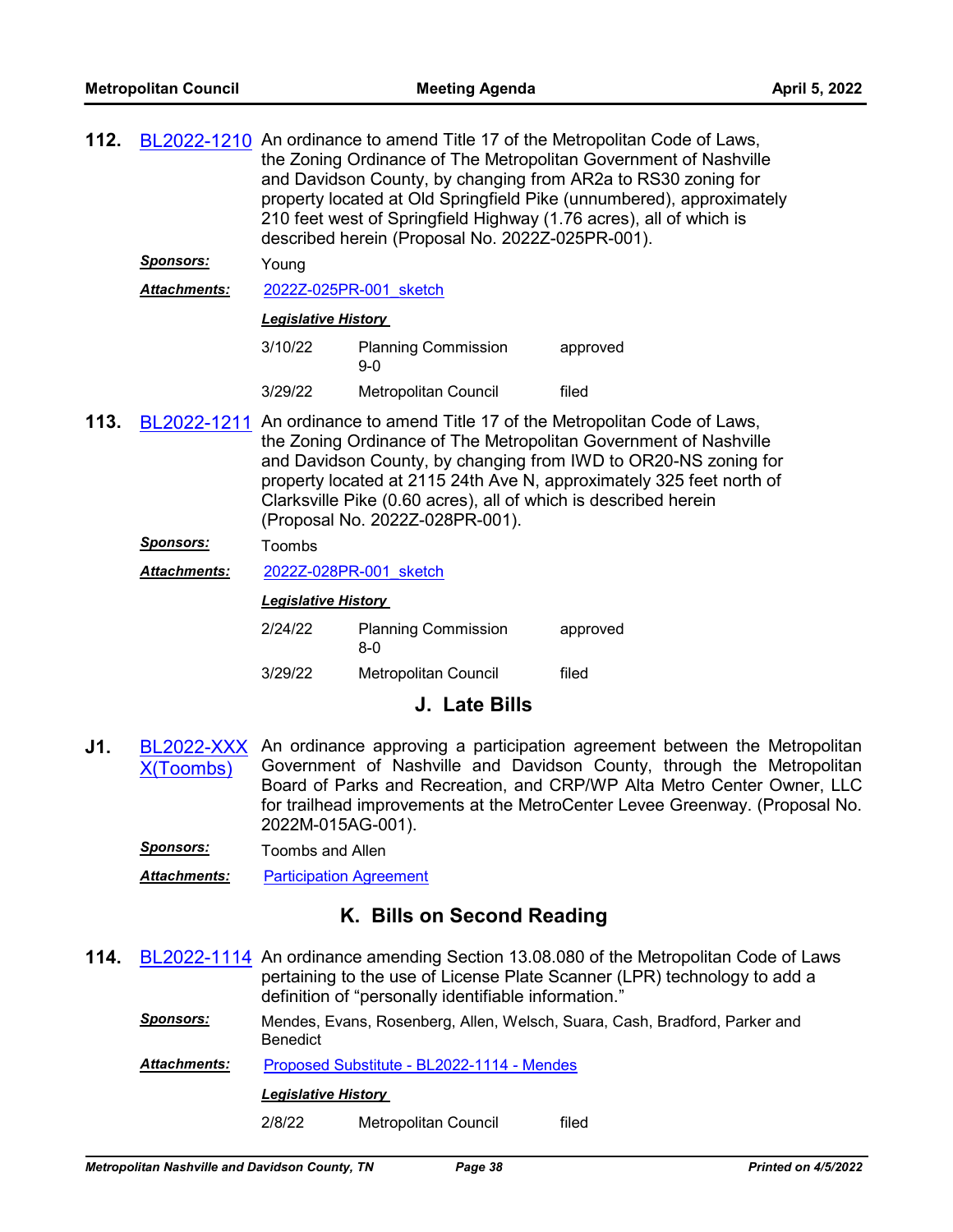|      | <b>Metropolitan Council</b> |                                               | <b>Meeting Agenda</b>                                              |                                                                                                                                                                                                                                                                                                                 | April 5, 2022 |
|------|-----------------------------|-----------------------------------------------|--------------------------------------------------------------------|-----------------------------------------------------------------------------------------------------------------------------------------------------------------------------------------------------------------------------------------------------------------------------------------------------------------|---------------|
|      |                             | 2/15/22                                       | Metropolitan Council                                               | referred to the Public Health and Safety<br>Committee                                                                                                                                                                                                                                                           |               |
|      |                             | 2/15/22                                       | Metropolitan Council                                               | referred to the Transportation and<br>Infrastructure Committee                                                                                                                                                                                                                                                  |               |
|      |                             | 2/15/22                                       | Metropolitan Council                                               | passed on first reading                                                                                                                                                                                                                                                                                         |               |
|      |                             | 3/1/22                                        | <b>Metropolitan Council</b><br>Deferred to the 4/5/2022 meeting    | deferred                                                                                                                                                                                                                                                                                                        |               |
| 115. |                             |                                               |                                                                    | BL2022-1115 An ordinance amending Section 13.08.080 of the Metropolitan Code of Laws<br>pertaining to the use of License Plate Scanner (LPR) technology to exclude<br>assisting with immigration enforcement as an allowed use of LPRs.                                                                         |               |
|      | <b>Sponsors:</b>            | <b>Legislative History</b>                    | Mendes, Rosenberg, Allen, Welsch, Suara, Cash, Parker and Benedict |                                                                                                                                                                                                                                                                                                                 |               |
|      |                             | 2/8/22                                        | Metropolitan Council                                               | filed                                                                                                                                                                                                                                                                                                           |               |
|      |                             | 2/15/22                                       | Metropolitan Council                                               | referred to the Public Health and Safety<br>Committee                                                                                                                                                                                                                                                           |               |
|      |                             | 2/15/22                                       | Metropolitan Council                                               | referred to the Transportation and<br>Infrastructure Committee                                                                                                                                                                                                                                                  |               |
|      |                             | 2/15/22                                       | Metropolitan Council                                               | passed on first reading                                                                                                                                                                                                                                                                                         |               |
|      |                             | 3/1/22                                        | <b>Metropolitan Council</b><br>Deferred to the 4/5/2022 meeting    | deferred                                                                                                                                                                                                                                                                                                        |               |
| 116. |                             | 2022M-022ES-001).                             |                                                                    | BL2022-1131 An ordinance authorizing The Metropolitan Government of Nashville and<br>Davidson County to abandon easement rights located at 410 42nd Avenue<br>North and 410 B 42nd Avenue North, formerly a portion of Alabama Avenue,<br>except for those retained by Nashville Electric Service (Proposal No. |               |
|      | <u>Sponsors:</u>            |                                               | Murphy, Withers and Young                                          |                                                                                                                                                                                                                                                                                                                 |               |
|      | Attachments:                | <b>Exhibit</b>                                |                                                                    |                                                                                                                                                                                                                                                                                                                 |               |
|      |                             | <b>Legislative History</b>                    |                                                                    |                                                                                                                                                                                                                                                                                                                 |               |
|      |                             | 2/11/22                                       | <b>Planning Commission</b>                                         | approved                                                                                                                                                                                                                                                                                                        |               |
|      |                             | 2/22/22                                       | <b>Metropolitan Council</b>                                        | filed                                                                                                                                                                                                                                                                                                           |               |
|      |                             | 3/1/22                                        | Metropolitan Council                                               | passed on first reading                                                                                                                                                                                                                                                                                         |               |
|      |                             | 3/14/22                                       | Metropolitan Council                                               | referred to the Planning and Zoning<br>Committee                                                                                                                                                                                                                                                                |               |
|      |                             |                                               | 3/14/22 recommended deferral                                       |                                                                                                                                                                                                                                                                                                                 |               |
|      |                             | 3/15/22                                       | Transportation and<br>Infrastructure Committee                     | approved                                                                                                                                                                                                                                                                                                        |               |
|      |                             | 3/15/22                                       | Metropolitan Council                                               | deferred                                                                                                                                                                                                                                                                                                        |               |
| 117. |                             | Incentive program.                            |                                                                    | BL2022-1163 An ordinance amending Chapter 2.213 of the Metropolitan Code to create a<br>funding mechanism to support the implementation of the Inclusionary Housing                                                                                                                                             |               |
|      | <u>Sponsors:</u>            | Allen and Suara<br><b>Legislative History</b> |                                                                    |                                                                                                                                                                                                                                                                                                                 |               |
|      |                             | 3/8/22                                        | Metropolitan Council                                               | filed                                                                                                                                                                                                                                                                                                           |               |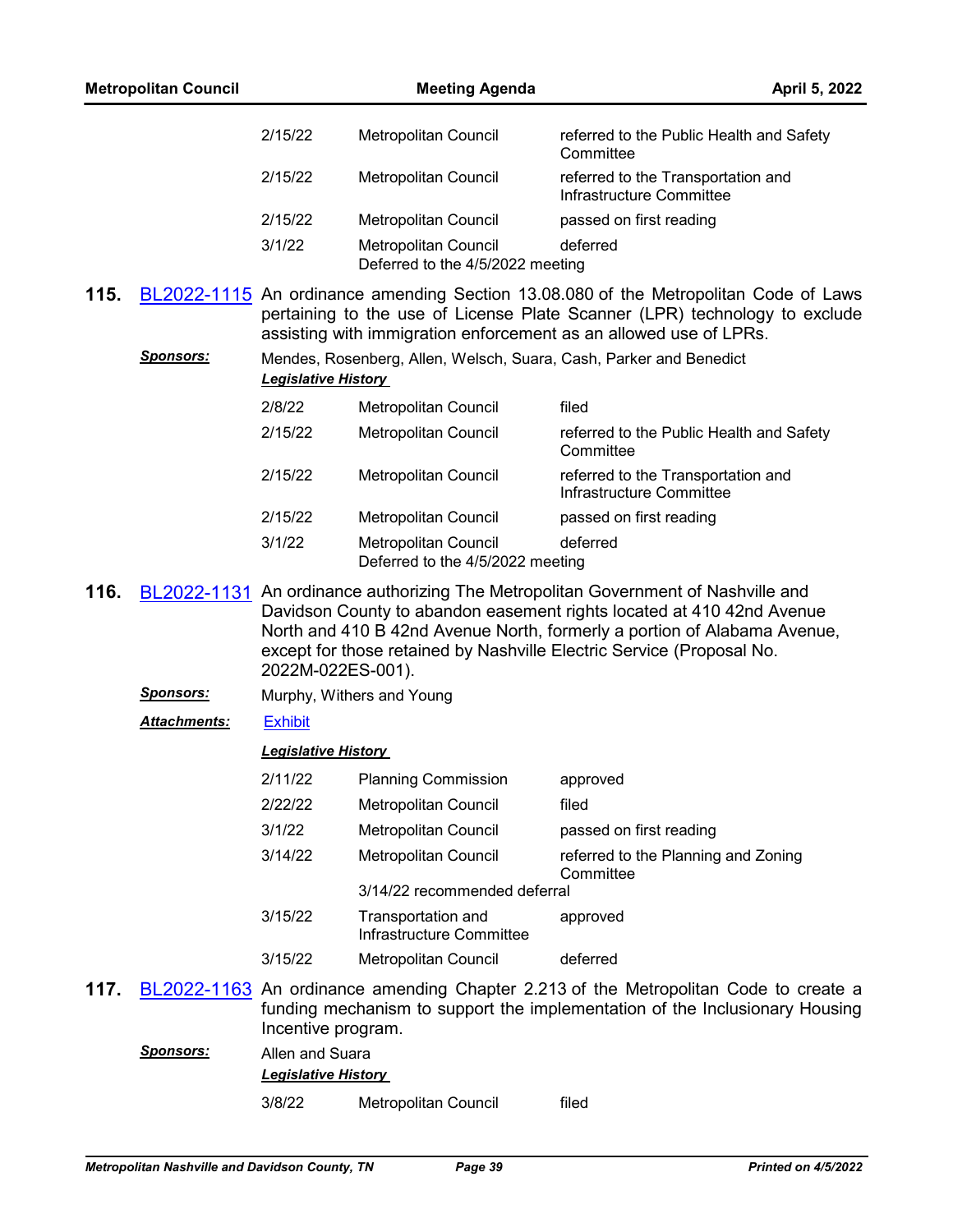|      | <b>Metropolitan Council</b> |                                                            | <b>Meeting Agenda</b>                           | April 5, 2022                                                                                                                                                                                                                                  |
|------|-----------------------------|------------------------------------------------------------|-------------------------------------------------|------------------------------------------------------------------------------------------------------------------------------------------------------------------------------------------------------------------------------------------------|
|      |                             | 3/15/22                                                    | Metropolitan Council                            | referred to the Affordable Housing<br>Committee                                                                                                                                                                                                |
|      |                             | 3/15/22                                                    | Metropolitan Council                            | referred to the Budget and Finance<br>Committee                                                                                                                                                                                                |
|      |                             | 3/15/22                                                    | Metropolitan Council                            | referred to the Planning and Zoning<br>Committee                                                                                                                                                                                               |
|      |                             | 3/15/22                                                    | Metropolitan Council                            | passed on first reading                                                                                                                                                                                                                        |
| 118. |                             |                                                            | pertaining to construction noise.               | BL2022-1164 An Ordinance to amend Section 9.30.010 of the Metropolitan Code of Laws                                                                                                                                                            |
|      | <u>Sponsors:</u>            | <b>Benedict and Bradford</b>                               |                                                 | Sledge, OConnell, Hausser, Evans, Murphy, Welsch, Styles, VanReece, Suara,                                                                                                                                                                     |
|      | <b>Attachments:</b>         |                                                            | Proposed Amendment - BL2022-1164 - Sledge       |                                                                                                                                                                                                                                                |
|      |                             | <b>Legislative History</b>                                 |                                                 |                                                                                                                                                                                                                                                |
|      |                             | 3/8/22                                                     | <b>Metropolitan Council</b>                     | filed                                                                                                                                                                                                                                          |
|      |                             | 3/15/22                                                    | Metropolitan Council                            | referred to the Government Operations and<br><b>Regulations Committee</b>                                                                                                                                                                      |
|      |                             | 3/15/22                                                    | Metropolitan Council                            | passed on first reading                                                                                                                                                                                                                        |
| 119. |                             |                                                            | pertaining to alarm permit fees.                | BL2022-1165 An Ordinance to amend Section 10.60.020 of the Metropolitan Code of Laws                                                                                                                                                           |
|      | <u>Sponsors:</u>            | <b>Syracuse and Benedict</b><br><b>Legislative History</b> |                                                 |                                                                                                                                                                                                                                                |
|      |                             | 3/8/22                                                     | Metropolitan Council                            | filed                                                                                                                                                                                                                                          |
|      |                             | 3/15/22                                                    | Metropolitan Council                            | referred to the Government Operations and<br><b>Regulations Committee</b>                                                                                                                                                                      |
|      |                             | 3/15/22                                                    | Metropolitan Council                            | passed on first reading                                                                                                                                                                                                                        |
| 120. |                             |                                                            | No. 2022M-013AG-001).                           | BL2022-1166 An ordinance approving a Lease Agreement by and between the Metropolitan<br>Government of Nashville and Davidson County acting by and through the<br>Metropolitan Board of Education and the Bellevue Civic Association. (Proposal |
|      | <u>Sponsors:</u>            |                                                            | Hausser, Allen and Withers                      |                                                                                                                                                                                                                                                |
|      | Attachments:                |                                                            | <b>Lease Agreement Exhibits</b>                 |                                                                                                                                                                                                                                                |
|      |                             |                                                            | Proposed Late Amendment - BL2022-1166 - Hausser |                                                                                                                                                                                                                                                |
|      |                             | <b>Legislative History</b>                                 |                                                 |                                                                                                                                                                                                                                                |
|      |                             | 3/8/22                                                     | Metropolitan Council                            | filed                                                                                                                                                                                                                                          |
|      |                             | 3/8/22                                                     | <b>Planning Commission</b>                      | approved                                                                                                                                                                                                                                       |
|      |                             | 3/15/22                                                    | Metropolitan Council                            | referred to the Budget and Finance<br>Committee                                                                                                                                                                                                |
|      |                             | 3/15/22                                                    | Metropolitan Council                            | referred to the Education Committee                                                                                                                                                                                                            |
|      |                             | 3/15/22                                                    | Metropolitan Council                            | referred to the Planning and Zoning<br>Committee                                                                                                                                                                                               |
|      |                             | 3/15/22                                                    | Metropolitan Council                            | passed on first reading                                                                                                                                                                                                                        |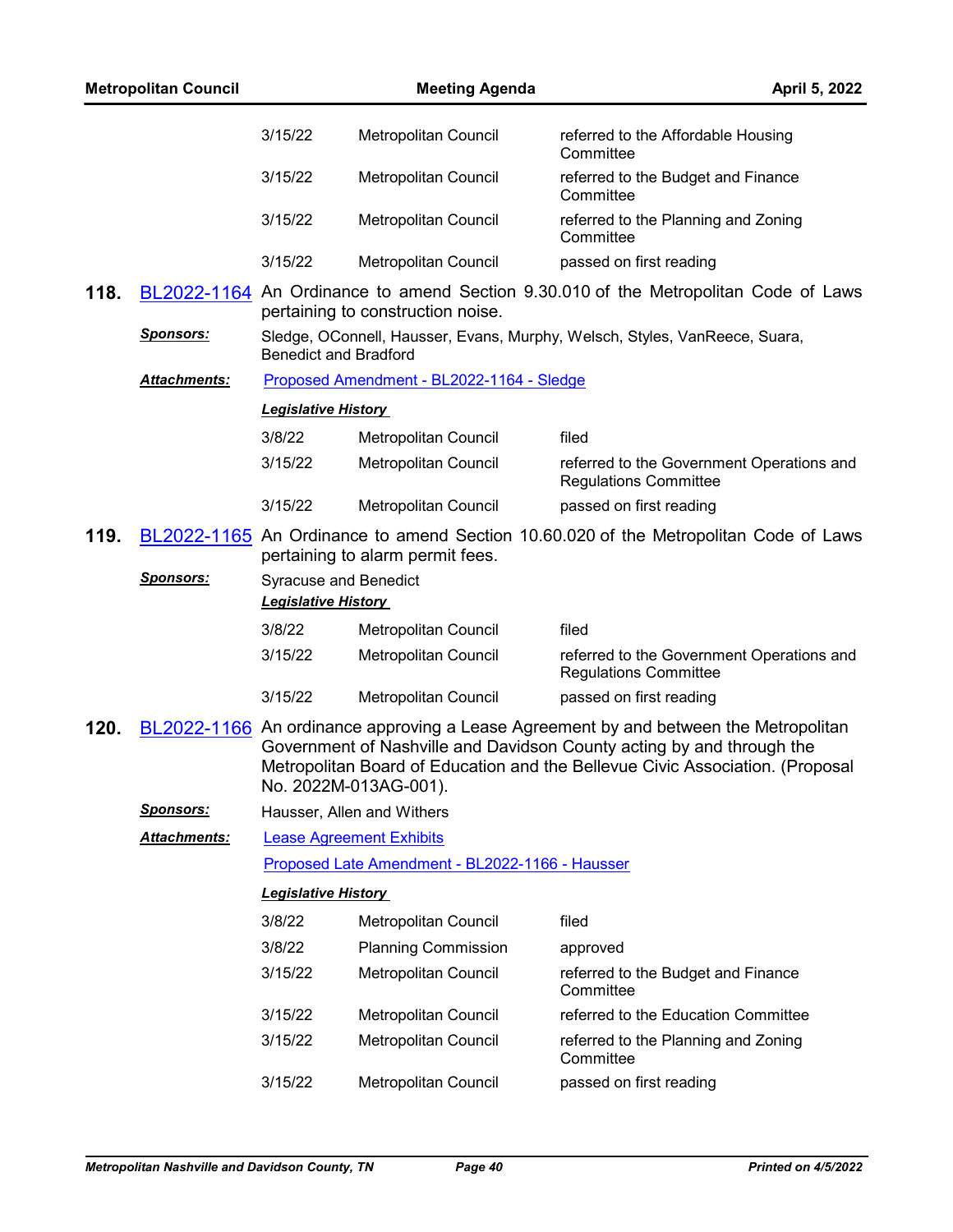- **121.** [BL2022-1167](http://nashville.legistar.com/gateway.aspx?m=l&id=/matter.aspx?key=14252) An ordinance approving a lease agreement between the Metropolitan Government of Nashville and Davidson County and the Nashville Soccer Club for part of a parcel of property at 1441 12th Avenue South, Nashville, Tennessee (Parcel No. 10505017600) (Proposal No. 2022M-011AG-001).
	- *Sponsors:* Sledge and Taylor
	- [Lease Agreement](http://nashville.legistar.com/gateway.aspx?M=F&ID=b979c829-21c3-4c37-a9c4-09d44263b00e.pdf) *Attachments:*

[Proposed Amendment - BL2022-1167 - Sledge](http://nashville.legistar.com/gateway.aspx?M=F&ID=189a92a3-7588-4927-9878-e61ca7978316.docx)

# *Legislative History*

| 3/7/22  | <b>Planning Commission</b>  | approved                                         |
|---------|-----------------------------|--------------------------------------------------|
| 3/15/22 | Metropolitan Council        | referred to the Budget and Finance<br>Committee  |
| 3/15/22 | <b>Metropolitan Council</b> | referred to the Planning and Zoning<br>Committee |
| 3/15/22 | Metropolitan Council        | passed on first reading                          |

# **L. Bills on Third Reading**

- **122.** [BL2021-1000](http://nashville.legistar.com/gateway.aspx?m=l&id=/matter.aspx?key=13759) An ordinance to amend Title 17 of the Metropolitan Code of Laws, the Zoning Ordinance of The Metropolitan Government of Nashville and Davidson County, by cancelling a portion of the Hickory Hollow Planned Unit Development Overlay District for property located at 5256 Hickory Hollow Parkway, approximately 530 feet southwest of Mt. View Road, zoned SCR (12.11 acres), all of which is described herein (Proposal No. 1-74P-014).
	- *Sponsors:* Styles

*Attachments:* [BL2021-1000\\_sketch](http://nashville.legistar.com/gateway.aspx?M=F&ID=482cab64-50bb-4ce4-a99a-10d2760aff47.docx)

| 10/14/21 | <b>Planning Commission</b><br>$(6-0)$                               | approved                 |
|----------|---------------------------------------------------------------------|--------------------------|
| 10/26/21 | Metropolitan Council                                                | filed                    |
| 11/2/21  | Metropolitan Council                                                | passed on first reading  |
| 11/12/21 | Metropolitan Council<br>12/10/21 advertised                         | advertised               |
| 12/7/21  | Metropolitan Council<br>12/7/21 public hearing deferred to 1/4/2022 | public hearing           |
| 12/7/21  | Metropolitan Council                                                | deferred                 |
| 1/4/22   | Metropolitan Council                                                | passed on second reading |
| 1/18/22  | Planning and Zoning<br>Committee                                    | approved                 |
| 1/18/22  | Metropolitan Council<br>deferred to 2/15/22 meeting                 | deferred                 |
| 2/15/22  | Metropolitan Council<br>Deferred to 4/5/22 meeting                  | deferred                 |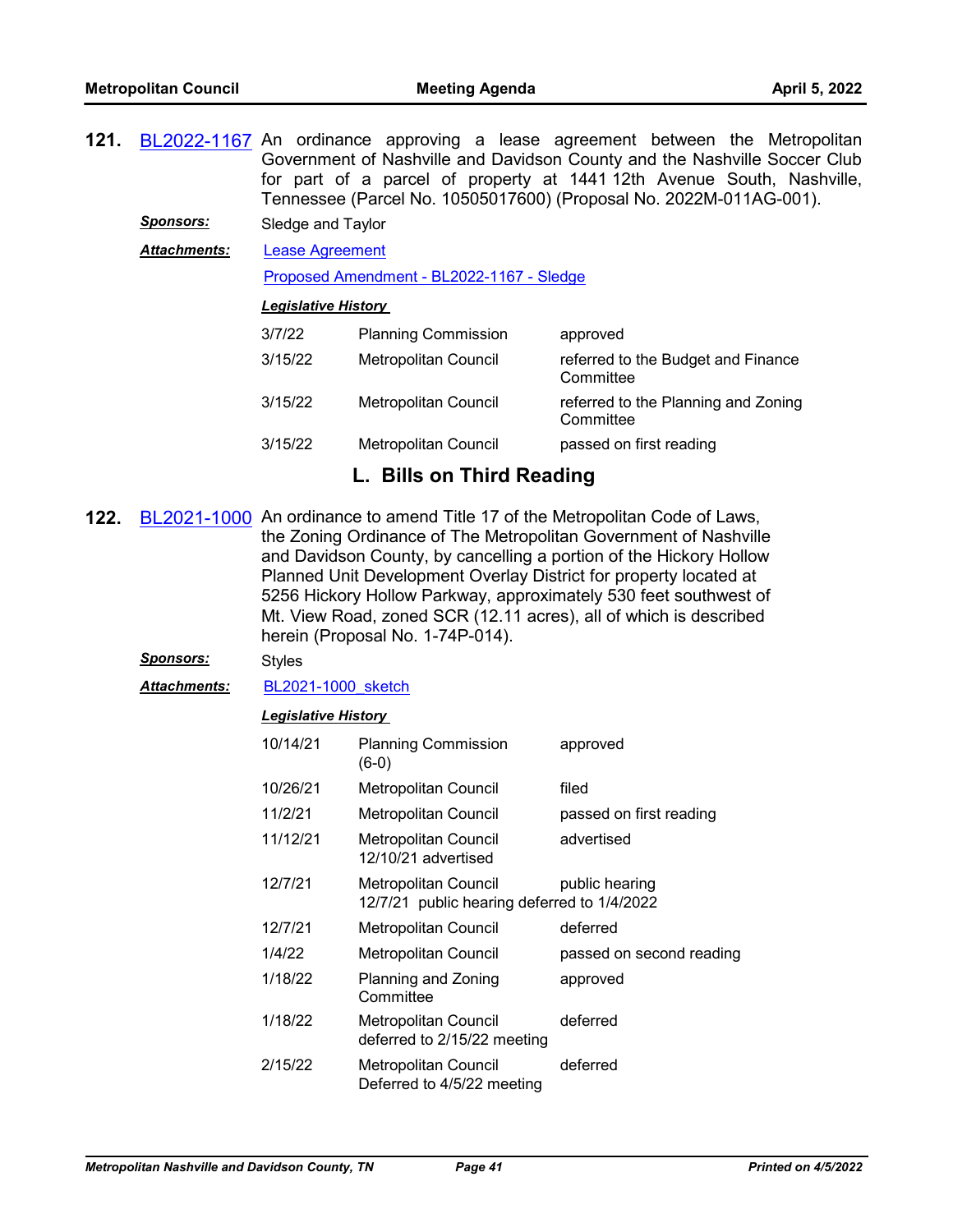| 123. |                  | BL2022-1100 An ordinance to amend Title 17 of the Metropolitan Code of Laws, the Zoning<br>Ordinance of The Metropolitan Government of Nashville and Davidson County,<br>by amending a Specific Plan for properties located at 5754 River Road and<br>River Road (unnumbered), approximately 750 feet west of Charlotte Pike,<br>zoned SP, R40 and R80 (16.47 acres), to add 5.9 acres to the SP and permit<br>160 multi-family residential units, all of which is described herein (Proposal No.<br>2018SP-009-003). |                             |                                                                                                                                                              |  |
|------|------------------|-----------------------------------------------------------------------------------------------------------------------------------------------------------------------------------------------------------------------------------------------------------------------------------------------------------------------------------------------------------------------------------------------------------------------------------------------------------------------------------------------------------------------|-----------------------------|--------------------------------------------------------------------------------------------------------------------------------------------------------------|--|
|      | <u>Sponsors:</u> | Rosenberg                                                                                                                                                                                                                                                                                                                                                                                                                                                                                                             |                             |                                                                                                                                                              |  |
|      | Attachments:     | 2018SP-009-003 sketch                                                                                                                                                                                                                                                                                                                                                                                                                                                                                                 |                             |                                                                                                                                                              |  |
|      |                  | 2018SP-009-003 plans                                                                                                                                                                                                                                                                                                                                                                                                                                                                                                  |                             |                                                                                                                                                              |  |
|      |                  | <b>Legislative History</b>                                                                                                                                                                                                                                                                                                                                                                                                                                                                                            |                             |                                                                                                                                                              |  |
|      |                  | 1/13/22                                                                                                                                                                                                                                                                                                                                                                                                                                                                                                               | <b>Planning Commission</b>  | approved with conditions, disapproved<br>without                                                                                                             |  |
|      |                  |                                                                                                                                                                                                                                                                                                                                                                                                                                                                                                                       | $(7-0)$                     |                                                                                                                                                              |  |
|      |                  | 1/25/22                                                                                                                                                                                                                                                                                                                                                                                                                                                                                                               | <b>Metropolitan Council</b> | filed                                                                                                                                                        |  |
|      |                  | 2/1/22                                                                                                                                                                                                                                                                                                                                                                                                                                                                                                                | <b>Metropolitan Council</b> | passed on first reading                                                                                                                                      |  |
|      |                  | 2/4/22                                                                                                                                                                                                                                                                                                                                                                                                                                                                                                                | Metropolitan Council        | advertised                                                                                                                                                   |  |
|      |                  | 3/1/22                                                                                                                                                                                                                                                                                                                                                                                                                                                                                                                | Metropolitan Council        | public hearing                                                                                                                                               |  |
|      |                  | 3/1/22                                                                                                                                                                                                                                                                                                                                                                                                                                                                                                                | <b>Metropolitan Council</b> | passed on second reading                                                                                                                                     |  |
|      |                  | 3/14/22                                                                                                                                                                                                                                                                                                                                                                                                                                                                                                               | Metropolitan Council        | referred to the Planning and Zoning<br>Committee                                                                                                             |  |
|      |                  |                                                                                                                                                                                                                                                                                                                                                                                                                                                                                                                       | 3/15/22 Deferred            |                                                                                                                                                              |  |
|      |                  | 3/15/22                                                                                                                                                                                                                                                                                                                                                                                                                                                                                                               | Metropolitan Council        | deferred                                                                                                                                                     |  |
| 124. | BL2022-1101      |                                                                                                                                                                                                                                                                                                                                                                                                                                                                                                                       |                             | An ordinance to authorize building material restrictions and requirements for<br>BL2022-1100, a proposed Specific Plan Zoning District located at located at |  |

BL2022-1100, a proposed Specific Plan Zoning District located at located at 5754 River Road and River Road (unnumbered), approximately 750 feet west of Charlotte Pike, zoned SP, R40 and R80 (16.47 acres) (Proposal No. 2018SP-009-003). **THE PROPOSED ORDINANCE REQUIRES CERTAIN MATERIALS TO BE RESTRICTED IN THE CONSTRUCTION OF BUILDINGS.**

| <b>Sponsors:</b> | Rosenberg<br><b>Legislative History</b> |                             |                                                  |
|------------------|-----------------------------------------|-----------------------------|--------------------------------------------------|
|                  | 1/13/22                                 | <b>Planning Commission</b>  | approved with conditions, disapproved<br>without |
|                  |                                         | $(7-0)$                     |                                                  |
|                  | 1/25/22                                 | Metropolitan Council        | filed                                            |
|                  | 2/1/22                                  | Metropolitan Council        | passed on first reading                          |
|                  | 2/4/22                                  | Metropolitan Council        | advertised                                       |
|                  | 3/1/22                                  | Metropolitan Council        | public hearing                                   |
|                  | 3/1/22                                  | Metropolitan Council        | passed on second reading                         |
|                  | 3/15/22                                 | Metropolitan Council        | referred to the Planning and Zoning<br>Committee |
|                  |                                         | 3/14/22 deferred            |                                                  |
|                  | 3/15/22                                 | <b>Metropolitan Council</b> | deferred                                         |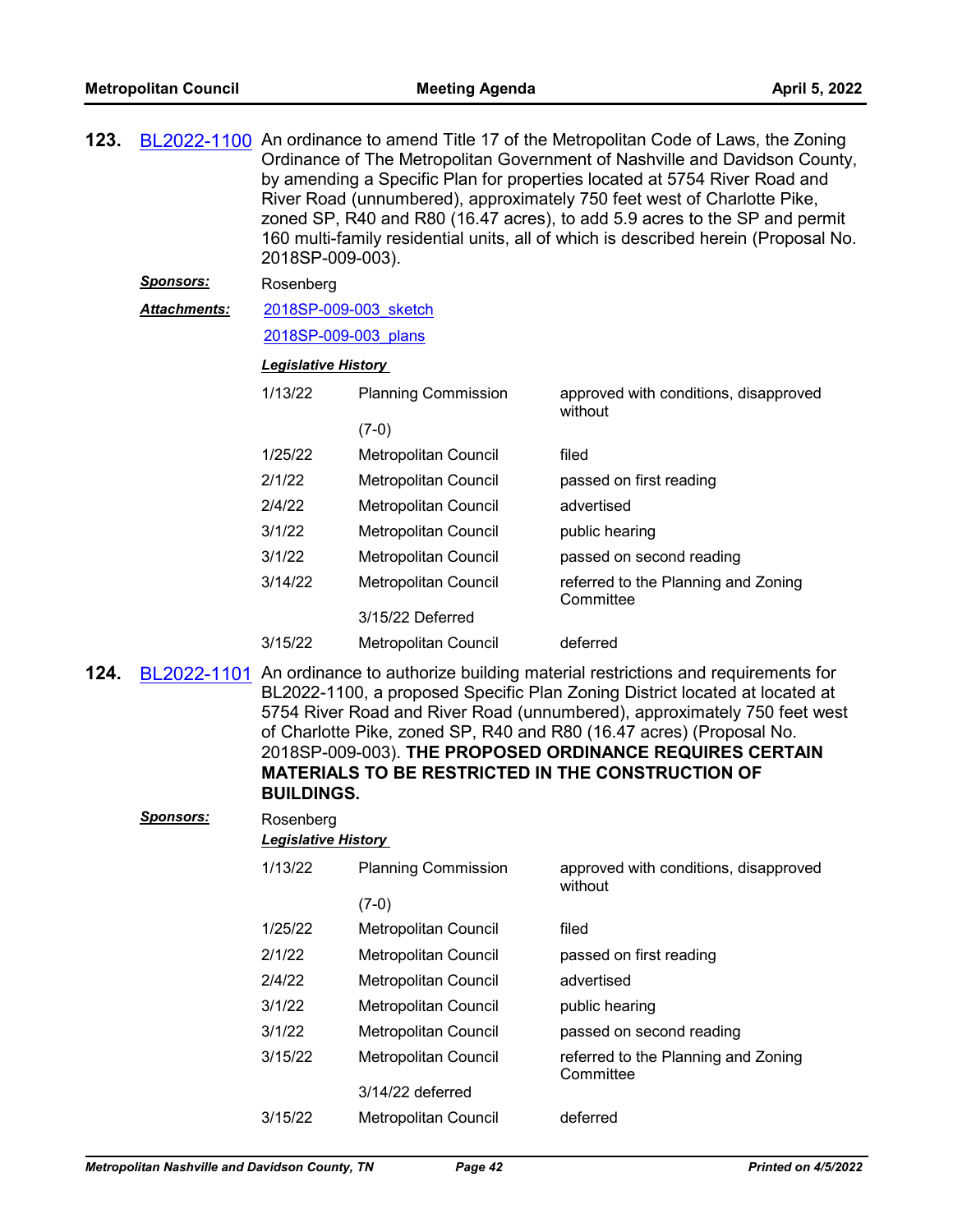| <u>Sponsors:</u><br>Welsch<br><b>Attachments:</b><br>2021SP-088-001 sketch<br>2021SP-088-001 plans<br>Proposed Amendment - BL2022-1105 - Welsch<br>Proposed Amendment - BL2022-1105 - Exhibit A<br><b>Legislative History</b><br>1/13/22<br><b>Planning Commission</b><br>approved with conditions, disapproved<br>without<br>$(7-0)$<br>1/25/22<br>Metropolitan Council<br>filed<br>2/1/22<br>Metropolitan Council<br>passed on first reading<br>2/4/22<br>advertised<br>Metropolitan Council<br>3/1/22<br>Metropolitan Council<br>public hearing<br>3/1/22<br>Metropolitan Council<br>passed on second reading<br>3/14/22<br>Metropolitan Council<br>referred to the Planning and Zoning<br>Committee<br>3/14/22 deferred<br>3/15/22<br>Metropolitan Council<br>deferred<br>BL2022-1106 An ordinance to authorize building material restrictions and requirements for<br>BL2022-1105, a proposed Specific Plan Zoning District located at located at<br>Tuggle Avenue (unnumbered), at the eastern terminus of Morton Avenue (1.64<br>acres) (Propossall No. 2021SP-088-001). THE PROPOSED ORDINANCE<br><b>REQUIRES CERTAIN</b><br><b>MATERIALS</b><br><b>TO</b><br>BE.<br><b>RESTRICTED</b><br>IN<br><b>THE</b><br><b>CONSTRUCTION OF BUILDINGS.</b><br><b>Sponsors:</b><br>Welsch<br><b>Legislative History</b><br>1/13/22<br><b>Planning Commission</b><br>approved with conditions, disapproved<br>without<br>$(7-0)$<br>1/25/22<br>Metropolitan Council<br>filed<br>2/1/22<br>Metropolitan Council<br>passed on first reading<br>2/4/22<br>Metropolitan Council<br>advertised<br>3/1/22<br>Metropolitan Council<br>public hearing<br>3/1/22<br>Metropolitan Council<br>passed on second reading<br>3/14/22<br>Metropolitan Council<br>referred to the Planning and Zoning<br>Committee<br>3/14/22 deferred | 125. | BL2022-1105 An ordinance to amend Title 17 of the Metropolitan Code of Laws, the Zoning<br>Ordinance of The Metropolitan Government of Nashville and Davidson County,<br>by changing from RS7.5 to SP zoning for property located at Tuggle Avenue<br>(unnumbered), at the eastern terminus of Morton Avenue (1.64 acres), to<br>permit 8 multi-family residential units, all of which is described herein (Proposal<br>No. 2021SP-088-001). |                      |          |  |  |  |
|-------------------------------------------------------------------------------------------------------------------------------------------------------------------------------------------------------------------------------------------------------------------------------------------------------------------------------------------------------------------------------------------------------------------------------------------------------------------------------------------------------------------------------------------------------------------------------------------------------------------------------------------------------------------------------------------------------------------------------------------------------------------------------------------------------------------------------------------------------------------------------------------------------------------------------------------------------------------------------------------------------------------------------------------------------------------------------------------------------------------------------------------------------------------------------------------------------------------------------------------------------------------------------------------------------------------------------------------------------------------------------------------------------------------------------------------------------------------------------------------------------------------------------------------------------------------------------------------------------------------------------------------------------------------------------------------------------------------------------------------------------------------------------------------------------------------|------|----------------------------------------------------------------------------------------------------------------------------------------------------------------------------------------------------------------------------------------------------------------------------------------------------------------------------------------------------------------------------------------------------------------------------------------------|----------------------|----------|--|--|--|
|                                                                                                                                                                                                                                                                                                                                                                                                                                                                                                                                                                                                                                                                                                                                                                                                                                                                                                                                                                                                                                                                                                                                                                                                                                                                                                                                                                                                                                                                                                                                                                                                                                                                                                                                                                                                                   |      |                                                                                                                                                                                                                                                                                                                                                                                                                                              |                      |          |  |  |  |
|                                                                                                                                                                                                                                                                                                                                                                                                                                                                                                                                                                                                                                                                                                                                                                                                                                                                                                                                                                                                                                                                                                                                                                                                                                                                                                                                                                                                                                                                                                                                                                                                                                                                                                                                                                                                                   |      |                                                                                                                                                                                                                                                                                                                                                                                                                                              |                      |          |  |  |  |
|                                                                                                                                                                                                                                                                                                                                                                                                                                                                                                                                                                                                                                                                                                                                                                                                                                                                                                                                                                                                                                                                                                                                                                                                                                                                                                                                                                                                                                                                                                                                                                                                                                                                                                                                                                                                                   |      |                                                                                                                                                                                                                                                                                                                                                                                                                                              |                      |          |  |  |  |
|                                                                                                                                                                                                                                                                                                                                                                                                                                                                                                                                                                                                                                                                                                                                                                                                                                                                                                                                                                                                                                                                                                                                                                                                                                                                                                                                                                                                                                                                                                                                                                                                                                                                                                                                                                                                                   |      |                                                                                                                                                                                                                                                                                                                                                                                                                                              |                      |          |  |  |  |
|                                                                                                                                                                                                                                                                                                                                                                                                                                                                                                                                                                                                                                                                                                                                                                                                                                                                                                                                                                                                                                                                                                                                                                                                                                                                                                                                                                                                                                                                                                                                                                                                                                                                                                                                                                                                                   |      |                                                                                                                                                                                                                                                                                                                                                                                                                                              |                      |          |  |  |  |
|                                                                                                                                                                                                                                                                                                                                                                                                                                                                                                                                                                                                                                                                                                                                                                                                                                                                                                                                                                                                                                                                                                                                                                                                                                                                                                                                                                                                                                                                                                                                                                                                                                                                                                                                                                                                                   |      |                                                                                                                                                                                                                                                                                                                                                                                                                                              |                      |          |  |  |  |
|                                                                                                                                                                                                                                                                                                                                                                                                                                                                                                                                                                                                                                                                                                                                                                                                                                                                                                                                                                                                                                                                                                                                                                                                                                                                                                                                                                                                                                                                                                                                                                                                                                                                                                                                                                                                                   |      |                                                                                                                                                                                                                                                                                                                                                                                                                                              |                      |          |  |  |  |
|                                                                                                                                                                                                                                                                                                                                                                                                                                                                                                                                                                                                                                                                                                                                                                                                                                                                                                                                                                                                                                                                                                                                                                                                                                                                                                                                                                                                                                                                                                                                                                                                                                                                                                                                                                                                                   |      |                                                                                                                                                                                                                                                                                                                                                                                                                                              |                      |          |  |  |  |
|                                                                                                                                                                                                                                                                                                                                                                                                                                                                                                                                                                                                                                                                                                                                                                                                                                                                                                                                                                                                                                                                                                                                                                                                                                                                                                                                                                                                                                                                                                                                                                                                                                                                                                                                                                                                                   |      |                                                                                                                                                                                                                                                                                                                                                                                                                                              |                      |          |  |  |  |
|                                                                                                                                                                                                                                                                                                                                                                                                                                                                                                                                                                                                                                                                                                                                                                                                                                                                                                                                                                                                                                                                                                                                                                                                                                                                                                                                                                                                                                                                                                                                                                                                                                                                                                                                                                                                                   |      |                                                                                                                                                                                                                                                                                                                                                                                                                                              |                      |          |  |  |  |
|                                                                                                                                                                                                                                                                                                                                                                                                                                                                                                                                                                                                                                                                                                                                                                                                                                                                                                                                                                                                                                                                                                                                                                                                                                                                                                                                                                                                                                                                                                                                                                                                                                                                                                                                                                                                                   |      |                                                                                                                                                                                                                                                                                                                                                                                                                                              |                      |          |  |  |  |
|                                                                                                                                                                                                                                                                                                                                                                                                                                                                                                                                                                                                                                                                                                                                                                                                                                                                                                                                                                                                                                                                                                                                                                                                                                                                                                                                                                                                                                                                                                                                                                                                                                                                                                                                                                                                                   |      |                                                                                                                                                                                                                                                                                                                                                                                                                                              |                      |          |  |  |  |
|                                                                                                                                                                                                                                                                                                                                                                                                                                                                                                                                                                                                                                                                                                                                                                                                                                                                                                                                                                                                                                                                                                                                                                                                                                                                                                                                                                                                                                                                                                                                                                                                                                                                                                                                                                                                                   |      |                                                                                                                                                                                                                                                                                                                                                                                                                                              |                      |          |  |  |  |
|                                                                                                                                                                                                                                                                                                                                                                                                                                                                                                                                                                                                                                                                                                                                                                                                                                                                                                                                                                                                                                                                                                                                                                                                                                                                                                                                                                                                                                                                                                                                                                                                                                                                                                                                                                                                                   |      |                                                                                                                                                                                                                                                                                                                                                                                                                                              |                      |          |  |  |  |
|                                                                                                                                                                                                                                                                                                                                                                                                                                                                                                                                                                                                                                                                                                                                                                                                                                                                                                                                                                                                                                                                                                                                                                                                                                                                                                                                                                                                                                                                                                                                                                                                                                                                                                                                                                                                                   |      |                                                                                                                                                                                                                                                                                                                                                                                                                                              |                      |          |  |  |  |
|                                                                                                                                                                                                                                                                                                                                                                                                                                                                                                                                                                                                                                                                                                                                                                                                                                                                                                                                                                                                                                                                                                                                                                                                                                                                                                                                                                                                                                                                                                                                                                                                                                                                                                                                                                                                                   |      |                                                                                                                                                                                                                                                                                                                                                                                                                                              |                      |          |  |  |  |
|                                                                                                                                                                                                                                                                                                                                                                                                                                                                                                                                                                                                                                                                                                                                                                                                                                                                                                                                                                                                                                                                                                                                                                                                                                                                                                                                                                                                                                                                                                                                                                                                                                                                                                                                                                                                                   | 126. |                                                                                                                                                                                                                                                                                                                                                                                                                                              |                      |          |  |  |  |
|                                                                                                                                                                                                                                                                                                                                                                                                                                                                                                                                                                                                                                                                                                                                                                                                                                                                                                                                                                                                                                                                                                                                                                                                                                                                                                                                                                                                                                                                                                                                                                                                                                                                                                                                                                                                                   |      |                                                                                                                                                                                                                                                                                                                                                                                                                                              |                      |          |  |  |  |
|                                                                                                                                                                                                                                                                                                                                                                                                                                                                                                                                                                                                                                                                                                                                                                                                                                                                                                                                                                                                                                                                                                                                                                                                                                                                                                                                                                                                                                                                                                                                                                                                                                                                                                                                                                                                                   |      |                                                                                                                                                                                                                                                                                                                                                                                                                                              |                      |          |  |  |  |
|                                                                                                                                                                                                                                                                                                                                                                                                                                                                                                                                                                                                                                                                                                                                                                                                                                                                                                                                                                                                                                                                                                                                                                                                                                                                                                                                                                                                                                                                                                                                                                                                                                                                                                                                                                                                                   |      |                                                                                                                                                                                                                                                                                                                                                                                                                                              |                      |          |  |  |  |
|                                                                                                                                                                                                                                                                                                                                                                                                                                                                                                                                                                                                                                                                                                                                                                                                                                                                                                                                                                                                                                                                                                                                                                                                                                                                                                                                                                                                                                                                                                                                                                                                                                                                                                                                                                                                                   |      |                                                                                                                                                                                                                                                                                                                                                                                                                                              |                      |          |  |  |  |
|                                                                                                                                                                                                                                                                                                                                                                                                                                                                                                                                                                                                                                                                                                                                                                                                                                                                                                                                                                                                                                                                                                                                                                                                                                                                                                                                                                                                                                                                                                                                                                                                                                                                                                                                                                                                                   |      |                                                                                                                                                                                                                                                                                                                                                                                                                                              |                      |          |  |  |  |
|                                                                                                                                                                                                                                                                                                                                                                                                                                                                                                                                                                                                                                                                                                                                                                                                                                                                                                                                                                                                                                                                                                                                                                                                                                                                                                                                                                                                                                                                                                                                                                                                                                                                                                                                                                                                                   |      |                                                                                                                                                                                                                                                                                                                                                                                                                                              |                      |          |  |  |  |
|                                                                                                                                                                                                                                                                                                                                                                                                                                                                                                                                                                                                                                                                                                                                                                                                                                                                                                                                                                                                                                                                                                                                                                                                                                                                                                                                                                                                                                                                                                                                                                                                                                                                                                                                                                                                                   |      |                                                                                                                                                                                                                                                                                                                                                                                                                                              |                      |          |  |  |  |
|                                                                                                                                                                                                                                                                                                                                                                                                                                                                                                                                                                                                                                                                                                                                                                                                                                                                                                                                                                                                                                                                                                                                                                                                                                                                                                                                                                                                                                                                                                                                                                                                                                                                                                                                                                                                                   |      |                                                                                                                                                                                                                                                                                                                                                                                                                                              |                      |          |  |  |  |
|                                                                                                                                                                                                                                                                                                                                                                                                                                                                                                                                                                                                                                                                                                                                                                                                                                                                                                                                                                                                                                                                                                                                                                                                                                                                                                                                                                                                                                                                                                                                                                                                                                                                                                                                                                                                                   |      |                                                                                                                                                                                                                                                                                                                                                                                                                                              |                      |          |  |  |  |
|                                                                                                                                                                                                                                                                                                                                                                                                                                                                                                                                                                                                                                                                                                                                                                                                                                                                                                                                                                                                                                                                                                                                                                                                                                                                                                                                                                                                                                                                                                                                                                                                                                                                                                                                                                                                                   |      |                                                                                                                                                                                                                                                                                                                                                                                                                                              |                      |          |  |  |  |
|                                                                                                                                                                                                                                                                                                                                                                                                                                                                                                                                                                                                                                                                                                                                                                                                                                                                                                                                                                                                                                                                                                                                                                                                                                                                                                                                                                                                                                                                                                                                                                                                                                                                                                                                                                                                                   |      | 3/15/22                                                                                                                                                                                                                                                                                                                                                                                                                                      | Metropolitan Council | deferred |  |  |  |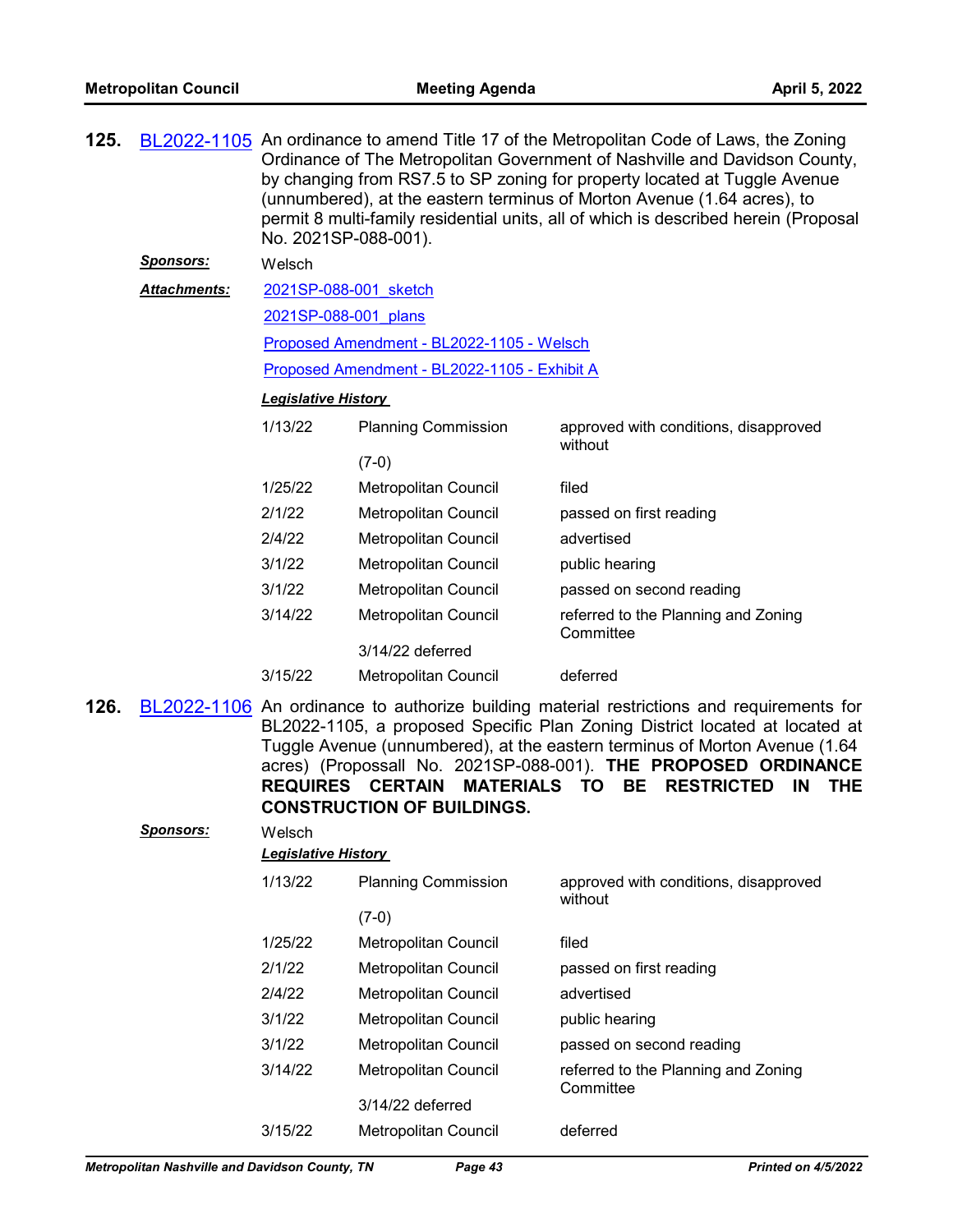| 127. |                  | BL2022-1123 An ordinance authorizing the granting of an easement to the Metropolitan<br>Government and its servants and agents to construct, operate, maintain,<br>repair, replace and inspect sanitary sewers and/ or drainage improvements<br>and water mains or appurtenances within the limits of the easement or<br>right-of-way (Planning No. 2022M-013ES-001). |                                                           |                                                                                                                                                                                                                                          |  |
|------|------------------|-----------------------------------------------------------------------------------------------------------------------------------------------------------------------------------------------------------------------------------------------------------------------------------------------------------------------------------------------------------------------|-----------------------------------------------------------|------------------------------------------------------------------------------------------------------------------------------------------------------------------------------------------------------------------------------------------|--|
|      | <b>Sponsors:</b> | Styles, Withers and Young                                                                                                                                                                                                                                                                                                                                             |                                                           |                                                                                                                                                                                                                                          |  |
|      | Attachments:     | <b>Easement Exhibit</b>                                                                                                                                                                                                                                                                                                                                               |                                                           |                                                                                                                                                                                                                                          |  |
|      |                  | Amendment 1 to BL2022-1123                                                                                                                                                                                                                                                                                                                                            |                                                           |                                                                                                                                                                                                                                          |  |
|      |                  | <b>Legislative History</b>                                                                                                                                                                                                                                                                                                                                            |                                                           |                                                                                                                                                                                                                                          |  |
|      |                  | 1/24/22                                                                                                                                                                                                                                                                                                                                                               | <b>Planning Commission</b>                                | approved with conditions                                                                                                                                                                                                                 |  |
|      |                  | 2/22/22                                                                                                                                                                                                                                                                                                                                                               | Metropolitan Council                                      | filed                                                                                                                                                                                                                                    |  |
|      |                  | 3/1/22                                                                                                                                                                                                                                                                                                                                                                | Metropolitan Council                                      | passed on first reading                                                                                                                                                                                                                  |  |
|      |                  | 3/14/22                                                                                                                                                                                                                                                                                                                                                               | Planning and Zoning<br>Committee                          | approved with an amendment                                                                                                                                                                                                               |  |
|      |                  | 3/15/22                                                                                                                                                                                                                                                                                                                                                               | Transportation and<br>Infrastructure Committee            | approved with an amendment                                                                                                                                                                                                               |  |
|      |                  | 3/15/22                                                                                                                                                                                                                                                                                                                                                               | Metropolitan Council                                      | amended                                                                                                                                                                                                                                  |  |
|      |                  | 3/15/22                                                                                                                                                                                                                                                                                                                                                               | Metropolitan Council                                      | passed on second reading as amended                                                                                                                                                                                                      |  |
| 128. |                  | BL2022-1124 An ordinance approving an agreement between The Metropolitan Government<br>of Nashville and Davidson County, acting by and through the Metropolitan<br>Nashville Police Department ("MNPD"), and LexisNexis Coplogic Solutions Inc.<br>for the online reporting services.                                                                                 |                                                           |                                                                                                                                                                                                                                          |  |
|      | <u>Sponsors:</u> | Allen and Evans                                                                                                                                                                                                                                                                                                                                                       |                                                           |                                                                                                                                                                                                                                          |  |
|      | Attachments:     | <b>Agreement Exhibit</b>                                                                                                                                                                                                                                                                                                                                              |                                                           |                                                                                                                                                                                                                                          |  |
|      |                  | <b>Legislative History</b>                                                                                                                                                                                                                                                                                                                                            |                                                           |                                                                                                                                                                                                                                          |  |
|      |                  | 2/22/22                                                                                                                                                                                                                                                                                                                                                               | Metropolitan Council                                      | filed                                                                                                                                                                                                                                    |  |
|      |                  | 3/1/22                                                                                                                                                                                                                                                                                                                                                                | Metropolitan Council                                      | passed on first reading                                                                                                                                                                                                                  |  |
|      |                  | 3/14/22                                                                                                                                                                                                                                                                                                                                                               | <b>Budget and Finance</b><br>Committee                    | approved                                                                                                                                                                                                                                 |  |
|      |                  | 3/15/22                                                                                                                                                                                                                                                                                                                                                               | <b>Public Health and Safety</b><br>Committee<br>No Quorum | given no recommendation                                                                                                                                                                                                                  |  |
|      |                  | 3/15/22                                                                                                                                                                                                                                                                                                                                                               | Metropolitan Council                                      | passed on second reading                                                                                                                                                                                                                 |  |
| 129. |                  |                                                                                                                                                                                                                                                                                                                                                                       |                                                           | BL2022-1125 An ordinance authorizing the granting of a permanent easement to the Electric<br>Power Board of the Metropolitan Government of Nashville and Davidson<br>County, on certain property owned by the Metropolitan Government of |  |

Nashville and Davidson County (Parcel No. 02200001900) (Proposal No. 2022M-014ES-001).

*Sponsors:* Hall, Allen and Withers

*Attachments:* [Easement Exhibit](http://nashville.legistar.com/gateway.aspx?M=F&ID=d773aad1-26b6-4d76-8f2c-f1bd3e711e27.pdf)

| 1/20/22 | <b>Planning Commission</b> | approved |
|---------|----------------------------|----------|
| 2/22/22 | Metropolitan Council       | filed    |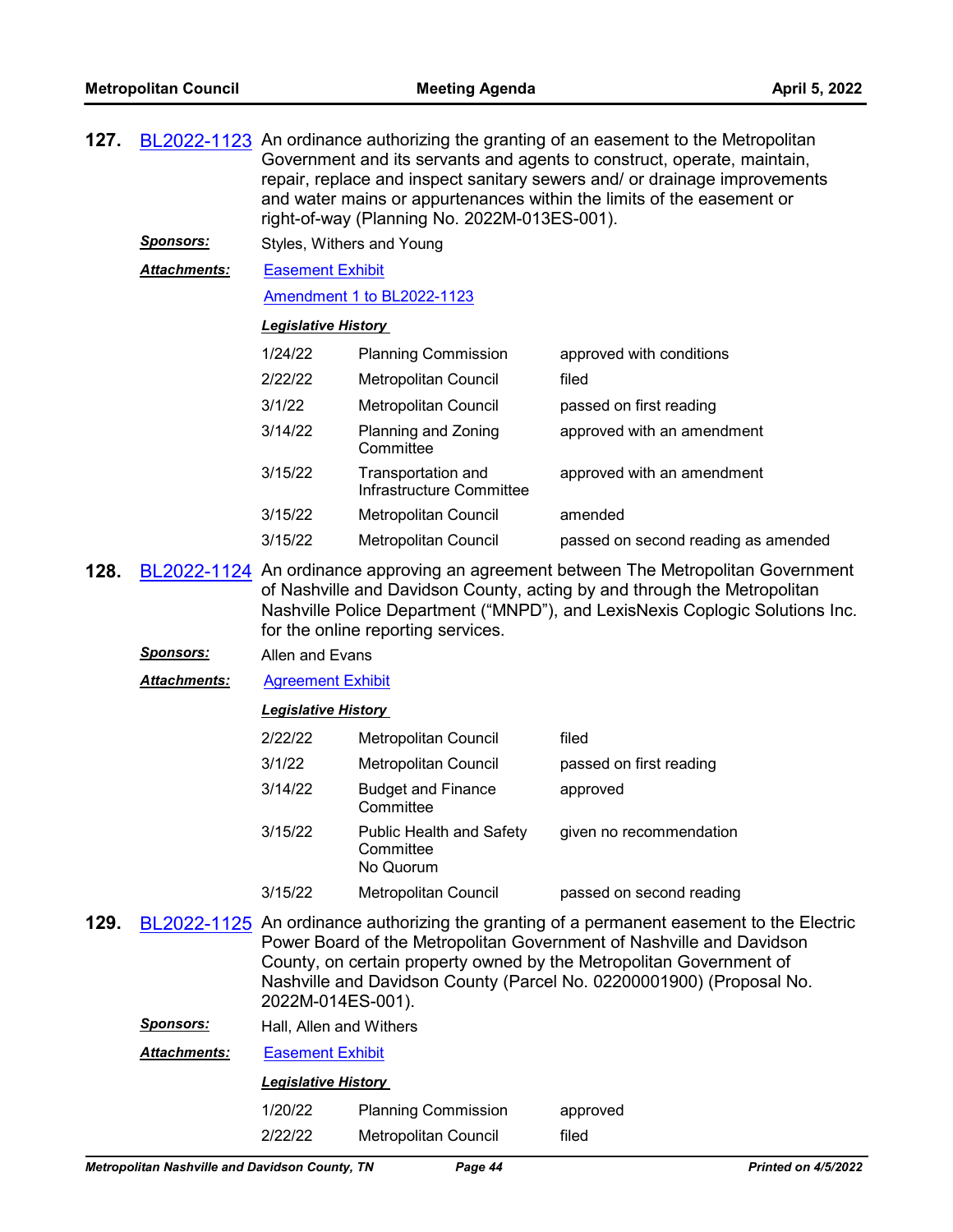|      | <b>Metropolitan Council</b> |                            | <b>Meeting Agenda</b>                                                 | April 5, 2022                                                                                                                                                                                                                                                                                                                                                                                |
|------|-----------------------------|----------------------------|-----------------------------------------------------------------------|----------------------------------------------------------------------------------------------------------------------------------------------------------------------------------------------------------------------------------------------------------------------------------------------------------------------------------------------------------------------------------------------|
|      |                             | 3/1/22                     | Metropolitan Council                                                  | passed on first reading                                                                                                                                                                                                                                                                                                                                                                      |
|      |                             | 3/14/22                    | <b>Budget and Finance</b><br>Committee                                | approved                                                                                                                                                                                                                                                                                                                                                                                     |
|      |                             | 3/14/22                    | Planning and Zoning<br>Committee                                      | approved                                                                                                                                                                                                                                                                                                                                                                                     |
|      |                             | 3/15/22                    | Metropolitan Council                                                  | passed on second reading                                                                                                                                                                                                                                                                                                                                                                     |
| 130. |                             |                            | of property to Senior Citizens, Inc.                                  | BL2022-1126 An ordinance approving an amendment to a deed of conveyance for a parcel                                                                                                                                                                                                                                                                                                         |
|      | <u>Sponsors:</u>            | <b>Toombs and Allen</b>    |                                                                       |                                                                                                                                                                                                                                                                                                                                                                                              |
|      | <u> Attachments:</u>        |                            | <b>Deed Amendment Exhibit</b>                                         |                                                                                                                                                                                                                                                                                                                                                                                              |
|      |                             | <b>Legislative History</b> |                                                                       |                                                                                                                                                                                                                                                                                                                                                                                              |
|      |                             | 2/22/22                    | Metropolitan Council                                                  | filed                                                                                                                                                                                                                                                                                                                                                                                        |
|      |                             | 3/1/22                     | Metropolitan Council                                                  | passed on first reading                                                                                                                                                                                                                                                                                                                                                                      |
|      |                             | 3/14/22                    | <b>Budget and Finance</b><br>Committee                                | approved                                                                                                                                                                                                                                                                                                                                                                                     |
|      |                             | 3/15/22                    | Metropolitan Council                                                  | passed on second reading                                                                                                                                                                                                                                                                                                                                                                     |
| 131. |                             |                            |                                                                       | BL2022-1127 An ordinance approving two agreements relating to the use of the properties<br>comprising the Global Mall site. (Proposal No. 2022M-012AG-001).                                                                                                                                                                                                                                  |
|      | <u>Sponsors:</u>            | <b>Styles</b>              |                                                                       |                                                                                                                                                                                                                                                                                                                                                                                              |
|      | <b>Attachments:</b>         |                            | Exhibit 1 - Conditional Termination and Release of Predecessor Agreem |                                                                                                                                                                                                                                                                                                                                                                                              |
|      |                             |                            |                                                                       | <b>Exhibit 2 - Termination of Predecessor Agreements and Creation of Rec</b>                                                                                                                                                                                                                                                                                                                 |
|      |                             | <b>Legislative History</b> |                                                                       |                                                                                                                                                                                                                                                                                                                                                                                              |
|      |                             | 2/22/22                    | Metropolitan Council                                                  | filed                                                                                                                                                                                                                                                                                                                                                                                        |
|      |                             | 3/1/22                     | Metropolitan Council                                                  | passed on first reading                                                                                                                                                                                                                                                                                                                                                                      |
|      |                             | 3/8/22                     | <b>Planning Commission</b>                                            | approved                                                                                                                                                                                                                                                                                                                                                                                     |
|      |                             | 3/14/22                    | Planning and Zoning<br>Committee                                      | approved                                                                                                                                                                                                                                                                                                                                                                                     |
|      |                             | 3/15/22                    | Metropolitan Council                                                  | passed on second reading                                                                                                                                                                                                                                                                                                                                                                     |
| 132. |                             |                            | SWGR 2021032214 and Proposal Number 2022M-007AG-001).                 | BL2022-1128 An ordinance authorizing the Metropolitan Government of Nashville and<br>Davidson County, acting by and through the Metropolitan Department of Water<br>and Sewerage Services, to enter into an agreement with RW/GC MARATHON<br>VILLAGE OWNER, LLC, to provide improved public sanitary sewer service<br>through the construction of an improved stormwater system (Project No. |
|      | <u>Sponsors:</u>            |                            | OConnell, Allen, Withers and Young                                    |                                                                                                                                                                                                                                                                                                                                                                                              |
|      | <b>Attachments:</b>         | <b>Agreement Exhibit</b>   |                                                                       |                                                                                                                                                                                                                                                                                                                                                                                              |
|      |                             | <b>Legislative History</b> |                                                                       |                                                                                                                                                                                                                                                                                                                                                                                              |
|      |                             | 2/11/22                    | <b>Planning Commission</b>                                            | approved                                                                                                                                                                                                                                                                                                                                                                                     |
|      |                             | 2/22/22                    | <b>Metropolitan Council</b>                                           | filed                                                                                                                                                                                                                                                                                                                                                                                        |
|      |                             | 3/1/22                     | Metropolitan Council                                                  | passed on first reading                                                                                                                                                                                                                                                                                                                                                                      |
|      |                             | 3/14/22                    | <b>Budget and Finance</b><br>Committee                                | approved                                                                                                                                                                                                                                                                                                                                                                                     |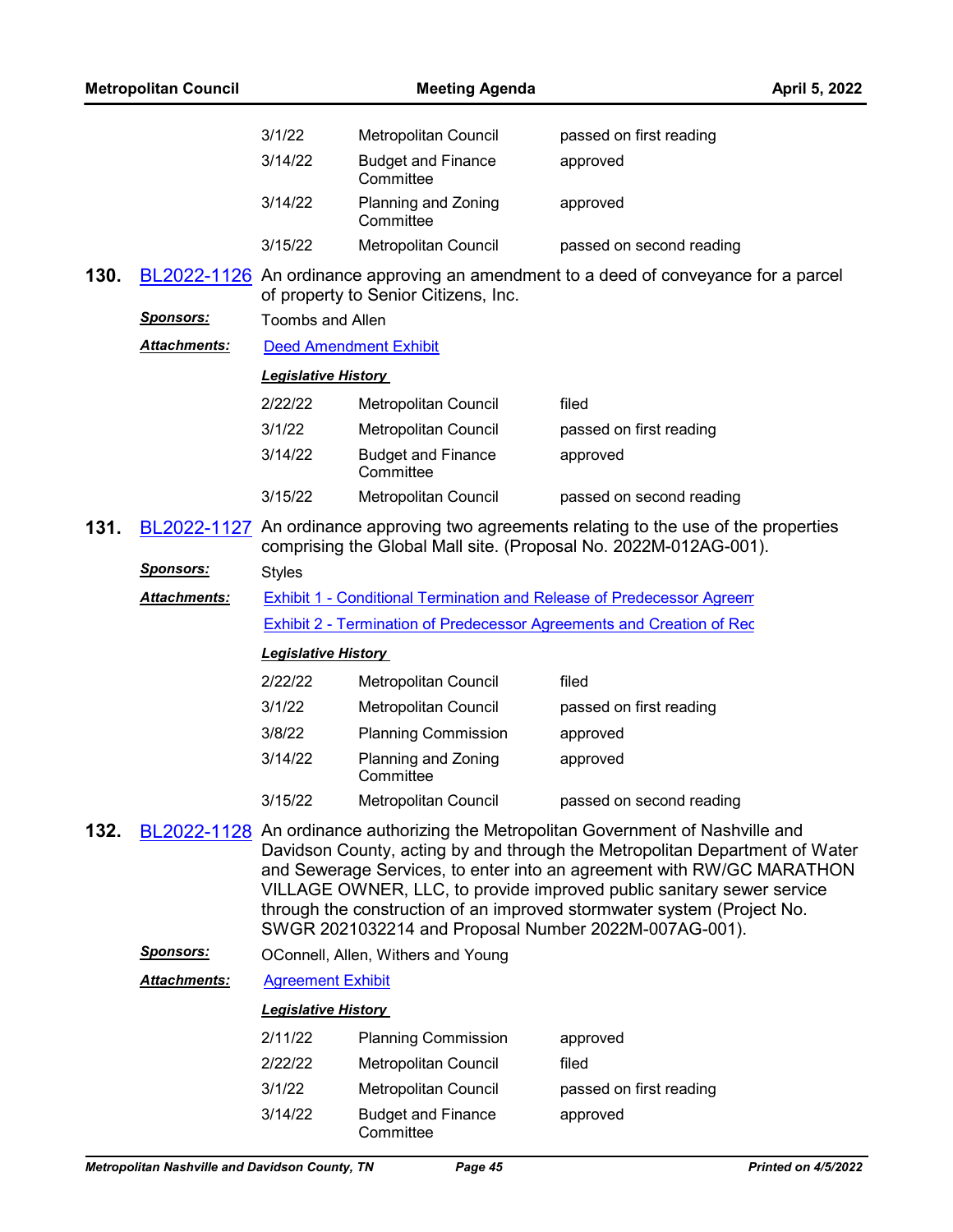|      | <b>Metropolitan Council</b> |                            | <b>Meeting Agenda</b>                          | April 5, 2022                                                                                                                                                                                                                                                                                                                                                                                               |
|------|-----------------------------|----------------------------|------------------------------------------------|-------------------------------------------------------------------------------------------------------------------------------------------------------------------------------------------------------------------------------------------------------------------------------------------------------------------------------------------------------------------------------------------------------------|
|      |                             | 3/14/22                    | Planning and Zoning<br>Committee               | approved                                                                                                                                                                                                                                                                                                                                                                                                    |
|      |                             | 3/15/22                    | Transportation and<br>Infrastructure Committee | approved                                                                                                                                                                                                                                                                                                                                                                                                    |
|      |                             | 3/15/22                    | Metropolitan Council                           | passed on second reading                                                                                                                                                                                                                                                                                                                                                                                    |
| 133. |                             |                            | Proposal Number 2022M-006AG-001).              | BL2022-1129 An ordinance authorizing the Metropolitan Government of Nashville and<br>Davidson County, acting by and through the Metropolitan Department of Water<br>and Sewerage Services, to enter into an agreement with Union Brick RE, LLC,<br>to provide improved public sanitary sewer service through the construction of<br>an improved stormwater system (Project No. SWGR 2021003345 and          |
|      | Sponsors:                   |                            | OConnell, Allen, Withers and Young             |                                                                                                                                                                                                                                                                                                                                                                                                             |
|      | Attachments:                | <b>Agreement</b>           |                                                |                                                                                                                                                                                                                                                                                                                                                                                                             |
|      |                             | <b>Legislative History</b> |                                                |                                                                                                                                                                                                                                                                                                                                                                                                             |
|      |                             | 2/11/22                    | <b>Planning Commission</b>                     | approved                                                                                                                                                                                                                                                                                                                                                                                                    |
|      |                             | 2/22/22                    | Metropolitan Council                           | filed                                                                                                                                                                                                                                                                                                                                                                                                       |
|      |                             | 3/1/22                     | Metropolitan Council                           | passed on first reading                                                                                                                                                                                                                                                                                                                                                                                     |
|      |                             | 3/14/22                    | <b>Budget and Finance</b><br>Committee         | approved                                                                                                                                                                                                                                                                                                                                                                                                    |
|      |                             | 3/14/22                    | Planning and Zoning<br>Committee               | approved                                                                                                                                                                                                                                                                                                                                                                                                    |
|      |                             | 3/15/22                    | Transportation and<br>Infrastructure Committee | approved                                                                                                                                                                                                                                                                                                                                                                                                    |
|      |                             | 3/15/22                    | Metropolitan Council                           | passed on second reading                                                                                                                                                                                                                                                                                                                                                                                    |
| 134. |                             | 133-00-0070.00).           |                                                | BL2022-1130 An ordinance authorizing the Metropolitan Government of Nashville and<br>Davidson County, acting by and through the Metropolitan Department of Water<br>and Sewerage Services, to enter into a license agreement with Cumberland<br>River Compact, for the installation and maintenance of the Bandalong Bandit<br>Litter Trap in Sevenmile Creek at 497 Paragon Mills Road (Map and Parcel No. |
|      | <b>Sponsors:</b>            |                            | Johnston, Allen and Young                      |                                                                                                                                                                                                                                                                                                                                                                                                             |
|      | Attachments:                | <b>Agreement</b>           |                                                |                                                                                                                                                                                                                                                                                                                                                                                                             |
|      |                             | Substitute BL2022-1130     |                                                |                                                                                                                                                                                                                                                                                                                                                                                                             |
|      |                             | <b>Legislative History</b> |                                                |                                                                                                                                                                                                                                                                                                                                                                                                             |
|      |                             | 2/22/22                    | Metropolitan Council                           | filed                                                                                                                                                                                                                                                                                                                                                                                                       |
|      |                             | 3/1/22                     | Metropolitan Council                           | passed on first reading                                                                                                                                                                                                                                                                                                                                                                                     |
|      |                             | 3/14/22                    | <b>Budget and Finance</b><br>Committee         | approved                                                                                                                                                                                                                                                                                                                                                                                                    |
|      |                             | 3/15/22                    | Transportation and<br>Infrastructure Committee | approved with a substitute                                                                                                                                                                                                                                                                                                                                                                                  |
|      |                             | 3/15/22                    | Metropolitan Council                           | substituted                                                                                                                                                                                                                                                                                                                                                                                                 |
|      |                             | 3/15/22                    | Metropolitan Council                           | passed on second reading                                                                                                                                                                                                                                                                                                                                                                                    |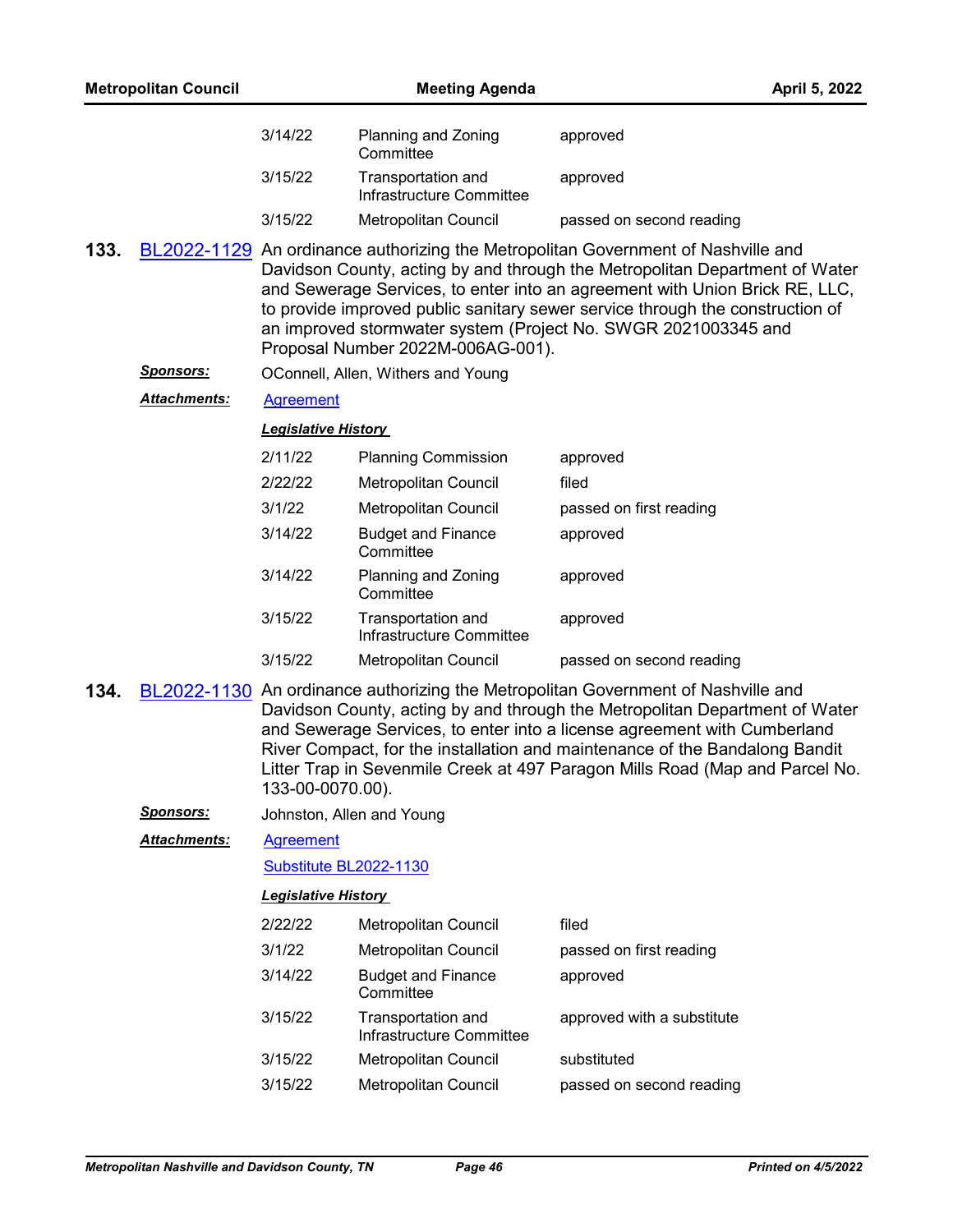| 135. |                     | BL2022-1132 An ordinance authorizing The Metropolitan Government of Nashville and<br>Davidson County to accept new water and sanitary sewer mains, fire hydrant<br>assembly and sanitary sewer manholes, for property at 405 B Marshall Street,<br>also known as Marshall Crossing (MWS Project Nos. 20-WL-84 and<br>20-SL-171 and Proposal No. 2022M-019ES-001).        |                                                |                          |  |  |  |
|------|---------------------|--------------------------------------------------------------------------------------------------------------------------------------------------------------------------------------------------------------------------------------------------------------------------------------------------------------------------------------------------------------------------|------------------------------------------------|--------------------------|--|--|--|
|      | <b>Sponsors:</b>    | Parker, Withers and Young                                                                                                                                                                                                                                                                                                                                                |                                                |                          |  |  |  |
|      | <b>Attachments:</b> | <b>Exhibit</b>                                                                                                                                                                                                                                                                                                                                                           |                                                |                          |  |  |  |
|      |                     | <u> Legislative History</u>                                                                                                                                                                                                                                                                                                                                              |                                                |                          |  |  |  |
|      |                     | 1/24/22                                                                                                                                                                                                                                                                                                                                                                  | <b>Planning Commission</b>                     | approved                 |  |  |  |
|      |                     | 2/22/22                                                                                                                                                                                                                                                                                                                                                                  | Metropolitan Council                           | filed                    |  |  |  |
|      |                     | 3/1/22                                                                                                                                                                                                                                                                                                                                                                   | Metropolitan Council                           | passed on first reading  |  |  |  |
|      |                     | 3/14/22                                                                                                                                                                                                                                                                                                                                                                  | Planning and Zoning<br>Committee               | approved                 |  |  |  |
|      |                     | 3/15/22                                                                                                                                                                                                                                                                                                                                                                  | Transportation and<br>Infrastructure Committee | approved                 |  |  |  |
|      |                     | 3/15/22                                                                                                                                                                                                                                                                                                                                                                  | <b>Metropolitan Council</b>                    | passed on second reading |  |  |  |
| 136. |                     | BL2022-1133 An ordinance authorizing The Metropolitan Government of Nashville and<br>Davidson County to accept new sanitary sewer main, sanitary sewer<br>manholes, fire hydrant assembly and easements, for property located at 6785<br>A Sunnywood Drive, also known as Sunnywood Place (MWS Project Nos.<br>21-SL-214 and 21-WL-90 and Proposal No. 2022M-017ES-001). |                                                |                          |  |  |  |
|      | <u>Sponsors:</u>    | Rutherford, Withers and Young                                                                                                                                                                                                                                                                                                                                            |                                                |                          |  |  |  |
|      | <b>Attachments:</b> | <b>Exhibit</b>                                                                                                                                                                                                                                                                                                                                                           |                                                |                          |  |  |  |
|      |                     | <b>Legislative History</b>                                                                                                                                                                                                                                                                                                                                               |                                                |                          |  |  |  |
|      |                     | 1/24/22                                                                                                                                                                                                                                                                                                                                                                  | <b>Planning Commission</b>                     | approved                 |  |  |  |
|      |                     | 2/22/22                                                                                                                                                                                                                                                                                                                                                                  | Metropolitan Council                           | filed                    |  |  |  |
|      |                     | 3/1/22                                                                                                                                                                                                                                                                                                                                                                   | Metropolitan Council                           | passed on first reading  |  |  |  |
|      |                     | 3/14/22                                                                                                                                                                                                                                                                                                                                                                  | Planning and Zoning<br>Committee               | approved                 |  |  |  |
|      |                     | 3/15/22                                                                                                                                                                                                                                                                                                                                                                  | Transportation and<br>Infrastructure Committee | approved                 |  |  |  |
|      |                     | 3/15/22                                                                                                                                                                                                                                                                                                                                                                  | <b>Metropolitan Council</b>                    | passed on second reading |  |  |  |
| 137. |                     | BL2022-1134 An ordinance authorizing The Metropolitan Government of Nashville and<br>Davidson County to accept new sanitary sewer main and sanitary sewer<br>manholes, for four properties located on Waller Road in Williamson County,<br>also known as Chaudhuri Acres (MWS Project Nos. 21-SL-137 and Proposal<br>No. 2022M-015ES-001).                               |                                                |                          |  |  |  |
|      | <u>Sponsors:</u>    | Withers and Young                                                                                                                                                                                                                                                                                                                                                        |                                                |                          |  |  |  |
|      | Attachments:        | <b>Exhibit</b>                                                                                                                                                                                                                                                                                                                                                           |                                                |                          |  |  |  |
|      |                     | <u> Legislative History</u>                                                                                                                                                                                                                                                                                                                                              |                                                |                          |  |  |  |
|      |                     | 1/24/22                                                                                                                                                                                                                                                                                                                                                                  | <b>Planning Commission</b>                     | approved                 |  |  |  |

3/1/22 Metropolitan Council passed on first reading

2/22/22 Metropolitan Council filed